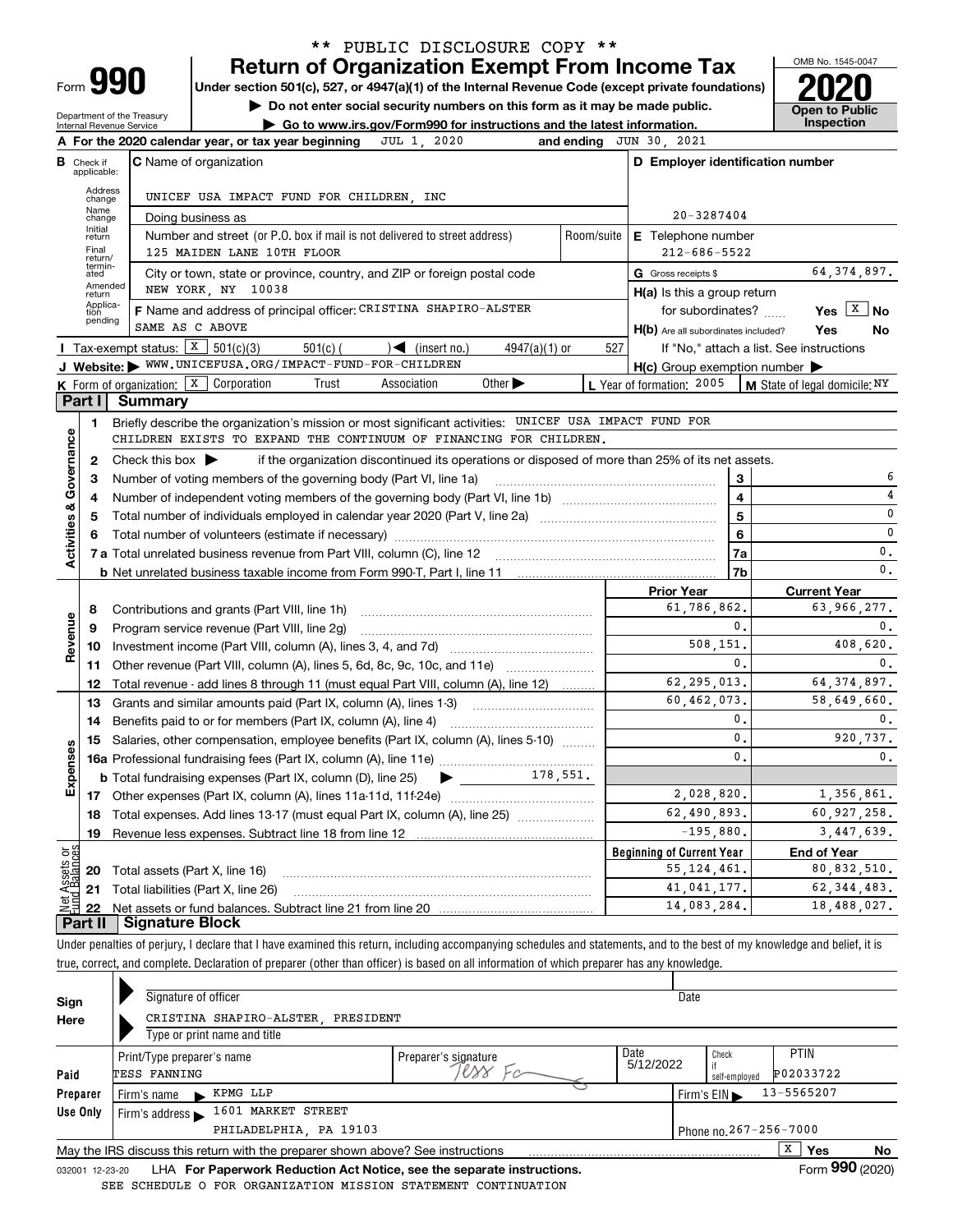|              | UNICEF USA IMPACT FUND FOR CHILDREN, INC<br>Form 990 (2020)                                                                                                                             | $20 - 3287404$ | Page 2                                                                        |
|--------------|-----------------------------------------------------------------------------------------------------------------------------------------------------------------------------------------|----------------|-------------------------------------------------------------------------------|
|              | <b>Part III   Statement of Program Service Accomplishments</b>                                                                                                                          |                |                                                                               |
|              |                                                                                                                                                                                         |                | x                                                                             |
| 1            | Briefly describe the organization's mission:                                                                                                                                            |                |                                                                               |
|              | UNICEF USA IMPACT FUND FOR CHILDREN (IF4C) EXISTS TO EXPAND THE                                                                                                                         |                |                                                                               |
|              | CONTINUUM OF FINANCING THAT IS AT WORK FOR CHILDREN, IN MULTIPLE                                                                                                                        |                |                                                                               |
|              | FORMS, TO PROTECT CHILDREN'S RIGHTS, HELP MEET THEIR BASIC NEEDS, &                                                                                                                     |                |                                                                               |
|              | EXPAND THEIR OPPORTUNITIES TO REACH THEIR FULL POTENTIAL. (SEE SCH O)                                                                                                                   |                |                                                                               |
| $\mathbf{2}$ | Did the organization undertake any significant program services during the year which were not listed on the                                                                            |                | $\sqrt{\mathsf{Yes} \left[\begin{array}{c} \mathbb{X} \end{array}\right]}$ No |
|              | prior Form 990 or 990-EZ?                                                                                                                                                               |                |                                                                               |
|              | If "Yes," describe these new services on Schedule O.                                                                                                                                    |                | $Yes \ \boxed{X}$ No                                                          |
| 3            |                                                                                                                                                                                         |                |                                                                               |
|              | If "Yes," describe these changes on Schedule O.<br>Describe the organization's program service accomplishments for each of its three largest program services, as measured by expenses. |                |                                                                               |
| 4            | Section 501(c)(3) and 501(c)(4) organizations are required to report the amount of grants and allocations to others, the total expenses, and                                            |                |                                                                               |
|              | revenue, if any, for each program service reported.                                                                                                                                     |                |                                                                               |
| 4a           |                                                                                                                                                                                         |                |                                                                               |
|              | THE UNICEF USA IMPACT FUND FOR CHILDREN OPERATES AND ADMINISTERS THE                                                                                                                    |                |                                                                               |
|              | BRIDGE FUND. THE BRIDGE FUND FAST-TRACKS CRITICAL FUNDING TO THE FIELD                                                                                                                  |                |                                                                               |
|              | TO ELIMINATE CASH GAPS AND PROVIDE UNINTERRUPTED AND EXPEDITED ACCESS                                                                                                                   |                |                                                                               |
|              | TO CRITICAL PROGRAMS FOR CHILDREN. IT WAS CREATED SO UNICEF CAN                                                                                                                         |                |                                                                               |
|              | COMPLETE IMMUNIZATION CAMPAIGNS BEFORE CHILDREN CONTRACT DEADLY                                                                                                                         |                |                                                                               |
|              | DISEASES, DELIVER DESKS THAT ARRIVE BEFORE SCHOOL STARTS, AND                                                                                                                           |                |                                                                               |
|              | FAST-TRACK EMERGENCY RELIEF TO DESPERATE FAMILIES JUST DAYS AFTER A                                                                                                                     |                |                                                                               |
|              | NATURAL DISASTER. IT DOES THIS BY ACCELERATING FUNDING FOR UNICEF                                                                                                                       |                |                                                                               |
|              | DEVELOPMENT PROGRAMS, PROCUREMENT OF SUPPLIES, HUMANITARIAN EMERGENCY                                                                                                                   |                |                                                                               |
|              | RESPONSE, AND GROWING FUTURE FUNDRAISING REVENUE.                                                                                                                                       |                |                                                                               |
|              |                                                                                                                                                                                         |                |                                                                               |
|              | (SEE SCHEDULE O)                                                                                                                                                                        |                |                                                                               |
| 4b           |                                                                                                                                                                                         |                |                                                                               |
|              |                                                                                                                                                                                         |                |                                                                               |
|              |                                                                                                                                                                                         |                |                                                                               |
|              |                                                                                                                                                                                         |                |                                                                               |
|              |                                                                                                                                                                                         |                |                                                                               |
|              |                                                                                                                                                                                         |                |                                                                               |
|              |                                                                                                                                                                                         |                |                                                                               |
|              |                                                                                                                                                                                         |                |                                                                               |
|              |                                                                                                                                                                                         |                |                                                                               |
|              |                                                                                                                                                                                         |                |                                                                               |
|              |                                                                                                                                                                                         |                |                                                                               |
|              |                                                                                                                                                                                         |                |                                                                               |
| 4с           | $\text{(Code:}$ $\qquad \qquad$ $\text{(Expenses $}$<br>including grants of \$                                                                                                          | $($ Revenue \$ |                                                                               |
|              |                                                                                                                                                                                         |                |                                                                               |
|              |                                                                                                                                                                                         |                |                                                                               |
|              |                                                                                                                                                                                         |                |                                                                               |
|              |                                                                                                                                                                                         |                |                                                                               |
|              |                                                                                                                                                                                         |                |                                                                               |
|              |                                                                                                                                                                                         |                |                                                                               |
|              |                                                                                                                                                                                         |                |                                                                               |
|              |                                                                                                                                                                                         |                |                                                                               |
|              |                                                                                                                                                                                         |                |                                                                               |
|              |                                                                                                                                                                                         |                |                                                                               |
|              |                                                                                                                                                                                         |                |                                                                               |
|              |                                                                                                                                                                                         |                |                                                                               |
| 4d           | Other program services (Describe on Schedule O.)                                                                                                                                        |                |                                                                               |
|              | (Expenses \$<br>(Revenue \$<br>including grants of \$                                                                                                                                   |                |                                                                               |
| 4е           | 60, 549, 452.<br>Total program service expenses                                                                                                                                         |                |                                                                               |
|              |                                                                                                                                                                                         |                | Form 990 (2020)                                                               |
|              | 032002 12-23-20                                                                                                                                                                         |                |                                                                               |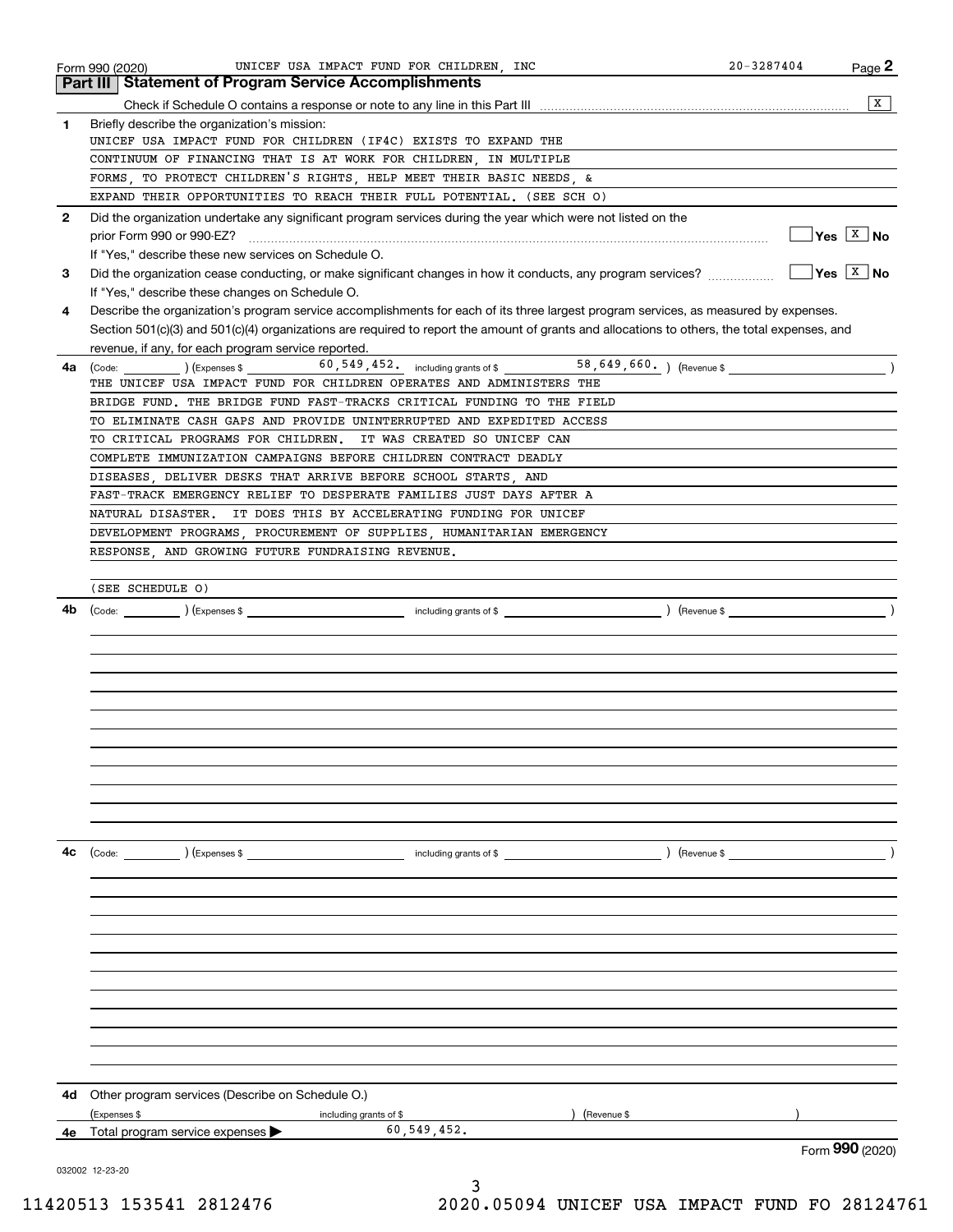| Form 990 (2020) |  |  |
|-----------------|--|--|
|                 |  |  |

Form 990 (2020) Page UNICEF USA IMPACT FUND FOR CHILDREN, INC 20-3287404 Form 990 (2020) UNICEF USA IMPACT FUND FOR CHILDREN, INC 20-3287404 Page 3<br>**Part IV | Checklist of Required Schedules** 

|    | <b>Theoretic of Troquired Soried</b>                                                                                                                                                                                                              |                 |     |                 |
|----|---------------------------------------------------------------------------------------------------------------------------------------------------------------------------------------------------------------------------------------------------|-----------------|-----|-----------------|
| 1  | Is the organization described in section 501(c)(3) or 4947(a)(1) (other than a private foundation)?                                                                                                                                               |                 | Yes | No              |
|    |                                                                                                                                                                                                                                                   | 1.              | х   |                 |
| 2  |                                                                                                                                                                                                                                                   | $\overline{2}$  | x   |                 |
| З  | Did the organization engage in direct or indirect political campaign activities on behalf of or in opposition to candidates for                                                                                                                   |                 |     |                 |
|    |                                                                                                                                                                                                                                                   | 3               |     | х               |
| 4  | Section 501(c)(3) organizations. Did the organization engage in lobbying activities, or have a section 501(h) election in effect                                                                                                                  |                 |     |                 |
|    |                                                                                                                                                                                                                                                   | 4               |     | x               |
| 5  | Is the organization a section 501(c)(4), 501(c)(5), or 501(c)(6) organization that receives membership dues, assessments, or                                                                                                                      |                 |     |                 |
|    |                                                                                                                                                                                                                                                   | 5               |     | х               |
| 6  | Did the organization maintain any donor advised funds or any similar funds or accounts for which donors have the right to                                                                                                                         |                 |     |                 |
|    | provide advice on the distribution or investment of amounts in such funds or accounts? If "Yes," complete Schedule D, Part I                                                                                                                      | 6               |     | х               |
| 7  | Did the organization receive or hold a conservation easement, including easements to preserve open space,                                                                                                                                         |                 |     |                 |
|    |                                                                                                                                                                                                                                                   | 7               |     | х               |
| 8  | Did the organization maintain collections of works of art, historical treasures, or other similar assets? If "Yes," complete                                                                                                                      |                 |     |                 |
|    |                                                                                                                                                                                                                                                   | 8               |     | х               |
| 9  | Did the organization report an amount in Part X, line 21, for escrow or custodial account liability, serve as a custodian for                                                                                                                     |                 |     |                 |
|    | amounts not listed in Part X; or provide credit counseling, debt management, credit repair, or debt negotiation services?                                                                                                                         |                 |     |                 |
|    |                                                                                                                                                                                                                                                   | 9               |     | х               |
| 10 | Did the organization, directly or through a related organization, hold assets in donor-restricted endowments                                                                                                                                      |                 |     |                 |
|    |                                                                                                                                                                                                                                                   | 10              |     | х               |
| 11 | If the organization's answer to any of the following questions is "Yes," then complete Schedule D, Parts VI, VII, VIII, IX, or X                                                                                                                  |                 |     |                 |
|    | as applicable.                                                                                                                                                                                                                                    |                 |     |                 |
|    | a Did the organization report an amount for land, buildings, and equipment in Part X, line 10? If "Yes," complete Schedule D,                                                                                                                     |                 |     |                 |
|    |                                                                                                                                                                                                                                                   | 11a             |     | х               |
|    | <b>b</b> Did the organization report an amount for investments - other securities in Part X, line 12, that is 5% or more of its total                                                                                                             |                 |     |                 |
|    |                                                                                                                                                                                                                                                   | 11 <sub>b</sub> |     | х               |
|    | c Did the organization report an amount for investments - program related in Part X, line 13, that is 5% or more of its total                                                                                                                     |                 |     |                 |
|    |                                                                                                                                                                                                                                                   | 11c             |     | Χ               |
|    | d Did the organization report an amount for other assets in Part X, line 15, that is 5% or more of its total assets reported in                                                                                                                   |                 |     |                 |
|    |                                                                                                                                                                                                                                                   | <b>11d</b>      | X   | х               |
|    | e Did the organization report an amount for other liabilities in Part X, line 25? If "Yes," complete Schedule D, Part X                                                                                                                           | 11e             |     |                 |
|    | f Did the organization's separate or consolidated financial statements for the tax year include a footnote that addresses                                                                                                                         |                 | х   |                 |
|    | the organization's liability for uncertain tax positions under FIN 48 (ASC 740)? If "Yes," complete Schedule D, Part X<br>12a Did the organization obtain separate, independent audited financial statements for the tax year? If "Yes," complete | 11f             |     |                 |
|    |                                                                                                                                                                                                                                                   | 12a             |     | х               |
|    | <b>b</b> Was the organization included in consolidated, independent audited financial statements for the tax year?                                                                                                                                |                 |     |                 |
|    |                                                                                                                                                                                                                                                   | 12 <sub>b</sub> | Х   |                 |
| 13 | If "Yes," and if the organization answered "No" to line 12a, then completing Schedule D, Parts XI and XII is optional manum                                                                                                                       | 13              |     | X               |
|    | 14a Did the organization maintain an office, employees, or agents outside of the United States?                                                                                                                                                   | 14a             |     | х               |
| b  | Did the organization have aggregate revenues or expenses of more than \$10,000 from grantmaking, fundraising, business,                                                                                                                           |                 |     |                 |
|    | investment, and program service activities outside the United States, or aggregate foreign investments valued at \$100,000                                                                                                                        |                 |     |                 |
|    |                                                                                                                                                                                                                                                   | 14b             | Х   |                 |
| 15 | Did the organization report on Part IX, column (A), line 3, more than \$5,000 of grants or other assistance to or for any                                                                                                                         |                 |     |                 |
|    |                                                                                                                                                                                                                                                   | 15              | х   |                 |
| 16 | Did the organization report on Part IX, column (A), line 3, more than \$5,000 of aggregate grants or other assistance to                                                                                                                          |                 |     |                 |
|    |                                                                                                                                                                                                                                                   | 16              |     | х               |
| 17 | Did the organization report a total of more than \$15,000 of expenses for professional fundraising services on Part IX,                                                                                                                           |                 |     |                 |
|    |                                                                                                                                                                                                                                                   | 17              |     | Χ               |
| 18 | Did the organization report more than \$15,000 total of fundraising event gross income and contributions on Part VIII, lines                                                                                                                      |                 |     |                 |
|    |                                                                                                                                                                                                                                                   | 18              |     | х               |
| 19 | Did the organization report more than \$15,000 of gross income from gaming activities on Part VIII, line 9a? If "Yes."                                                                                                                            |                 |     |                 |
|    |                                                                                                                                                                                                                                                   | 19              |     | х               |
|    |                                                                                                                                                                                                                                                   | 20a             |     | X               |
|    | <b>b</b> If "Yes" to line 20a, did the organization attach a copy of its audited financial statements to this return?                                                                                                                             | 20 <sub>b</sub> |     |                 |
| 21 | Did the organization report more than \$5,000 of grants or other assistance to any domestic organization or                                                                                                                                       |                 |     |                 |
|    |                                                                                                                                                                                                                                                   | 21              |     | х               |
|    | 032003 12-23-20                                                                                                                                                                                                                                   |                 |     | Form 990 (2020) |

032003 12-23-20

4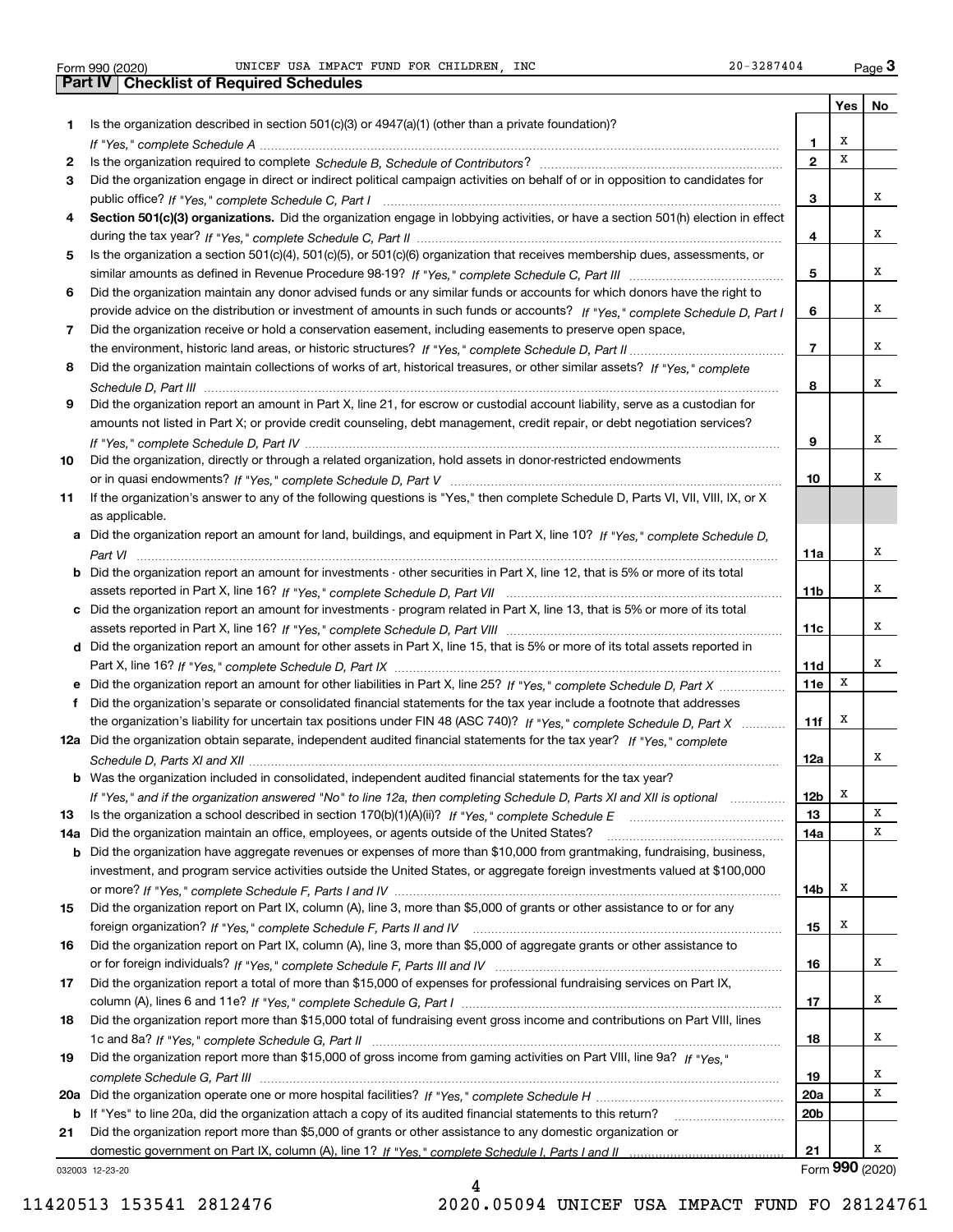|    | Parl IV  <br>Criecklist of Required Scriedules $_{(continued)}$                                                                                                                                                                        |          |     |                 |
|----|----------------------------------------------------------------------------------------------------------------------------------------------------------------------------------------------------------------------------------------|----------|-----|-----------------|
|    |                                                                                                                                                                                                                                        |          | Yes | No              |
| 22 | Did the organization report more than \$5,000 of grants or other assistance to or for domestic individuals on                                                                                                                          |          |     |                 |
|    |                                                                                                                                                                                                                                        | 22       |     | х               |
| 23 | Did the organization answer "Yes" to Part VII, Section A, line 3, 4, or 5 about compensation of the organization's current                                                                                                             |          |     |                 |
|    | and former officers, directors, trustees, key employees, and highest compensated employees? If "Yes," complete                                                                                                                         |          |     |                 |
|    |                                                                                                                                                                                                                                        | 23       | х   |                 |
|    | 24a Did the organization have a tax-exempt bond issue with an outstanding principal amount of more than \$100,000 as of the                                                                                                            |          |     |                 |
|    | last day of the year, that was issued after December 31, 2002? If "Yes," answer lines 24b through 24d and complete                                                                                                                     |          |     |                 |
|    |                                                                                                                                                                                                                                        | 24a      |     | x               |
|    | <b>b</b> Did the organization invest any proceeds of tax-exempt bonds beyond a temporary period exception?                                                                                                                             | 24b      |     |                 |
|    | c Did the organization maintain an escrow account other than a refunding escrow at any time during the year to defease                                                                                                                 |          |     |                 |
|    |                                                                                                                                                                                                                                        | 24с      |     |                 |
|    |                                                                                                                                                                                                                                        | 24d      |     |                 |
|    | 25a Section 501(c)(3), 501(c)(4), and 501(c)(29) organizations. Did the organization engage in an excess benefit                                                                                                                       |          |     |                 |
|    |                                                                                                                                                                                                                                        | 25a      |     | x               |
|    | b Is the organization aware that it engaged in an excess benefit transaction with a disqualified person in a prior year, and                                                                                                           |          |     |                 |
|    | that the transaction has not been reported on any of the organization's prior Forms 990 or 990-EZ? If "Yes," complete                                                                                                                  |          |     |                 |
|    | Schedule L, Part I                                                                                                                                                                                                                     | 25b      |     | х               |
| 26 | Did the organization report any amount on Part X, line 5 or 22, for receivables from or payables to any current                                                                                                                        |          |     |                 |
|    | or former officer, director, trustee, key employee, creator or founder, substantial contributor, or 35%                                                                                                                                |          |     |                 |
|    |                                                                                                                                                                                                                                        | 26       |     | х               |
| 27 | Did the organization provide a grant or other assistance to any current or former officer, director, trustee, key employee,                                                                                                            |          |     |                 |
|    | creator or founder, substantial contributor or employee thereof, a grant selection committee member, or to a 35% controlled                                                                                                            |          |     | x               |
|    | entity (including an employee thereof) or family member of any of these persons? If "Yes," complete Schedule L, Part III                                                                                                               | 27       |     |                 |
| 28 | Was the organization a party to a business transaction with one of the following parties (see Schedule L, Part IV                                                                                                                      |          |     |                 |
|    | instructions, for applicable filing thresholds, conditions, and exceptions):                                                                                                                                                           |          |     |                 |
|    | a A current or former officer, director, trustee, key employee, creator or founder, or substantial contributor? If                                                                                                                     |          |     | х               |
|    |                                                                                                                                                                                                                                        | 28a      |     | x               |
|    |                                                                                                                                                                                                                                        | 28b      |     |                 |
|    | c A 35% controlled entity of one or more individuals and/or organizations described in lines 28a or 28b? If                                                                                                                            |          |     | х               |
|    |                                                                                                                                                                                                                                        | 28c      |     | х               |
| 29 |                                                                                                                                                                                                                                        | 29       |     |                 |
| 30 | Did the organization receive contributions of art, historical treasures, or other similar assets, or qualified conservation                                                                                                            |          |     | х               |
| 31 |                                                                                                                                                                                                                                        | 30<br>31 |     | х               |
| 32 | Did the organization liquidate, terminate, or dissolve and cease operations? If "Yes," complete Schedule N, Part I<br>Did the organization sell, exchange, dispose of, or transfer more than 25% of its net assets? If "Yes," complete |          |     |                 |
|    |                                                                                                                                                                                                                                        | 32       |     | х               |
| 33 | Schedule N, Part II<br>Did the organization own 100% of an entity disregarded as separate from the organization under Regulations                                                                                                      |          |     |                 |
|    |                                                                                                                                                                                                                                        | 33       |     | x               |
| 34 | Was the organization related to any tax-exempt or taxable entity? If "Yes," complete Schedule R, Part II, III, or IV, and                                                                                                              |          |     |                 |
|    |                                                                                                                                                                                                                                        | 34       | X   |                 |
|    | 35a Did the organization have a controlled entity within the meaning of section 512(b)(13)?                                                                                                                                            | 35a      |     | Χ               |
|    | <b>b</b> If "Yes" to line 35a, did the organization receive any payment from or engage in any transaction with a controlled entity                                                                                                     |          |     |                 |
|    |                                                                                                                                                                                                                                        | 35b      |     |                 |
| 36 | Section 501(c)(3) organizations. Did the organization make any transfers to an exempt non-charitable related organization?                                                                                                             |          |     |                 |
|    |                                                                                                                                                                                                                                        | 36       |     | х               |
| 37 | Did the organization conduct more than 5% of its activities through an entity that is not a related organization                                                                                                                       |          |     |                 |
|    |                                                                                                                                                                                                                                        | 37       |     | х               |
| 38 | Did the organization complete Schedule O and provide explanations in Schedule O for Part VI, lines 11b and 19?                                                                                                                         |          |     |                 |
|    | Note: All Form 990 filers are required to complete Schedule O                                                                                                                                                                          | 38       | X   |                 |
|    | <b>Statements Regarding Other IRS Filings and Tax Compliance</b><br><b>Part V</b>                                                                                                                                                      |          |     |                 |
|    | Check if Schedule O contains a response or note to any line in this Part V                                                                                                                                                             |          |     |                 |
|    |                                                                                                                                                                                                                                        |          | Yes | No              |
|    | 14<br>1a                                                                                                                                                                                                                               |          |     |                 |
|    | 0<br><b>b</b> Enter the number of Forms W-2G included in line 1a. Enter -0- if not applicable<br>1b                                                                                                                                    |          |     |                 |
|    | c Did the organization comply with backup withholding rules for reportable payments to vendors and reportable gaming                                                                                                                   |          |     |                 |
|    | (gambling) winnings to prize winners?                                                                                                                                                                                                  | 1c       | х   |                 |
|    | 032004 12-23-20                                                                                                                                                                                                                        |          |     | Form 990 (2020) |
|    | 5                                                                                                                                                                                                                                      |          |     |                 |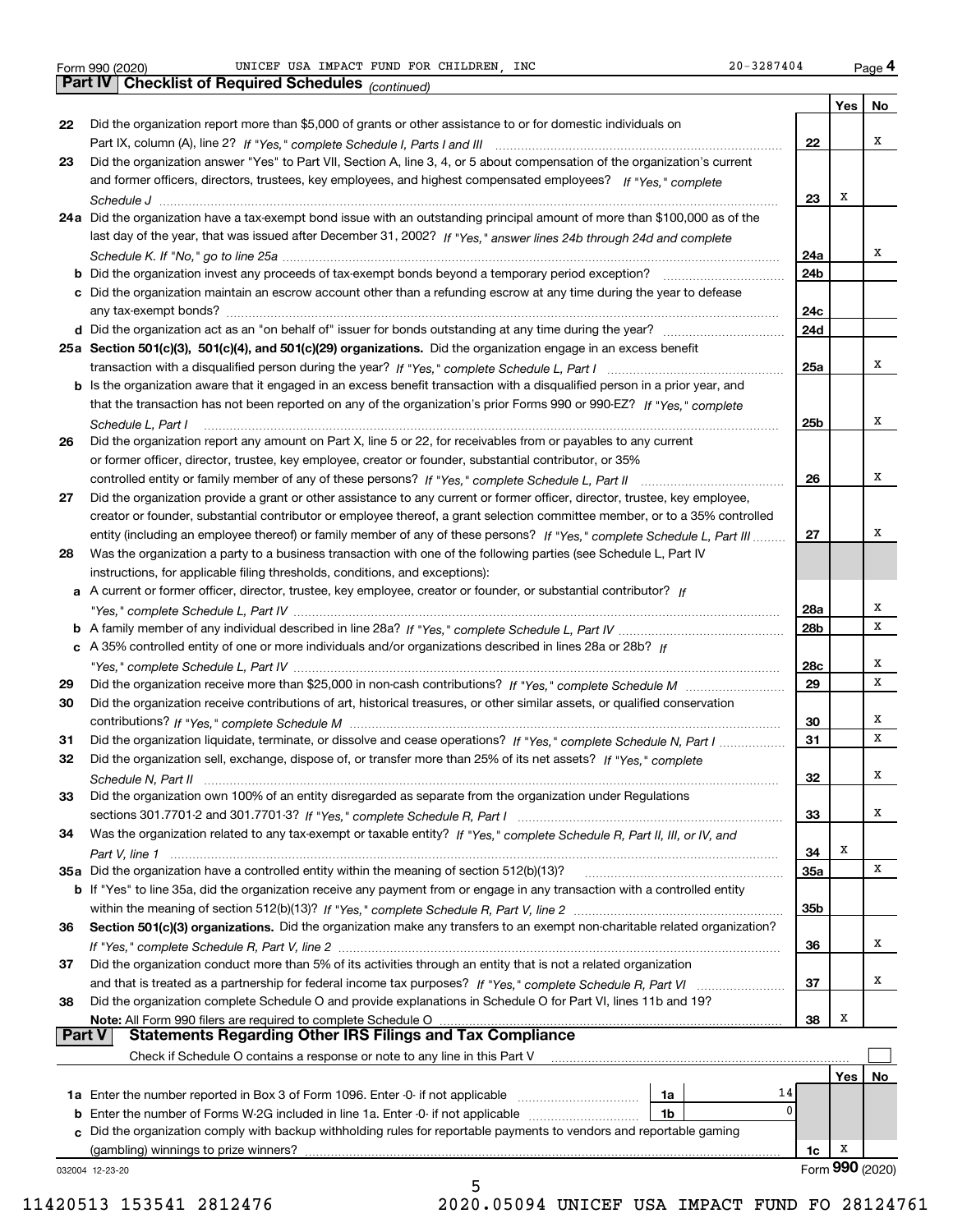|         | UNICEF USA IMPACT FUND FOR CHILDREN, INC<br>Form 990 (2020)                                                                                                                                                                                                            | 20-3287404      |          |                   | Page 5 |
|---------|------------------------------------------------------------------------------------------------------------------------------------------------------------------------------------------------------------------------------------------------------------------------|-----------------|----------|-------------------|--------|
|         | Statements Regarding Other IRS Filings and Tax Compliance (continued)<br><b>Part V</b>                                                                                                                                                                                 |                 |          |                   |        |
|         |                                                                                                                                                                                                                                                                        |                 |          | Yes               | No     |
|         | 2a Enter the number of employees reported on Form W-3, Transmittal of Wage and Tax Statements,                                                                                                                                                                         |                 |          |                   |        |
|         | filed for the calendar year ending with or within the year covered by this return                                                                                                                                                                                      | 0<br>2a         |          |                   |        |
|         |                                                                                                                                                                                                                                                                        |                 | 2b       |                   |        |
|         |                                                                                                                                                                                                                                                                        |                 |          |                   |        |
|         | 3a Did the organization have unrelated business gross income of \$1,000 or more during the year?                                                                                                                                                                       |                 | 3a       |                   | x      |
|         |                                                                                                                                                                                                                                                                        |                 | 3b       |                   |        |
|         | 4a At any time during the calendar year, did the organization have an interest in, or a signature or other authority over, a                                                                                                                                           |                 |          |                   |        |
|         | financial account in a foreign country (such as a bank account, securities account, or other financial account)?                                                                                                                                                       |                 | 4a       |                   | х      |
|         | <b>b</b> If "Yes," enter the name of the foreign country $\triangleright$                                                                                                                                                                                              |                 |          |                   |        |
|         | See instructions for filing requirements for FinCEN Form 114, Report of Foreign Bank and Financial Accounts (FBAR).                                                                                                                                                    |                 |          |                   |        |
|         | 5a Was the organization a party to a prohibited tax shelter transaction at any time during the tax year?                                                                                                                                                               |                 | 5a       |                   | х      |
| b       |                                                                                                                                                                                                                                                                        |                 | 5b       |                   | х      |
| c       |                                                                                                                                                                                                                                                                        |                 | 5с       |                   |        |
|         | 6a Does the organization have annual gross receipts that are normally greater than \$100,000, and did the organization solicit                                                                                                                                         |                 |          |                   |        |
|         | any contributions that were not tax deductible as charitable contributions?                                                                                                                                                                                            |                 | 6a       |                   | х      |
|         | b If "Yes," did the organization include with every solicitation an express statement that such contributions or gifts                                                                                                                                                 |                 |          |                   |        |
|         | were not tax deductible?                                                                                                                                                                                                                                               |                 | 6b       |                   |        |
| 7       | Organizations that may receive deductible contributions under section 170(c).                                                                                                                                                                                          |                 |          |                   |        |
| a       | Did the organization receive a payment in excess of \$75 made partly as a contribution and partly for goods and services provided to the payor?                                                                                                                        |                 | 7a       |                   | х      |
|         | <b>b</b> If "Yes," did the organization notify the donor of the value of the goods or services provided?                                                                                                                                                               |                 | 7b       |                   |        |
|         | c Did the organization sell, exchange, or otherwise dispose of tangible personal property for which it was required                                                                                                                                                    |                 |          |                   |        |
|         | to file Form 8282?                                                                                                                                                                                                                                                     |                 | 7c       |                   | х      |
|         |                                                                                                                                                                                                                                                                        | 7d              |          |                   | х      |
| е       | Did the organization receive any funds, directly or indirectly, to pay premiums on a personal benefit contract?                                                                                                                                                        |                 | 7e       |                   | х      |
| f       | Did the organization, during the year, pay premiums, directly or indirectly, on a personal benefit contract?                                                                                                                                                           |                 | 7f       |                   |        |
| g       | If the organization received a contribution of qualified intellectual property, did the organization file Form 8899 as required?<br>If the organization received a contribution of cars, boats, airplanes, or other vehicles, did the organization file a Form 1098-C? |                 | 7g<br>7h |                   |        |
| h.<br>8 | Sponsoring organizations maintaining donor advised funds. Did a donor advised fund maintained by the                                                                                                                                                                   |                 |          |                   |        |
|         | sponsoring organization have excess business holdings at any time during the year?                                                                                                                                                                                     |                 | 8        |                   |        |
| 9       | Sponsoring organizations maintaining donor advised funds.                                                                                                                                                                                                              |                 |          |                   |        |
| a       | Did the sponsoring organization make any taxable distributions under section 4966?                                                                                                                                                                                     |                 | 9a       |                   |        |
| b       | Did the sponsoring organization make a distribution to a donor, donor advisor, or related person?                                                                                                                                                                      |                 | 9b       |                   |        |
| 10      | Section 501(c)(7) organizations. Enter:                                                                                                                                                                                                                                |                 |          |                   |        |
|         |                                                                                                                                                                                                                                                                        | 10a             |          |                   |        |
|         | Gross receipts, included on Form 990, Part VIII, line 12, for public use of club facilities                                                                                                                                                                            | 10 <sub>b</sub> |          |                   |        |
| 11      | Section 501(c)(12) organizations. Enter:                                                                                                                                                                                                                               |                 |          |                   |        |
| a       | Gross income from members or shareholders                                                                                                                                                                                                                              | 11a             |          |                   |        |
| b       | Gross income from other sources (Do not net amounts due or paid to other sources against                                                                                                                                                                               |                 |          |                   |        |
|         | amounts due or received from them.)                                                                                                                                                                                                                                    | 11b             |          |                   |        |
|         | 12a Section 4947(a)(1) non-exempt charitable trusts. Is the organization filing Form 990 in lieu of Form 1041?                                                                                                                                                         |                 | 12a      |                   |        |
|         | <b>b</b> If "Yes," enter the amount of tax-exempt interest received or accrued during the year                                                                                                                                                                         | 12b             |          |                   |        |
| 13      | Section 501(c)(29) qualified nonprofit health insurance issuers.                                                                                                                                                                                                       |                 |          |                   |        |
| a       | Is the organization licensed to issue qualified health plans in more than one state?                                                                                                                                                                                   |                 | 13а      |                   |        |
|         | Note: See the instructions for additional information the organization must report on Schedule O.                                                                                                                                                                      |                 |          |                   |        |
|         | <b>b</b> Enter the amount of reserves the organization is required to maintain by the states in which the                                                                                                                                                              |                 |          |                   |        |
|         |                                                                                                                                                                                                                                                                        | 13b             |          |                   |        |
|         |                                                                                                                                                                                                                                                                        | 13c             |          |                   |        |
| 14a     | Did the organization receive any payments for indoor tanning services during the tax year?                                                                                                                                                                             |                 | 14a      |                   | x      |
|         | <b>b</b> If "Yes," has it filed a Form 720 to report these payments? If "No," provide an explanation on Schedule O                                                                                                                                                     |                 | 14b      |                   |        |
| 15      | Is the organization subject to the section 4960 tax on payment(s) of more than \$1,000,000 in remuneration or                                                                                                                                                          |                 |          |                   |        |
|         |                                                                                                                                                                                                                                                                        |                 | 15       |                   | x      |
|         | If "Yes," see instructions and file Form 4720, Schedule N.                                                                                                                                                                                                             |                 |          |                   |        |
| 16      | Is the organization an educational institution subject to the section 4968 excise tax on net investment income?                                                                                                                                                        |                 | 16       |                   | х      |
|         | If "Yes," complete Form 4720, Schedule O.                                                                                                                                                                                                                              |                 |          |                   |        |
|         |                                                                                                                                                                                                                                                                        |                 |          | $Earm$ 990 (2020) |        |

Form (2020) **990**

032005 12-23-20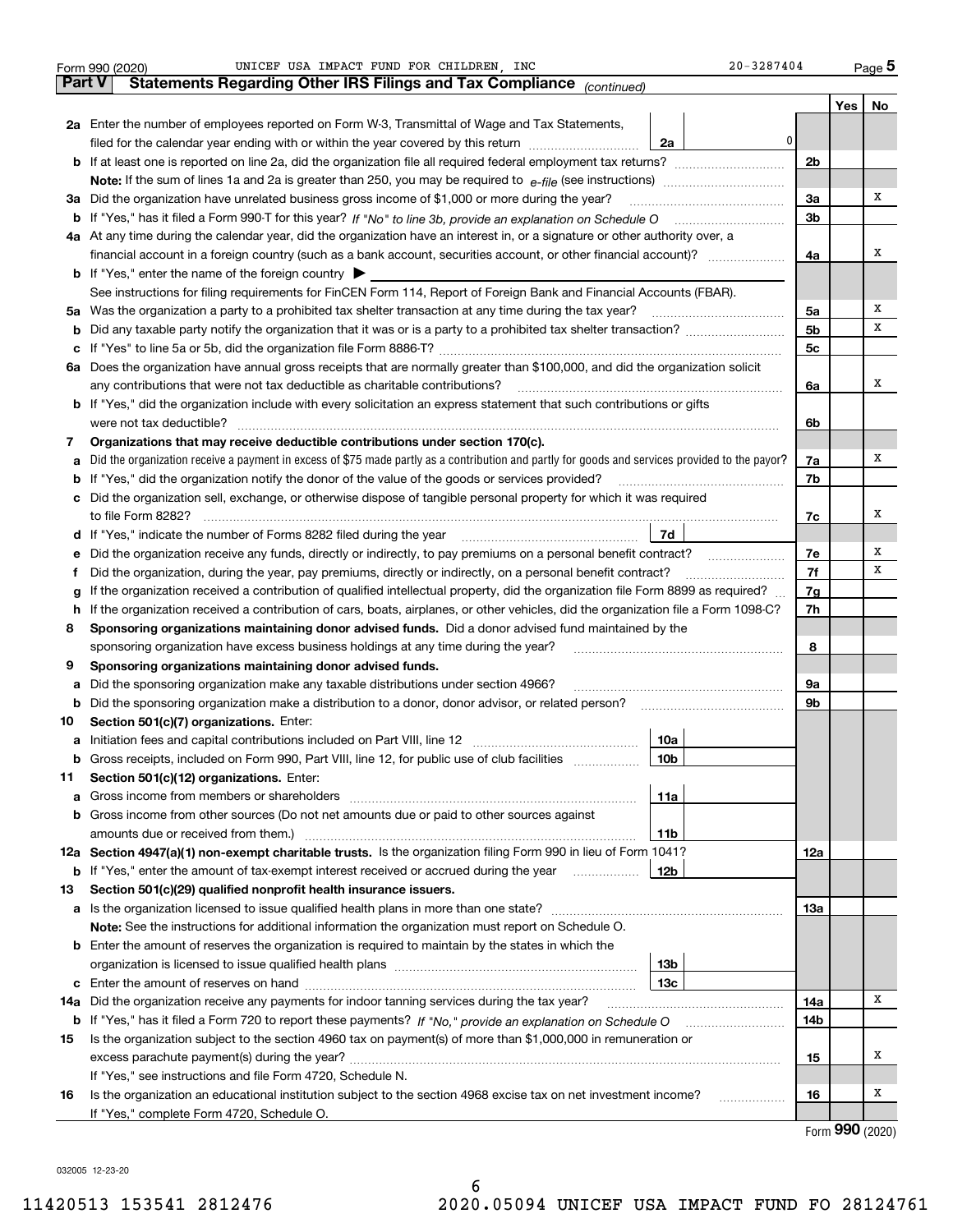|    | Check if Schedule O contains a response or note to any line in this Part VI<br><b>Section A. Governing Body and Management</b>                                                                                                 |                 |     | $\overline{\mathbf{x}}$ |
|----|--------------------------------------------------------------------------------------------------------------------------------------------------------------------------------------------------------------------------------|-----------------|-----|-------------------------|
|    |                                                                                                                                                                                                                                |                 | Yes | No                      |
|    | 6<br><b>1a</b> Enter the number of voting members of the governing body at the end of the tax year<br>1a<br>.                                                                                                                  |                 |     |                         |
|    | If there are material differences in voting rights among members of the governing body, or if the governing                                                                                                                    |                 |     |                         |
|    | body delegated broad authority to an executive committee or similar committee, explain on Schedule O.                                                                                                                          |                 |     |                         |
| b  | 4<br>Enter the number of voting members included on line 1a, above, who are independent<br>1b                                                                                                                                  |                 |     |                         |
| 2  | Did any officer, director, trustee, or key employee have a family relationship or a business relationship with any other                                                                                                       |                 |     |                         |
|    | officer, director, trustee, or key employee?<br>.                                                                                                                                                                              | 2               |     | х                       |
| 3  | Did the organization delegate control over management duties customarily performed by or under the direct supervision                                                                                                          |                 |     |                         |
|    | of officers, directors, trustees, or key employees to a management company or other person?                                                                                                                                    | 3               |     | x                       |
| 4  | Did the organization make any significant changes to its governing documents since the prior Form 990 was filed?                                                                                                               | 4               | X   |                         |
| 5  |                                                                                                                                                                                                                                | 5               |     | x                       |
| 6  | Did the organization have members or stockholders?                                                                                                                                                                             | 6               | X   |                         |
| 7a | Did the organization have members, stockholders, or other persons who had the power to elect or appoint one or                                                                                                                 |                 |     |                         |
|    |                                                                                                                                                                                                                                | 7a              | x   |                         |
| b  | Are any governance decisions of the organization reserved to (or subject to approval by) members, stockholders, or                                                                                                             |                 |     |                         |
|    | persons other than the governing body?                                                                                                                                                                                         | 7b              | x   |                         |
| 8  | Did the organization contemporaneously document the meetings held or written actions undertaken during the vear by the following:                                                                                              |                 |     |                         |
| a  |                                                                                                                                                                                                                                | 8a              | X   |                         |
| b  |                                                                                                                                                                                                                                | 8b              | X   |                         |
| 9  | Is there any officer, director, trustee, or key employee listed in Part VII, Section A, who cannot be reached at the                                                                                                           |                 |     |                         |
|    |                                                                                                                                                                                                                                | 9               |     | х                       |
|    | Section B. Policies (This Section B requests information about policies not required by the Internal Revenue Code.)                                                                                                            |                 |     |                         |
|    |                                                                                                                                                                                                                                |                 | Yes | No                      |
|    |                                                                                                                                                                                                                                | 10a             |     | х                       |
|    | b If "Yes," did the organization have written policies and procedures governing the activities of such chapters, affiliates,                                                                                                   |                 |     |                         |
|    | and branches to ensure their operations are consistent with the organization's exempt purposes?                                                                                                                                | 10 <sub>b</sub> |     |                         |
|    | 11a Has the organization provided a complete copy of this Form 990 to all members of its governing body before filing the form?                                                                                                | 11a             | x   |                         |
| b  | Describe in Schedule O the process, if any, used by the organization to review this Form 990.                                                                                                                                  |                 |     |                         |
|    |                                                                                                                                                                                                                                | 12a             | x   |                         |
| b  |                                                                                                                                                                                                                                | 12b             | х   |                         |
| с  | Did the organization regularly and consistently monitor and enforce compliance with the policy? If "Yes," describe                                                                                                             |                 |     |                         |
|    | in Schedule O how this was done measured and contain an according to the state of the state of the state of th                                                                                                                 | 12c             | x   |                         |
|    |                                                                                                                                                                                                                                | 13              | X   |                         |
| 14 | Did the organization have a written document retention and destruction policy? manufactured and the organization have a written document retention and destruction policy?                                                     | 14              | х   |                         |
| 15 | Did the process for determining compensation of the following persons include a review and approval by independent                                                                                                             |                 |     |                         |
|    | persons, comparability data, and contemporaneous substantiation of the deliberation and decision?                                                                                                                              |                 |     |                         |
|    | a The organization's CEO, Executive Director, or top management official [11] [11] The organization's CEO, Executive Director, or top management official [11] [11] [11] The organization of the state of the state of the sta | 15a             |     | Х                       |
| b  | Other officers or key employees of the organization                                                                                                                                                                            | 15b             |     | х                       |
|    | If "Yes" to line 15a or 15b, describe the process in Schedule O (see instructions).                                                                                                                                            |                 |     |                         |
|    | 16a Did the organization invest in, contribute assets to, or participate in a joint venture or similar arrangement with a                                                                                                      |                 |     |                         |
|    | taxable entity during the year?                                                                                                                                                                                                | 16a             |     | Х                       |
|    | b If "Yes," did the organization follow a written policy or procedure requiring the organization to evaluate its participation                                                                                                 |                 |     |                         |
|    | in joint venture arrangements under applicable federal tax law, and take steps to safeguard the organization's                                                                                                                 |                 |     |                         |
|    |                                                                                                                                                                                                                                | 16b             |     |                         |
|    | <b>Section C. Disclosure</b>                                                                                                                                                                                                   |                 |     |                         |
| 17 | List the states with which a copy of this Form 990 is required to be filed $\triangleright_{\text{NY}}$                                                                                                                        |                 |     |                         |
| 18 | Section 6104 requires an organization to make its Forms 1023 (1024 or 1024-A, if applicable), 990, and 990-T (Section 501(c)(3)s only) available                                                                               |                 |     |                         |
|    | for public inspection. Indicate how you made these available. Check all that apply.                                                                                                                                            |                 |     |                         |
|    | $\boxed{\text{X}}$ Upon request<br>  X   Own website<br>Another's website<br>Other (explain on Schedule O)                                                                                                                     |                 |     |                         |
| 19 | Describe on Schedule O whether (and if so, how) the organization made its governing documents, conflict of interest policy, and financial                                                                                      |                 |     |                         |
|    | statements available to the public during the tax year.                                                                                                                                                                        |                 |     |                         |
| 20 | State the name, address, and telephone number of the person who possesses the organization's books and records                                                                                                                 |                 |     |                         |
|    | BRETT D ROBINSON - (917) 720-1380                                                                                                                                                                                              |                 |     |                         |
|    |                                                                                                                                                                                                                                |                 |     |                         |
|    | 125 MAIDEN LANE 10TH FLOOR, NEW YORK, NY 10038                                                                                                                                                                                 |                 |     |                         |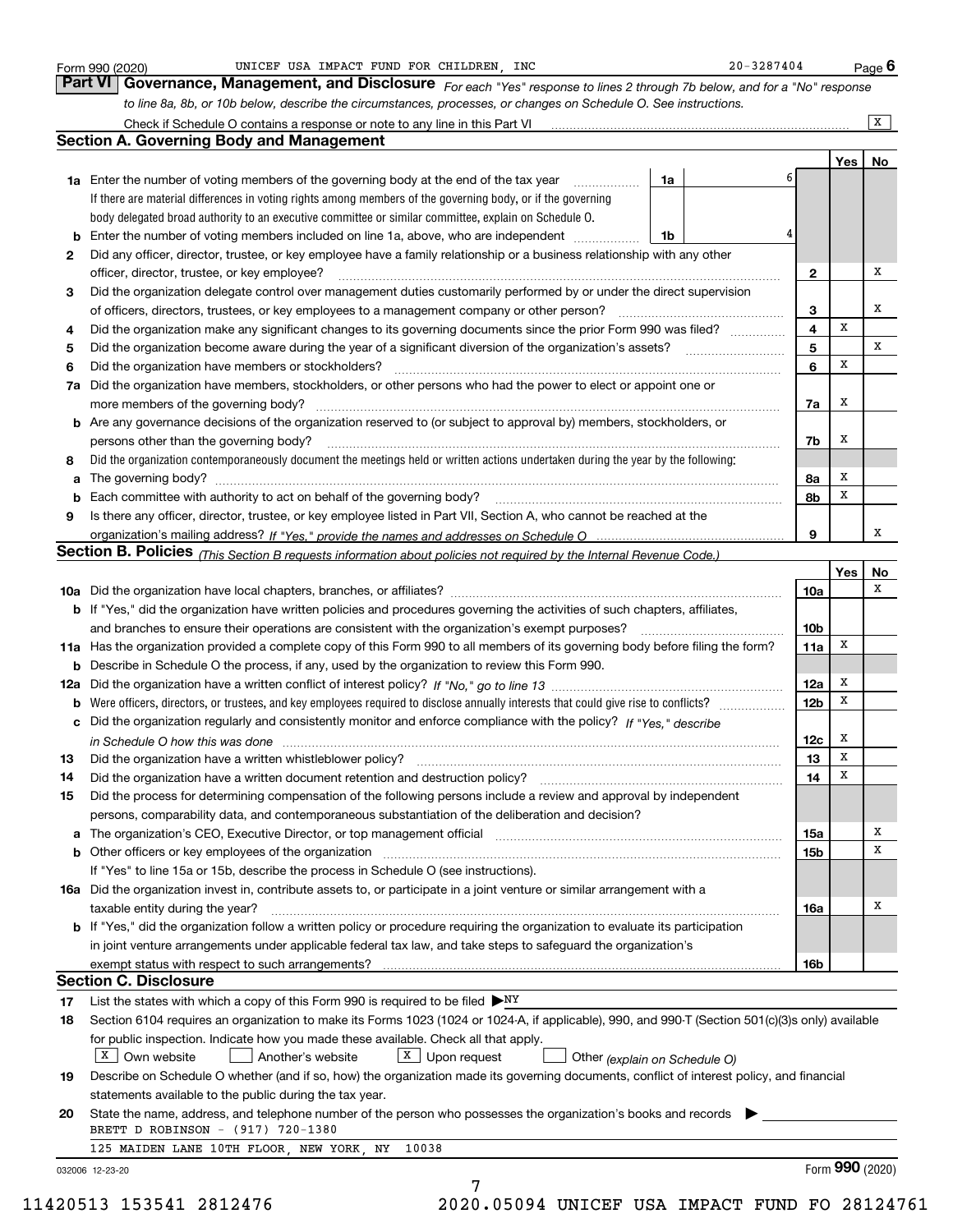$\mathcal{L}^{\text{max}}$ 

| Form 990 (2020) |                                               | UNICEF USA IMPACT FUND FOR CHILDREN INC |  |  | $20 - 3287404$                                                                             | Page ' |
|-----------------|-----------------------------------------------|-----------------------------------------|--|--|--------------------------------------------------------------------------------------------|--------|
|                 |                                               |                                         |  |  | Part VII Compensation of Officers, Directors, Trustees, Key Employees, Highest Compensated |        |
|                 | <b>Employees, and Independent Contractors</b> |                                         |  |  |                                                                                            |        |

Check if Schedule O contains a response or note to any line in this Part VII

**Section A. Officers, Directors, Trustees, Key Employees, and Highest Compensated Employees**

**1a**  Complete this table for all persons required to be listed. Report compensation for the calendar year ending with or within the organization's tax year. **•** List all of the organization's current officers, directors, trustees (whether individuals or organizations), regardless of amount of compensation.

Enter -0- in columns (D), (E), and (F) if no compensation was paid.

 $\bullet$  List all of the organization's  $\,$ current key employees, if any. See instructions for definition of "key employee."

**•** List the organization's five current highest compensated employees (other than an officer, director, trustee, or key employee) who received reportable compensation (Box 5 of Form W-2 and/or Box 7 of Form 1099-MISC) of more than \$100,000 from the organization and any related organizations.

**•** List all of the organization's former officers, key employees, and highest compensated employees who received more than \$100,000 of reportable compensation from the organization and any related organizations.

**former directors or trustees**  ¥ List all of the organization's that received, in the capacity as a former director or trustee of the organization, more than \$10,000 of reportable compensation from the organization and any related organizations.

See instructions for the order in which to list the persons above.

**(A)**

Check this box if neither the organization nor any related organization compensated any current officer, director, or trustee.  $\mathcal{L}^{\text{max}}$ 

| (A)                             | (B)                  | (C)                                     |                      |         |              |                                                                  |        | (D)             | (E)             | (F)                         |
|---------------------------------|----------------------|-----------------------------------------|----------------------|---------|--------------|------------------------------------------------------------------|--------|-----------------|-----------------|-----------------------------|
| Name and title                  | Average              | Position<br>(do not check more than one |                      |         |              |                                                                  |        | Reportable      | Reportable      | Estimated                   |
|                                 | hours per            |                                         |                      |         |              | box, unless person is both an<br>officer and a director/trustee) |        | compensation    | compensation    | amount of                   |
|                                 | week                 |                                         |                      |         |              |                                                                  |        | from            | from related    | other                       |
|                                 | (list any            |                                         |                      |         |              |                                                                  |        | the             | organizations   | compensation                |
|                                 | hours for<br>related |                                         |                      |         |              |                                                                  |        | organization    | (W-2/1099-MISC) | from the                    |
|                                 | organizations        |                                         |                      |         |              |                                                                  |        | (W-2/1099-MISC) |                 | organization<br>and related |
|                                 | below                |                                         |                      |         |              |                                                                  |        |                 |                 | organizations               |
|                                 | line)                | ndividual trustee or director           | nstitutional trustee | Officer | Key employee | Highest compensated<br>employee                                  | Former |                 |                 |                             |
| MICHAEL J. NYENHUIS<br>(1)      | 5,00                 |                                         |                      |         |              |                                                                  |        |                 |                 |                             |
| <b>DIRECTOR</b>                 | 55.25                | х                                       |                      |         |              |                                                                  |        | 0.              | 493,770.        | 11,390.                     |
| (2)<br>BRETT D. ROBINSON        | 5,00                 |                                         |                      |         |              |                                                                  |        |                 |                 |                             |
| <b>TREASURER</b>                | 50.25                |                                         |                      | X       |              |                                                                  |        | 0.              | 418,051.        | 70,707.                     |
| ANUCHA BROWNE<br>(3)            | 1.00                 |                                         |                      |         |              |                                                                  |        |                 |                 |                             |
| ASST. SECRETARY                 | 50.25                |                                         |                      | X       |              |                                                                  |        | 0.              | 322,740.        | 67,418.                     |
| CRISTINA SHAPIRO-ALSTER<br>(4)  | 50.00                |                                         |                      |         |              |                                                                  |        |                 |                 |                             |
| PRESIDENT/DIRECTOR              | 0.25                 | X                                       |                      | X       |              |                                                                  |        | 0.              | 325,195.        | 33,959.                     |
| MICHELE WALSH<br>(5)            | 1.00                 |                                         |                      |         |              |                                                                  |        |                 |                 |                             |
| ASST. SECRETARY (AS OF 10/2020) | 50.25                |                                         |                      | X       |              |                                                                  |        | 0.              | 209,162.        | 70,234.                     |
| ALPHA CONTEH<br>(6)             | 5.00                 |                                         |                      |         |              |                                                                  |        |                 |                 |                             |
| ASSISTANT TREASURER             | 50.25                |                                         |                      | X       |              |                                                                  |        | $\mathbf 0$ .   | 204,208.        | 33,904.                     |
| RICHARD ESSERMAN<br>(7)         | 5,00                 |                                         |                      |         |              |                                                                  |        |                 |                 |                             |
| FORMER OFFICER (UNTIL 1/2020)   | 50.00                |                                         |                      |         |              |                                                                  | X      | $\mathbf{0}$ .  | 122,754.        | 10,504.                     |
| (8)<br>DOLORES RICE GAHAN       | 1,00                 |                                         |                      |         |              |                                                                  |        |                 |                 |                             |
| <b>DIRECTOR</b>                 | 5.25                 | х                                       |                      |         |              |                                                                  |        | $\mathbf{0}$ .  | 0.              | $0$ .                       |
| (9)<br><b>GLEN BAPTISTE</b>     | 1.00                 |                                         |                      |         |              |                                                                  |        |                 |                 |                             |
| <b>DIRECTOR</b>                 | 0.25                 | х                                       |                      |         |              |                                                                  |        | 0.              | 0.              | 0.                          |
| (10) MINDY GROSSMAN             | 1,00                 |                                         |                      |         |              |                                                                  |        |                 |                 |                             |
| <b>SECRETARY</b>                | 5.25                 |                                         |                      | X       |              |                                                                  |        | $\mathbf{0}$ .  | 0.              | $\mathbf{0}$ .              |
| (11) SHAHRIAR SHAHIDA           | 2,00                 |                                         |                      |         |              |                                                                  |        |                 |                 |                             |
| CHAIRMAN/DIRECTOR               | 1.25                 | X                                       |                      | X       |              |                                                                  |        | $\mathbf{0}$ .  | 0.              | $\mathbf{0}$ .              |
| (12) STEVE EATON                | 1.00                 |                                         |                      |         |              |                                                                  |        |                 |                 |                             |
| <b>DIRECTOR</b>                 | 0.00                 | X                                       |                      |         |              |                                                                  |        | $\mathbf{0}$ .  | 0.              | $\mathbf 0$ .               |
|                                 |                      |                                         |                      |         |              |                                                                  |        |                 |                 |                             |
|                                 |                      |                                         |                      |         |              |                                                                  |        |                 |                 |                             |
|                                 |                      |                                         |                      |         |              |                                                                  |        |                 |                 |                             |
|                                 |                      |                                         |                      |         |              |                                                                  |        |                 |                 |                             |
|                                 |                      |                                         |                      |         |              |                                                                  |        |                 |                 |                             |
|                                 |                      |                                         |                      |         |              |                                                                  |        |                 |                 |                             |
|                                 |                      |                                         |                      |         |              |                                                                  |        |                 |                 |                             |
|                                 |                      |                                         |                      |         |              |                                                                  |        |                 |                 |                             |
|                                 |                      |                                         |                      |         |              |                                                                  |        |                 |                 |                             |
|                                 |                      |                                         |                      |         |              |                                                                  |        |                 |                 |                             |

8

032007 12-23-20

Form (2020) **990**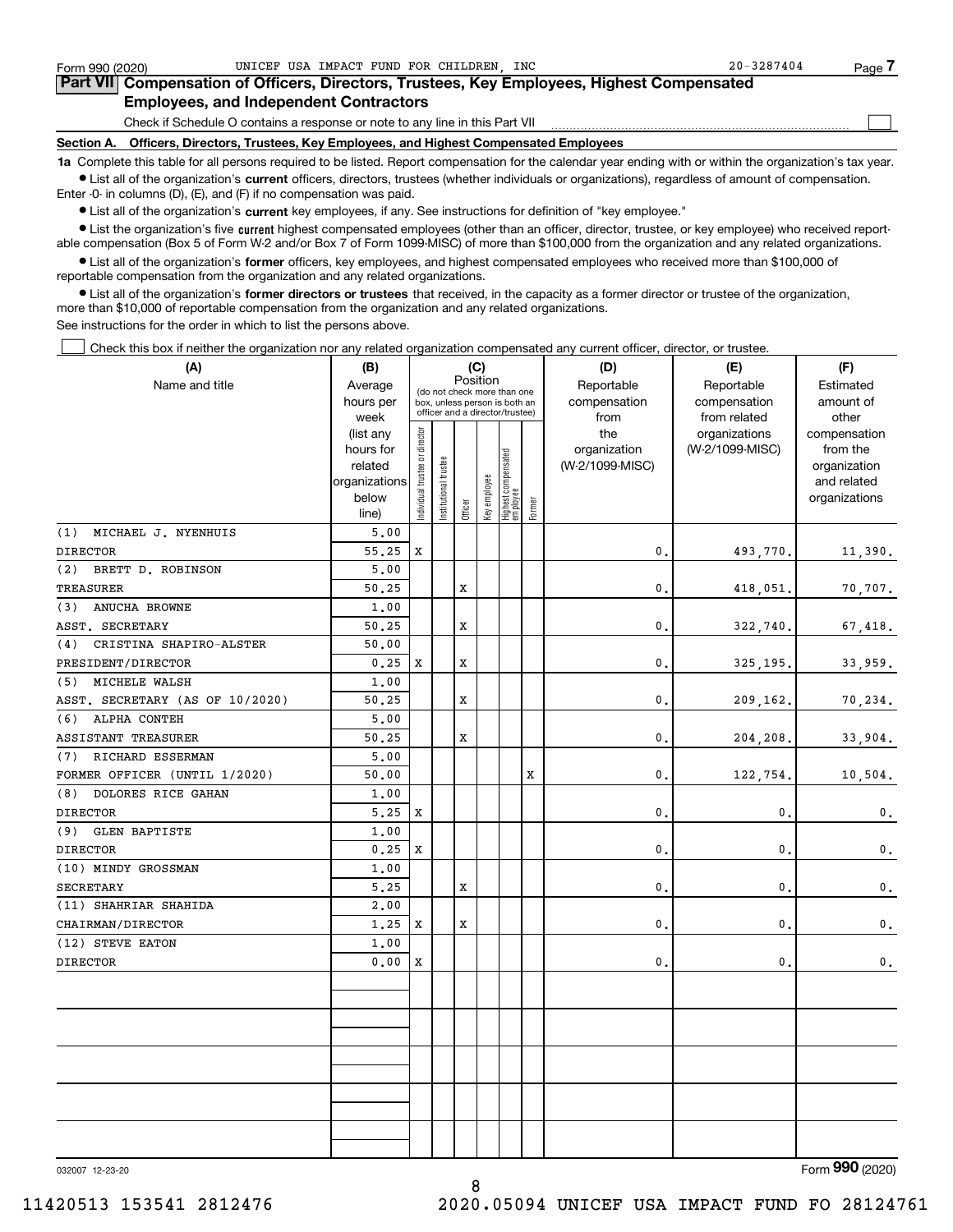|   | UNICEF USA IMPACT FUND FOR CHILDREN, INC<br>Form 990 (2020)                                                                                     |                        |                                |                       |          |              |                                                              |        |                                  |                 | $20 - 3287404$ |                     |               | Page 8 |
|---|-------------------------------------------------------------------------------------------------------------------------------------------------|------------------------|--------------------------------|-----------------------|----------|--------------|--------------------------------------------------------------|--------|----------------------------------|-----------------|----------------|---------------------|---------------|--------|
|   | <b>Part VII</b><br>Section A. Officers, Directors, Trustees, Key Employees, and Highest Compensated Employees (continued)                       |                        |                                |                       |          |              |                                                              |        |                                  |                 |                |                     |               |        |
|   | (A)                                                                                                                                             | (B)                    |                                |                       | (C)      |              |                                                              |        | (D)                              | (E)             |                |                     | (F)           |        |
|   | Name and title                                                                                                                                  | Average                |                                |                       | Position |              |                                                              |        | Reportable                       | Reportable      |                |                     | Estimated     |        |
|   |                                                                                                                                                 | hours per              |                                |                       |          |              | (do not check more than one<br>box, unless person is both an |        | compensation                     | compensation    |                |                     | amount of     |        |
|   |                                                                                                                                                 | week                   |                                |                       |          |              | officer and a director/trustee)                              |        | from                             | from related    |                |                     | other         |        |
|   |                                                                                                                                                 | (list any              |                                |                       |          |              |                                                              |        | the                              | organizations   |                |                     | compensation  |        |
|   |                                                                                                                                                 | hours for              |                                |                       |          |              |                                                              |        | organization                     | (W-2/1099-MISC) |                |                     | from the      |        |
|   |                                                                                                                                                 | related                |                                |                       |          |              |                                                              |        | (W-2/1099-MISC)                  |                 |                |                     | organization  |        |
|   |                                                                                                                                                 | organizations<br>below |                                |                       |          |              |                                                              |        |                                  |                 |                |                     | and related   |        |
|   |                                                                                                                                                 | line)                  | Individual trustee or director | Institutional trustee | Officer  | Key employee | Highest compensated<br>employee                              | Former |                                  |                 |                |                     | organizations |        |
|   |                                                                                                                                                 |                        |                                |                       |          |              |                                                              |        |                                  |                 |                |                     |               |        |
|   |                                                                                                                                                 |                        |                                |                       |          |              |                                                              |        |                                  |                 |                |                     |               |        |
|   |                                                                                                                                                 |                        |                                |                       |          |              |                                                              |        |                                  |                 |                |                     |               |        |
|   |                                                                                                                                                 |                        |                                |                       |          |              |                                                              |        |                                  |                 |                |                     |               |        |
|   |                                                                                                                                                 |                        |                                |                       |          |              |                                                              |        |                                  |                 |                |                     |               |        |
|   |                                                                                                                                                 |                        |                                |                       |          |              |                                                              |        |                                  |                 |                |                     |               |        |
|   |                                                                                                                                                 |                        |                                |                       |          |              |                                                              |        |                                  |                 |                |                     |               |        |
|   |                                                                                                                                                 |                        |                                |                       |          |              |                                                              |        |                                  |                 |                |                     |               |        |
|   |                                                                                                                                                 |                        |                                |                       |          |              |                                                              |        |                                  |                 |                |                     |               |        |
|   |                                                                                                                                                 |                        |                                |                       |          |              |                                                              |        |                                  |                 |                |                     |               |        |
|   |                                                                                                                                                 |                        |                                |                       |          |              |                                                              |        |                                  |                 |                |                     |               |        |
|   |                                                                                                                                                 |                        |                                |                       |          |              |                                                              |        |                                  |                 |                |                     |               |        |
|   |                                                                                                                                                 |                        |                                |                       |          |              |                                                              |        |                                  |                 |                |                     |               |        |
|   |                                                                                                                                                 |                        |                                |                       |          |              |                                                              |        |                                  |                 |                |                     |               |        |
|   |                                                                                                                                                 |                        |                                |                       |          |              |                                                              |        |                                  |                 |                |                     |               |        |
|   |                                                                                                                                                 |                        |                                |                       |          |              |                                                              |        |                                  |                 |                |                     |               |        |
|   |                                                                                                                                                 |                        |                                |                       |          |              |                                                              |        |                                  |                 |                |                     |               |        |
|   |                                                                                                                                                 |                        |                                |                       |          |              |                                                              |        |                                  |                 |                |                     |               |        |
|   |                                                                                                                                                 |                        |                                |                       |          |              |                                                              |        |                                  |                 |                |                     |               |        |
|   |                                                                                                                                                 |                        |                                |                       |          |              |                                                              |        | $\mathbf{0}$ .<br>$\mathbf{0}$ . | 2,095,880.      | 0.             |                     | 298,116.      | 0.     |
|   | c Total from continuation sheets to Part VII, Section A manufactured by                                                                         |                        |                                |                       |          |              |                                                              |        | 0.                               |                 |                |                     |               |        |
|   |                                                                                                                                                 |                        |                                |                       |          |              |                                                              |        |                                  | 2,095,880.      |                |                     | 298,116.      |        |
| 2 | Total number of individuals (including but not limited to those listed above) who received more than \$100,000 of reportable                    |                        |                                |                       |          |              |                                                              |        |                                  |                 |                |                     |               | 0      |
|   | compensation from the organization $\blacktriangleright$                                                                                        |                        |                                |                       |          |              |                                                              |        |                                  |                 |                |                     | Yes           | No     |
|   |                                                                                                                                                 |                        |                                |                       |          |              |                                                              |        |                                  |                 |                |                     |               |        |
| 3 | Did the organization list any former officer, director, trustee, key employee, or highest compensated employee on                               |                        |                                |                       |          |              |                                                              |        |                                  |                 |                |                     | х             |        |
|   | line 1a? If "Yes," complete Schedule J for such individual manufactured contained and the 1a? If "Yes," complete Schedule J for such individual |                        |                                |                       |          |              |                                                              |        |                                  |                 |                | 3                   |               |        |
|   | For any individual listed on line 1a, is the sum of reportable compensation and other compensation from the organization                        |                        |                                |                       |          |              |                                                              |        |                                  |                 |                |                     | х             |        |
|   |                                                                                                                                                 |                        |                                |                       |          |              |                                                              |        |                                  |                 |                | 4                   |               |        |
| 5 | Did any person listed on line 1a receive or accrue compensation from any unrelated organization or individual for services                      |                        |                                |                       |          |              |                                                              |        |                                  |                 |                |                     |               | х      |
|   |                                                                                                                                                 |                        |                                |                       |          |              |                                                              |        |                                  |                 |                | 5                   |               |        |
|   | <b>Section B. Independent Contractors</b>                                                                                                       |                        |                                |                       |          |              |                                                              |        |                                  |                 |                |                     |               |        |
| 1 | Complete this table for your five highest compensated independent contractors that received more than \$100,000 of compensation from            |                        |                                |                       |          |              |                                                              |        |                                  |                 |                |                     |               |        |
|   | the organization. Report compensation for the calendar year ending with or within the organization's tax year.                                  |                        |                                |                       |          |              |                                                              |        |                                  |                 |                |                     |               |        |
|   | (A)<br>Name and business address                                                                                                                |                        | NONE                           |                       |          |              |                                                              |        | (B)<br>Description of services   |                 |                | (C)<br>Compensation |               |        |
|   |                                                                                                                                                 |                        |                                |                       |          |              |                                                              |        |                                  |                 |                |                     |               |        |
|   |                                                                                                                                                 |                        |                                |                       |          |              |                                                              |        |                                  |                 |                |                     |               |        |
|   |                                                                                                                                                 |                        |                                |                       |          |              |                                                              |        |                                  |                 |                |                     |               |        |
|   |                                                                                                                                                 |                        |                                |                       |          |              |                                                              |        |                                  |                 |                |                     |               |        |
|   |                                                                                                                                                 |                        |                                |                       |          |              |                                                              |        |                                  |                 |                |                     |               |        |
|   |                                                                                                                                                 |                        |                                |                       |          |              |                                                              |        |                                  |                 |                |                     |               |        |
|   |                                                                                                                                                 |                        |                                |                       |          |              |                                                              |        |                                  |                 |                |                     |               |        |
|   |                                                                                                                                                 |                        |                                |                       |          |              |                                                              |        |                                  |                 |                |                     |               |        |
|   |                                                                                                                                                 |                        |                                |                       |          |              |                                                              |        |                                  |                 |                |                     |               |        |
|   |                                                                                                                                                 |                        |                                |                       |          |              |                                                              |        |                                  |                 |                |                     |               |        |
|   |                                                                                                                                                 |                        |                                |                       |          |              |                                                              |        |                                  |                 |                |                     |               |        |
| 2 | Total number of independent contractors (including but not limited to those listed above) who received more than                                |                        |                                |                       |          |              | 0                                                            |        |                                  |                 |                |                     |               |        |
|   | \$100,000 of compensation from the organization                                                                                                 |                        |                                |                       |          |              |                                                              |        |                                  |                 |                |                     |               |        |
|   |                                                                                                                                                 |                        |                                |                       |          |              |                                                              |        |                                  |                 |                | Form 990 (2020)     |               |        |

032008 12-23-20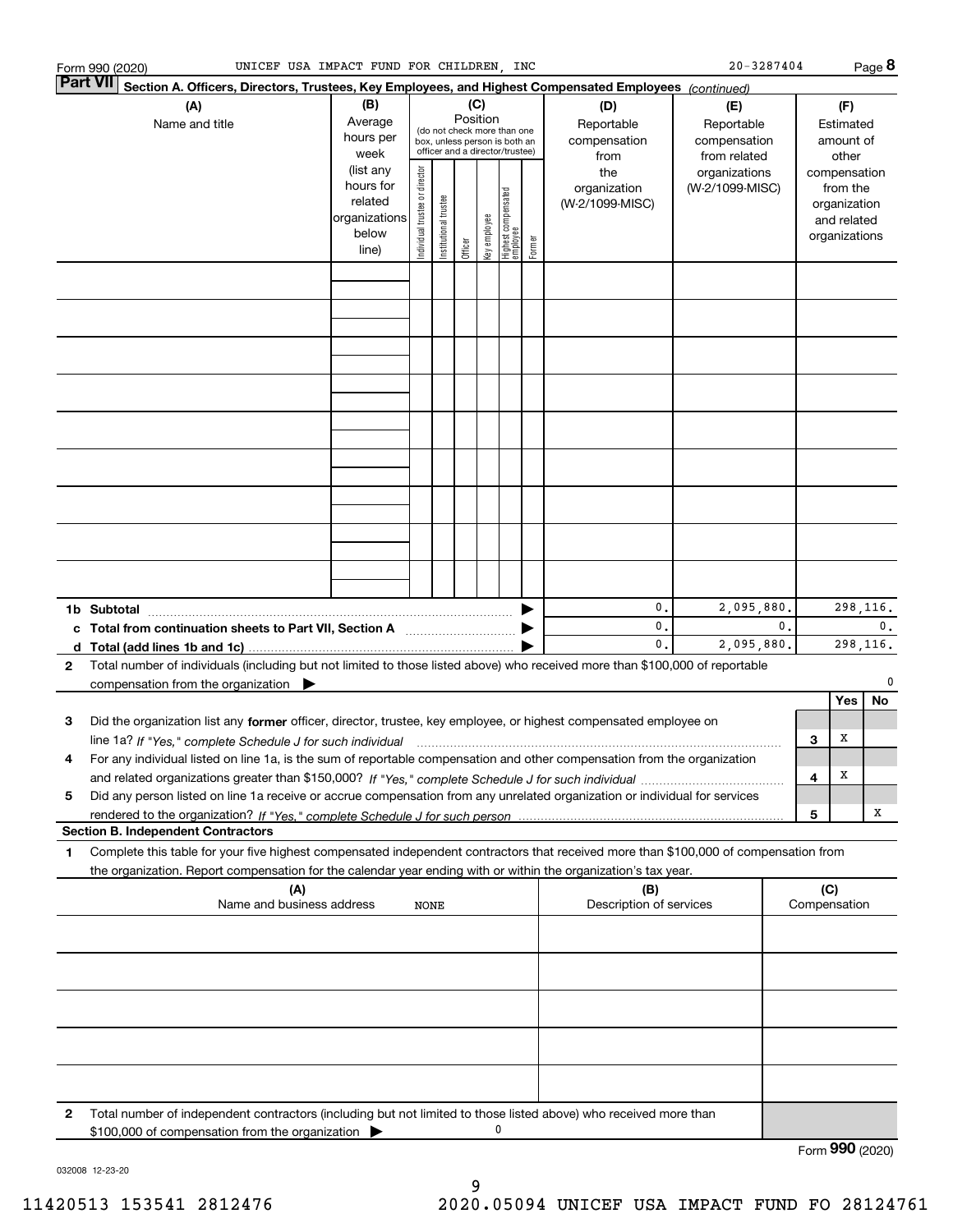|                                                           |                  |   | Form 990 (2020)                                                                                                        |    |                |                 | UNICEF USA IMPACT FUND FOR CHILDREN, INC |                      |                                              | $20 - 3287404$                                    | Page 9                                                          |
|-----------------------------------------------------------|------------------|---|------------------------------------------------------------------------------------------------------------------------|----|----------------|-----------------|------------------------------------------|----------------------|----------------------------------------------|---------------------------------------------------|-----------------------------------------------------------------|
|                                                           | <b>Part VIII</b> |   | <b>Statement of Revenue</b>                                                                                            |    |                |                 |                                          |                      |                                              |                                                   |                                                                 |
|                                                           |                  |   | Check if Schedule O contains a response or note to any line in this Part VIII                                          |    |                |                 |                                          |                      |                                              |                                                   |                                                                 |
|                                                           |                  |   |                                                                                                                        |    |                |                 |                                          | (A)<br>Total revenue | (B)<br>Related or exempt<br>function revenue | $\overline{(C)}$<br>Unrelated<br>business revenue | (D)<br>Revenue excluded<br>from tax under<br>sections 512 - 514 |
|                                                           |                  |   |                                                                                                                        |    |                |                 |                                          |                      |                                              |                                                   |                                                                 |
| Contributions, Gifts, Grants<br>and Other Similar Amounts |                  |   | 1 a Federated campaigns                                                                                                |    | 1a             |                 |                                          |                      |                                              |                                                   |                                                                 |
|                                                           |                  | b | Membership dues                                                                                                        |    | 1 <sub>b</sub> |                 |                                          |                      |                                              |                                                   |                                                                 |
|                                                           |                  | c | Fundraising events                                                                                                     |    | 1 <sub>c</sub> |                 |                                          |                      |                                              |                                                   |                                                                 |
|                                                           |                  | d | Related organizations                                                                                                  |    | 1 <sub>d</sub> |                 | 24, 384, 451.                            |                      |                                              |                                                   |                                                                 |
|                                                           |                  | е | Government grants (contributions)                                                                                      |    | 1e             |                 |                                          |                      |                                              |                                                   |                                                                 |
|                                                           |                  |   | f All other contributions, gifts, grants, and                                                                          |    |                |                 |                                          |                      |                                              |                                                   |                                                                 |
|                                                           |                  |   | similar amounts not included above                                                                                     |    | 1f             |                 | 39,581,826.                              |                      |                                              |                                                   |                                                                 |
|                                                           |                  | g | Noncash contributions included in lines 1a-1f                                                                          |    | $1g$ \$        |                 |                                          |                      |                                              |                                                   |                                                                 |
|                                                           |                  |   |                                                                                                                        |    |                |                 |                                          | 63,966,277.          |                                              |                                                   |                                                                 |
|                                                           |                  |   |                                                                                                                        |    |                |                 | <b>Business Code</b>                     |                      |                                              |                                                   |                                                                 |
| Program Service<br>Revenue                                | 2a               |   |                                                                                                                        |    |                |                 |                                          |                      |                                              |                                                   |                                                                 |
|                                                           |                  | b | <u> 1989 - Johann Barbara, martin amerikan basar dan berasal dalam basa dalam basar dalam basar dalam basar dala</u>   |    |                |                 |                                          |                      |                                              |                                                   |                                                                 |
|                                                           |                  | c | <u> 1989 - Johann Barn, mars ann an t-Amhain ann an t-Amhain an t-Amhain an t-Amhain an t-Amhain an t-Amhain an t-</u> |    |                |                 |                                          |                      |                                              |                                                   |                                                                 |
|                                                           |                  | d | <u> 1980 - Johann Barbara, martin amerikan basar dan berasal dalam basar dalam basar dalam basar dalam basar dala</u>  |    |                |                 |                                          |                      |                                              |                                                   |                                                                 |
|                                                           |                  | е |                                                                                                                        |    |                |                 |                                          |                      |                                              |                                                   |                                                                 |
|                                                           |                  |   |                                                                                                                        |    |                |                 |                                          |                      |                                              |                                                   |                                                                 |
|                                                           |                  | g |                                                                                                                        |    |                |                 |                                          |                      |                                              |                                                   |                                                                 |
|                                                           | 3                |   | Investment income (including dividends, interest, and                                                                  |    |                |                 |                                          |                      |                                              |                                                   |                                                                 |
|                                                           |                  |   |                                                                                                                        |    |                |                 |                                          | 408,620.             |                                              |                                                   | 408,620.                                                        |
|                                                           | 4                |   | Income from investment of tax-exempt bond proceeds                                                                     |    |                |                 |                                          |                      |                                              |                                                   |                                                                 |
|                                                           | 5                |   |                                                                                                                        |    |                |                 |                                          |                      |                                              |                                                   |                                                                 |
|                                                           |                  |   |                                                                                                                        |    | (i) Real       |                 | (ii) Personal                            |                      |                                              |                                                   |                                                                 |
|                                                           |                  |   | 6 a Gross rents                                                                                                        | 6a |                |                 |                                          |                      |                                              |                                                   |                                                                 |
|                                                           |                  | b | Less: rental expenses                                                                                                  | 6b |                |                 |                                          |                      |                                              |                                                   |                                                                 |
|                                                           |                  | c | Rental income or (loss)                                                                                                | 6c |                |                 |                                          |                      |                                              |                                                   |                                                                 |
|                                                           |                  | d | Net rental income or (loss)                                                                                            |    |                |                 |                                          |                      |                                              |                                                   |                                                                 |
|                                                           |                  |   | 7 a Gross amount from sales of                                                                                         |    | (i) Securities |                 | (ii) Other                               |                      |                                              |                                                   |                                                                 |
|                                                           |                  |   | assets other than inventory                                                                                            | 7a |                |                 |                                          |                      |                                              |                                                   |                                                                 |
|                                                           |                  |   | <b>b</b> Less: cost or other basis                                                                                     |    |                |                 |                                          |                      |                                              |                                                   |                                                                 |
| anueve                                                    |                  |   | and sales expenses                                                                                                     | 7b |                |                 |                                          |                      |                                              |                                                   |                                                                 |
|                                                           |                  |   | c Gain or (loss)                                                                                                       | 7c |                |                 |                                          |                      |                                              |                                                   |                                                                 |
|                                                           |                  |   |                                                                                                                        |    |                |                 |                                          |                      |                                              |                                                   |                                                                 |
| Other R                                                   |                  |   | 8 a Gross income from fundraising events (not                                                                          |    |                |                 |                                          |                      |                                              |                                                   |                                                                 |
|                                                           |                  |   | including \$<br><u> 1989 - Andrea State Barnett, amerikansk politik (</u>                                              |    | of             |                 |                                          |                      |                                              |                                                   |                                                                 |
|                                                           |                  |   | contributions reported on line 1c). See                                                                                |    |                |                 |                                          |                      |                                              |                                                   |                                                                 |
|                                                           |                  |   |                                                                                                                        |    |                | 8a              |                                          |                      |                                              |                                                   |                                                                 |
|                                                           |                  | b |                                                                                                                        |    |                | l 8b            |                                          |                      |                                              |                                                   |                                                                 |
|                                                           |                  | c | Net income or (loss) from fundraising events                                                                           |    |                |                 | .                                        |                      |                                              |                                                   |                                                                 |
|                                                           |                  |   | 9 a Gross income from gaming activities. See                                                                           |    |                |                 |                                          |                      |                                              |                                                   |                                                                 |
|                                                           |                  |   |                                                                                                                        |    |                | 9a              |                                          |                      |                                              |                                                   |                                                                 |
|                                                           |                  | b |                                                                                                                        |    |                | 9b              |                                          |                      |                                              |                                                   |                                                                 |
|                                                           |                  |   | c Net income or (loss) from gaming activities                                                                          |    |                |                 |                                          |                      |                                              |                                                   |                                                                 |
|                                                           |                  |   | 10 a Gross sales of inventory, less returns                                                                            |    |                |                 |                                          |                      |                                              |                                                   |                                                                 |
|                                                           |                  |   |                                                                                                                        |    |                |                 |                                          |                      |                                              |                                                   |                                                                 |
|                                                           |                  |   |                                                                                                                        |    |                | 10 <sub>b</sub> |                                          |                      |                                              |                                                   |                                                                 |
|                                                           |                  |   | c Net income or (loss) from sales of inventory                                                                         |    |                |                 |                                          |                      |                                              |                                                   |                                                                 |
|                                                           |                  |   |                                                                                                                        |    |                |                 | <b>Business Code</b>                     |                      |                                              |                                                   |                                                                 |
|                                                           | 11 a             |   |                                                                                                                        |    |                |                 |                                          |                      |                                              |                                                   |                                                                 |
|                                                           |                  | b |                                                                                                                        |    |                |                 |                                          |                      |                                              |                                                   |                                                                 |
| Miscellaneous<br>Revenue                                  |                  | c |                                                                                                                        |    |                |                 |                                          |                      |                                              |                                                   |                                                                 |
|                                                           |                  | d |                                                                                                                        |    |                |                 |                                          |                      |                                              |                                                   |                                                                 |
|                                                           |                  |   |                                                                                                                        |    |                |                 | $\blacktriangleright$                    |                      |                                              |                                                   |                                                                 |
|                                                           | 12               |   |                                                                                                                        |    |                |                 |                                          | 64, 374, 897.        | 0.                                           | 0.                                                | 408,620.                                                        |

032009 12-23-20

Form (2020) **990**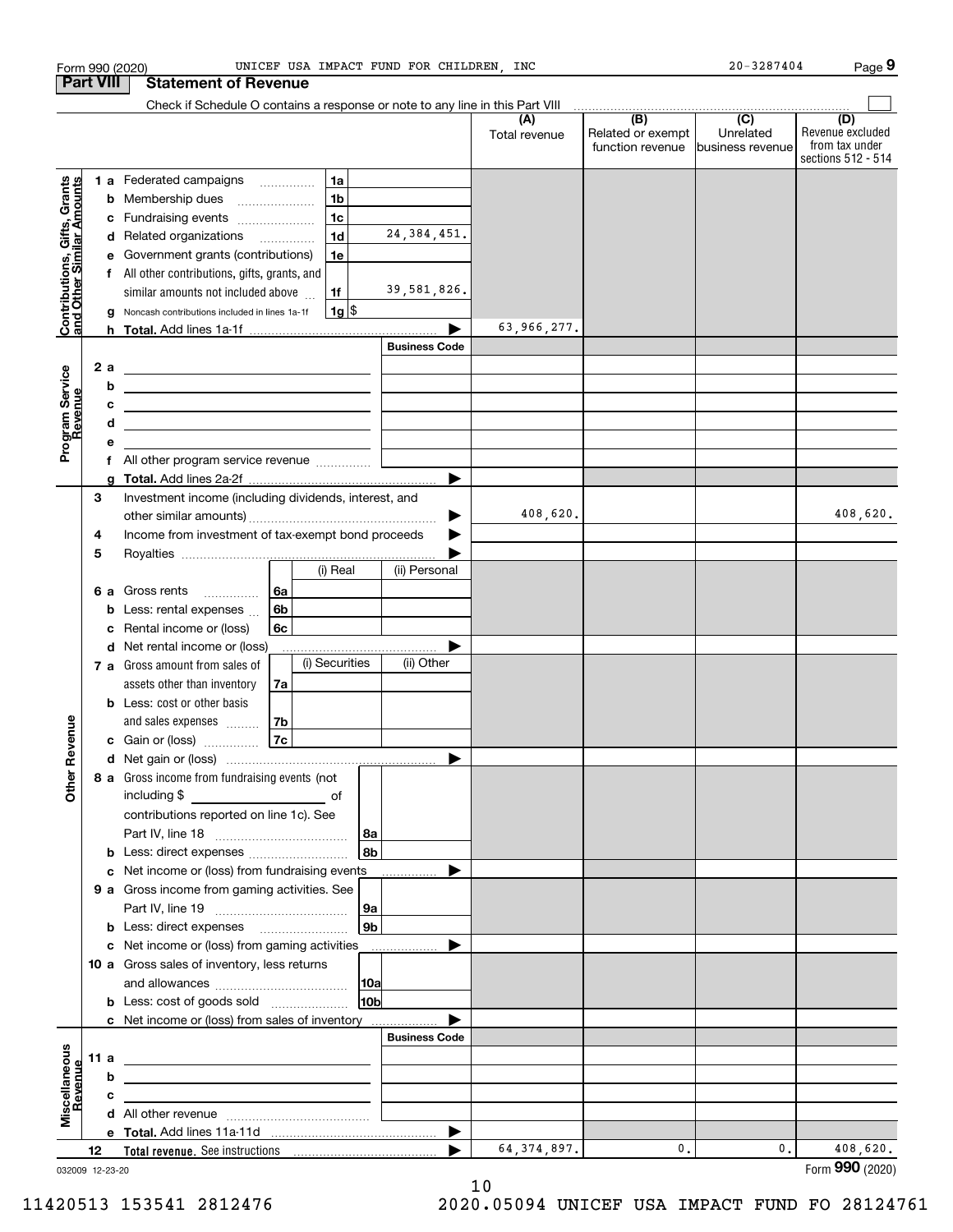**Part IX Statement of Functional Expenses**

Form 990 (2020) UNICEF USA IMPACT FUND FOR CHILDREN, INC 20-3287404 Page

**10**

|              | Section 501(c)(3) and 501(c)(4) organizations must complete all columns. All other organizations must complete column (A).                                                                                 |                       |                                    |                                                        |                                |
|--------------|------------------------------------------------------------------------------------------------------------------------------------------------------------------------------------------------------------|-----------------------|------------------------------------|--------------------------------------------------------|--------------------------------|
|              | Check if Schedule O contains a response or note to any line in this Part IX                                                                                                                                |                       |                                    |                                                        | $\overline{\mathbf{x}}$        |
|              | Do not include amounts reported on lines 6b,<br>7b, 8b, 9b, and 10b of Part VIII.                                                                                                                          | (A)<br>Total expenses | (B)<br>Program service<br>expenses | $\overline{(C)}$<br>Management and<br>general expenses | (D)<br>Fundraising<br>expenses |
| 1.           | Grants and other assistance to domestic organizations                                                                                                                                                      |                       |                                    |                                                        |                                |
|              | and domestic governments. See Part IV, line 21                                                                                                                                                             |                       |                                    |                                                        |                                |
| $\mathbf{2}$ | Grants and other assistance to domestic                                                                                                                                                                    |                       |                                    |                                                        |                                |
|              | individuals. See Part IV, line 22                                                                                                                                                                          |                       |                                    |                                                        |                                |
| 3            | Grants and other assistance to foreign                                                                                                                                                                     |                       |                                    |                                                        |                                |
|              | organizations, foreign governments, and foreign                                                                                                                                                            |                       |                                    |                                                        |                                |
|              | individuals. See Part IV, lines 15 and 16                                                                                                                                                                  | 58,649,660.           | 58,649,660.                        |                                                        |                                |
| 4            | Benefits paid to or for members                                                                                                                                                                            |                       |                                    |                                                        |                                |
| 5            | Compensation of current officers, directors,                                                                                                                                                               |                       |                                    |                                                        |                                |
|              | trustees, and key employees                                                                                                                                                                                | 460,588.              | 322,412.                           | 69,088.                                                | 69,088.                        |
| 6            | Compensation not included above to disqualified                                                                                                                                                            |                       |                                    |                                                        |                                |
|              | persons (as defined under section 4958(f)(1)) and                                                                                                                                                          |                       |                                    |                                                        |                                |
|              | persons described in section 4958(c)(3)(B)                                                                                                                                                                 |                       |                                    |                                                        |                                |
| 7            |                                                                                                                                                                                                            | 460,149.              | 342,324.                           | 8,362.                                                 | 109,463.                       |
| 8            | Pension plan accruals and contributions (include                                                                                                                                                           |                       |                                    |                                                        |                                |
|              | section 401(k) and 403(b) employer contributions)                                                                                                                                                          |                       |                                    |                                                        |                                |
| 9            |                                                                                                                                                                                                            |                       |                                    |                                                        |                                |
| 10           |                                                                                                                                                                                                            |                       |                                    |                                                        |                                |
| 11           | Fees for services (nonemployees):                                                                                                                                                                          |                       |                                    |                                                        |                                |
| а            |                                                                                                                                                                                                            | 36,994.               | 33,295.                            | 3,699.                                                 |                                |
| b            |                                                                                                                                                                                                            | 82,364.               | 74,128.                            | 8,236.                                                 |                                |
| c            |                                                                                                                                                                                                            |                       |                                    |                                                        |                                |
| d            |                                                                                                                                                                                                            |                       |                                    |                                                        |                                |
| е            | Professional fundraising services. See Part IV, line 17                                                                                                                                                    |                       |                                    |                                                        |                                |
| f            | Investment management fees                                                                                                                                                                                 | 36,888.               |                                    | 36,888.                                                |                                |
| g            | Other. (If line 11g amount exceeds 10% of line 25,                                                                                                                                                         |                       |                                    |                                                        |                                |
|              | column (A) amount, list line 11g expenses on Sch 0.)                                                                                                                                                       | 104, 200.             | 93,780.                            | 10,420.                                                |                                |
| 12           |                                                                                                                                                                                                            | 3,171.                | 2,854.                             | 317.                                                   |                                |
| 13           |                                                                                                                                                                                                            | 156.                  | 140.                               | 16.                                                    |                                |
| 14           |                                                                                                                                                                                                            |                       |                                    |                                                        |                                |
| 15           |                                                                                                                                                                                                            |                       |                                    |                                                        |                                |
| 16           |                                                                                                                                                                                                            |                       |                                    |                                                        |                                |
| 17           |                                                                                                                                                                                                            |                       |                                    |                                                        |                                |
| 18           | Payments of travel or entertainment expenses                                                                                                                                                               |                       |                                    |                                                        |                                |
|              | for any federal, state, or local public officials                                                                                                                                                          |                       |                                    |                                                        |                                |
| 19           | Conferences, conventions, and meetings                                                                                                                                                                     |                       |                                    |                                                        |                                |
| 20           | Interest                                                                                                                                                                                                   | 1,028,800.            | 1,028,800.                         |                                                        |                                |
| 21           |                                                                                                                                                                                                            |                       |                                    |                                                        |                                |
| 22           | Depreciation, depletion, and amortization                                                                                                                                                                  |                       |                                    |                                                        |                                |
| 23           | Insurance                                                                                                                                                                                                  |                       |                                    |                                                        |                                |
| 24           | Other expenses. Itemize expenses not covered<br>above (List miscellaneous expenses on line 24e. If<br>line 24e amount exceeds 10% of line 25, column (A)<br>amount, list line 24e expenses on Schedule O.) |                       |                                    |                                                        |                                |
| a            | MISC OPERATING EXPENSES                                                                                                                                                                                    | 64,288.               | 2,059.                             | 62,229.                                                |                                |
| b            |                                                                                                                                                                                                            |                       |                                    |                                                        |                                |
| с            |                                                                                                                                                                                                            |                       |                                    |                                                        |                                |
| d            |                                                                                                                                                                                                            |                       |                                    |                                                        |                                |
|              | e All other expenses                                                                                                                                                                                       |                       |                                    |                                                        |                                |
| 25           | Total functional expenses. Add lines 1 through 24e                                                                                                                                                         | 60,927,258.           | 60, 549, 452.                      | 199,255.                                               | 178,551.                       |
| 26           | Joint costs. Complete this line only if the organization                                                                                                                                                   |                       |                                    |                                                        |                                |
|              | reported in column (B) joint costs from a combined                                                                                                                                                         |                       |                                    |                                                        |                                |
|              | educational campaign and fundraising solicitation.                                                                                                                                                         |                       |                                    |                                                        |                                |
|              | Check here $\blacktriangleright$<br>if following SOP 98-2 (ASC 958-720)                                                                                                                                    |                       |                                    |                                                        |                                |

032010 12-23-20

11 11420513 153541 2812476 2020.05094 UNICEF USA IMPACT FUND FO 28124761

Form (2020) **990**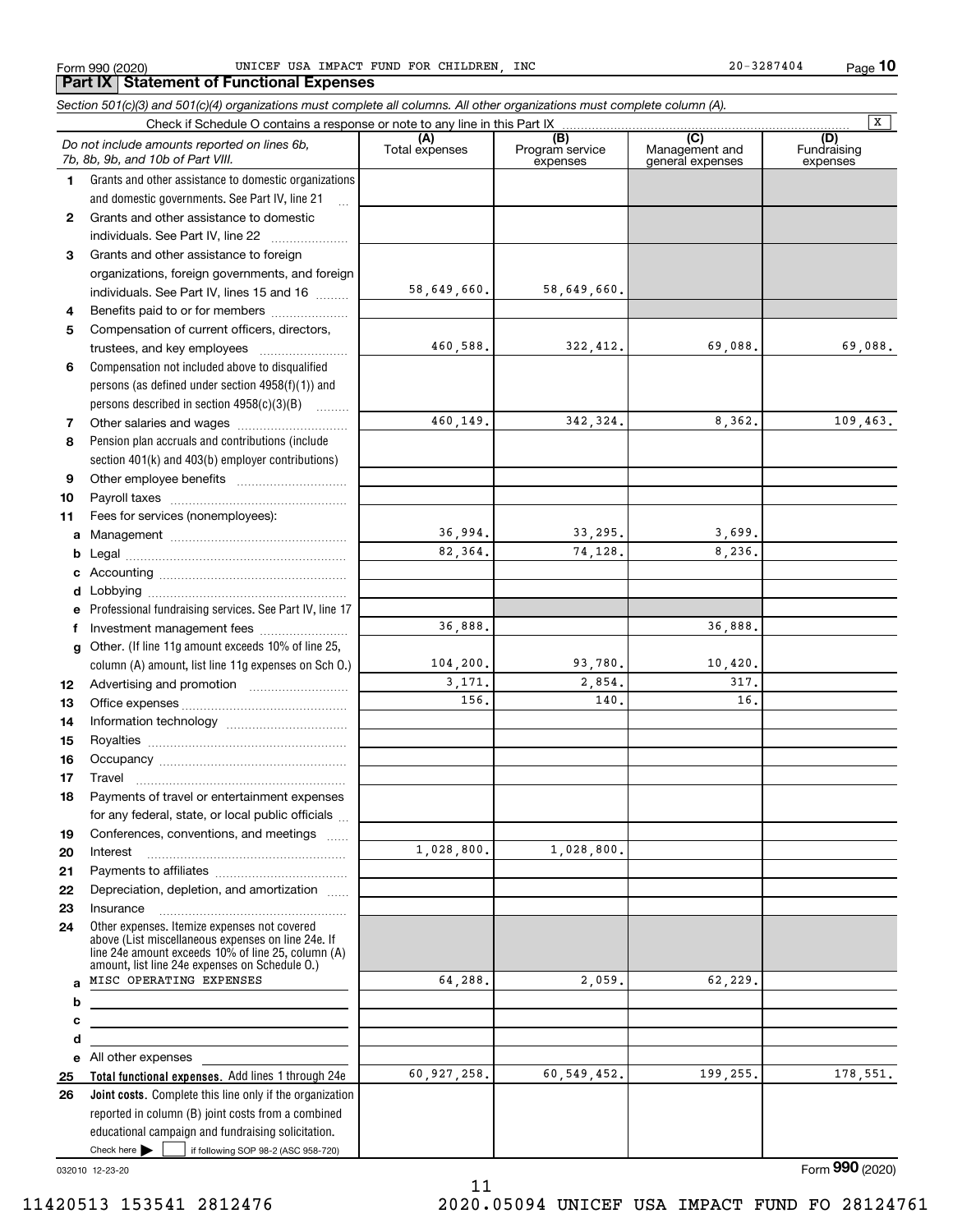**33**

**Net Assets or Fund Balances**

Net Assets or Fund Balances

## **29303132 33**55,124,461. 80,832,510.  $\blacktriangleright$ Total liabilities and net assets/fund balances Form (2020) **990**  $\mathcal{L}^{\text{max}}$  $\frac{18,488,027.}{80,832,510.}$

Form 990 (2020) UNICEF USA IMPACT FUND FOR CHILDREN, INC 20-3287404 Page

|    |                                                                                                                                                                                                                                |                 |                      | (A)<br>Beginning of year |                 | (B)<br>End of year |
|----|--------------------------------------------------------------------------------------------------------------------------------------------------------------------------------------------------------------------------------|-----------------|----------------------|--------------------------|-----------------|--------------------|
| 1  |                                                                                                                                                                                                                                |                 |                      | 2,779,736.               | 1               | 736,043.           |
| 2  |                                                                                                                                                                                                                                |                 |                      |                          | $\mathbf{2}$    |                    |
| з  |                                                                                                                                                                                                                                |                 |                      |                          | 3               |                    |
| 4  |                                                                                                                                                                                                                                |                 |                      | 35,657,077.              | 4               | 63, 379, 983.      |
| 5  | Loans and other receivables from any current or former officer, director,                                                                                                                                                      |                 |                      |                          |                 |                    |
|    | trustee, key employee, creator or founder, substantial contributor, or 35%                                                                                                                                                     |                 |                      |                          |                 |                    |
|    | controlled entity or family member of any of these persons                                                                                                                                                                     |                 |                      |                          | 5               |                    |
| 6  | Loans and other receivables from other disqualified persons (as defined                                                                                                                                                        |                 |                      |                          |                 |                    |
|    | under section 4958(f)(1)), and persons described in section 4958(c)(3)(B)                                                                                                                                                      |                 | $\ldots$             |                          | 6               |                    |
| 7  |                                                                                                                                                                                                                                |                 |                      |                          | $\overline{7}$  |                    |
| 8  |                                                                                                                                                                                                                                |                 | 8                    |                          |                 |                    |
| 9  | Prepaid expenses and deferred charges                                                                                                                                                                                          |                 |                      |                          | 9               |                    |
|    | <b>10a</b> Land, buildings, and equipment: cost or other                                                                                                                                                                       |                 |                      |                          |                 |                    |
|    | basis. Complete Part VI of Schedule D                                                                                                                                                                                          | 10a             |                      |                          |                 |                    |
|    | <b>b</b> Less: accumulated depreciation<br>the contract of the contract of                                                                                                                                                     | 10 <sub>b</sub> |                      |                          | 10 <sub>c</sub> |                    |
| 11 |                                                                                                                                                                                                                                |                 |                      | 16,687,648.              | 11              | 16,716,484.        |
| 12 |                                                                                                                                                                                                                                |                 |                      |                          | 12              |                    |
| 13 | Investments - program-related. See Part IV, line 11                                                                                                                                                                            |                 |                      |                          | 13              |                    |
| 14 |                                                                                                                                                                                                                                |                 |                      |                          | 14              |                    |
| 15 |                                                                                                                                                                                                                                |                 |                      |                          | 15              |                    |
| 16 |                                                                                                                                                                                                                                |                 |                      | 55, 124, 461.            | 16              | 80,832,510.        |
| 17 |                                                                                                                                                                                                                                |                 |                      | 418,677.                 | 17              | 426,962.           |
| 18 |                                                                                                                                                                                                                                |                 |                      | 22,500.                  | 18              |                    |
| 19 | Deferred revenue manual contracts and contracts are all the manual contracts and contracts are contracted and contracts are contracted and contract are contracted and contract are contracted and contract are contracted and |                 |                      |                          | 19              |                    |
| 20 |                                                                                                                                                                                                                                |                 |                      |                          | 20              |                    |
| 21 | Escrow or custodial account liability. Complete Part IV of Schedule D                                                                                                                                                          |                 | 1.1.1.1.1.1.1.1.1.1  |                          | 21              |                    |
| 22 | Loans and other payables to any current or former officer, director,                                                                                                                                                           |                 |                      |                          |                 |                    |
|    | trustee, key employee, creator or founder, substantial contributor, or 35%                                                                                                                                                     |                 |                      |                          |                 |                    |
|    | controlled entity or family member of any of these persons                                                                                                                                                                     |                 |                      |                          | 22              |                    |
| 23 | Secured mortgages and notes payable to unrelated third parties                                                                                                                                                                 |                 |                      |                          | 23              |                    |
| 24 |                                                                                                                                                                                                                                |                 |                      | 38,350,000.              | 24              | 53,350,000.        |
| 25 | Other liabilities (including federal income tax, payables to related third                                                                                                                                                     |                 |                      |                          |                 |                    |
|    | parties, and other liabilities not included on lines 17-24). Complete Part X                                                                                                                                                   |                 |                      |                          |                 |                    |
|    | of Schedule D                                                                                                                                                                                                                  |                 |                      | $2,250,000.$ 25          |                 | 8,567,521.         |
| 26 |                                                                                                                                                                                                                                |                 |                      | 41,041,177.              | 26              | 62, 344, 483.      |
|    | Organizations that follow FASB ASC 958, check here $\blacktriangleright$                                                                                                                                                       |                 | $\boxed{\mathbf{X}}$ |                          |                 |                    |
|    | and complete lines 27, 28, 32, and 33.                                                                                                                                                                                         |                 |                      |                          |                 |                    |
| 27 | Net assets without donor restrictions                                                                                                                                                                                          |                 |                      | 14,083,284.              | 27              | 18,488,027.        |
| 28 |                                                                                                                                                                                                                                |                 | 28                   |                          |                 |                    |
|    | Organizations that do not follow FASB ASC 958, check here $\blacktriangleright$                                                                                                                                                |                 |                      |                          |                 |                    |
|    | and complete lines 29 through 33.                                                                                                                                                                                              |                 |                      |                          |                 |                    |
| 29 |                                                                                                                                                                                                                                |                 |                      |                          | 29              |                    |
| 30 | Paid-in or capital surplus, or land, building, or equipment fund                                                                                                                                                               |                 |                      |                          | 30              |                    |
| 31 | Retained earnings, endowment, accumulated income, or other funds                                                                                                                                                               |                 |                      |                          | 31              |                    |
| 32 | Total net assets or fund balances                                                                                                                                                                                              |                 |                      | 14,083,284.              | 32              | 18,488,027.        |

12

 $\mathcal{L}^{\text{max}}$ 

## Check if Schedule O contains a response or note to any line in this Part X **Part X** | Balance Sheet

**Assets**

**Liabilities**

Liabilities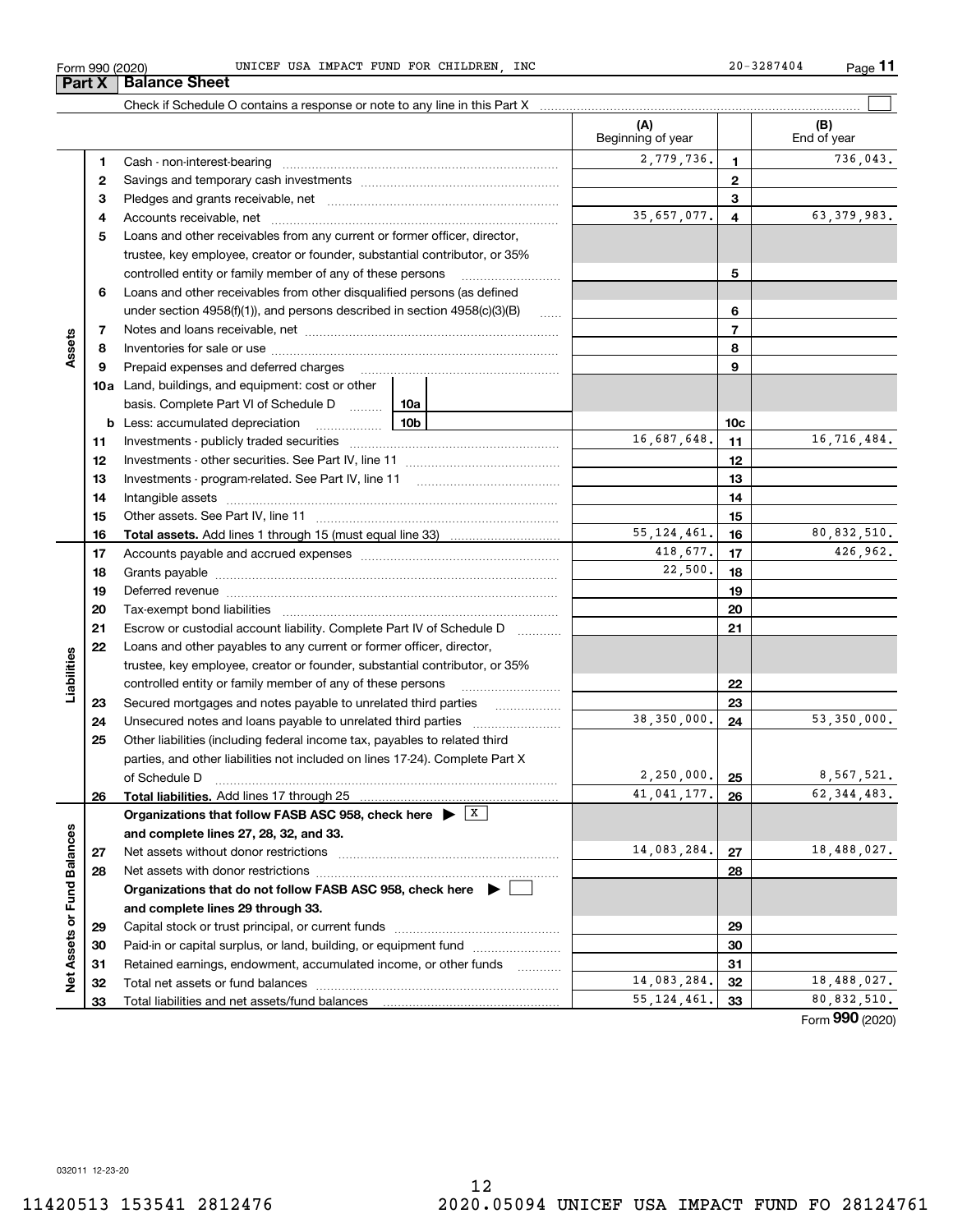|    | UNICEF USA IMPACT FUND FOR CHILDREN INC<br>Form 990 (2020)                                                                                                                                                                     | $20 - 3287404$           |                |     | Page 12       |
|----|--------------------------------------------------------------------------------------------------------------------------------------------------------------------------------------------------------------------------------|--------------------------|----------------|-----|---------------|
|    | <b>Reconciliation of Net Assets</b><br>Part XI                                                                                                                                                                                 |                          |                |     |               |
|    |                                                                                                                                                                                                                                |                          |                |     |               |
|    |                                                                                                                                                                                                                                |                          |                |     |               |
| 1  | Total revenue (must equal Part VIII, column (A), line 12)                                                                                                                                                                      | 1                        |                |     | 64, 374, 897. |
| 2  |                                                                                                                                                                                                                                | $\mathbf{2}$             |                |     | 60,927,258.   |
| з  | Revenue less expenses. Subtract line 2 from line 1                                                                                                                                                                             | 3                        |                |     | 3,447,639.    |
| 4  |                                                                                                                                                                                                                                | 4                        |                |     | 14,083,284.   |
| 5  |                                                                                                                                                                                                                                | 5                        |                |     | 957,104.      |
| 6  | Donated services and use of facilities [111] Donated and the service of facilities [11] Donated services and use of facilities [11] Donated and the service of the service of the service of the service of the service of the | 6                        |                |     |               |
| 7  | Investment expenses www.communication.communication.com/www.communication.com/www.communication.com                                                                                                                            | $\overline{\phantom{a}}$ |                |     |               |
| 8  | Prior period adjustments www.communication.communication.communication.com/                                                                                                                                                    | 8                        |                |     |               |
| 9  | Other changes in net assets or fund balances (explain on Schedule O)                                                                                                                                                           | 9                        |                |     | 0.            |
| 10 | Net assets or fund balances at end of year. Combine lines 3 through 9 (must equal Part X, line 32,                                                                                                                             |                          |                |     |               |
|    |                                                                                                                                                                                                                                | 10                       |                |     | 18,488,027.   |
|    | Part XII Financial Statements and Reporting                                                                                                                                                                                    |                          |                |     |               |
|    |                                                                                                                                                                                                                                |                          |                |     |               |
|    |                                                                                                                                                                                                                                |                          |                | Yes | No            |
| 1  | $\sqrt{\frac{x}{x}}$ Accrual<br>Accounting method used to prepare the Form 990: <u>June</u> Cash<br>Other                                                                                                                      |                          |                |     |               |
|    | If the organization changed its method of accounting from a prior year or checked "Other," explain in Schedule O.                                                                                                              |                          |                |     |               |
|    | 2a Were the organization's financial statements compiled or reviewed by an independent accountant?                                                                                                                             |                          | 2a             |     | x             |
|    | If "Yes," check a box below to indicate whether the financial statements for the year were compiled or reviewed on a                                                                                                           |                          |                |     |               |
|    | separate basis, consolidated basis, or both:                                                                                                                                                                                   |                          |                |     |               |
|    | Separate basis<br>Both consolidated and separate basis<br>Consolidated basis                                                                                                                                                   |                          |                |     |               |
|    | <b>b</b> Were the organization's financial statements audited by an independent accountant?                                                                                                                                    |                          | 2 <sub>b</sub> | х   |               |
|    | If "Yes," check a box below to indicate whether the financial statements for the year were audited on a separate basis,                                                                                                        |                          |                |     |               |
|    | consolidated basis, or both:                                                                                                                                                                                                   |                          |                |     |               |
|    | X  <br>Consolidated basis<br>Both consolidated and separate basis<br>Separate basis                                                                                                                                            |                          |                |     |               |
|    | c If "Yes" to line 2a or 2b, does the organization have a committee that assumes responsibility for oversight of the audit,                                                                                                    |                          |                |     |               |
|    |                                                                                                                                                                                                                                |                          | 2c             | х   |               |
|    | If the organization changed either its oversight process or selection process during the tax year, explain on Schedule O.                                                                                                      |                          |                |     |               |
|    | 3a As a result of a federal award, was the organization required to undergo an audit or audits as set forth in the Single Audit                                                                                                |                          |                |     |               |
|    |                                                                                                                                                                                                                                |                          | За             |     | х             |
|    | b If "Yes," did the organization undergo the required audit or audits? If the organization did not undergo the required audit                                                                                                  |                          |                |     |               |
|    |                                                                                                                                                                                                                                |                          | 3b             |     |               |

Form (2020) **990**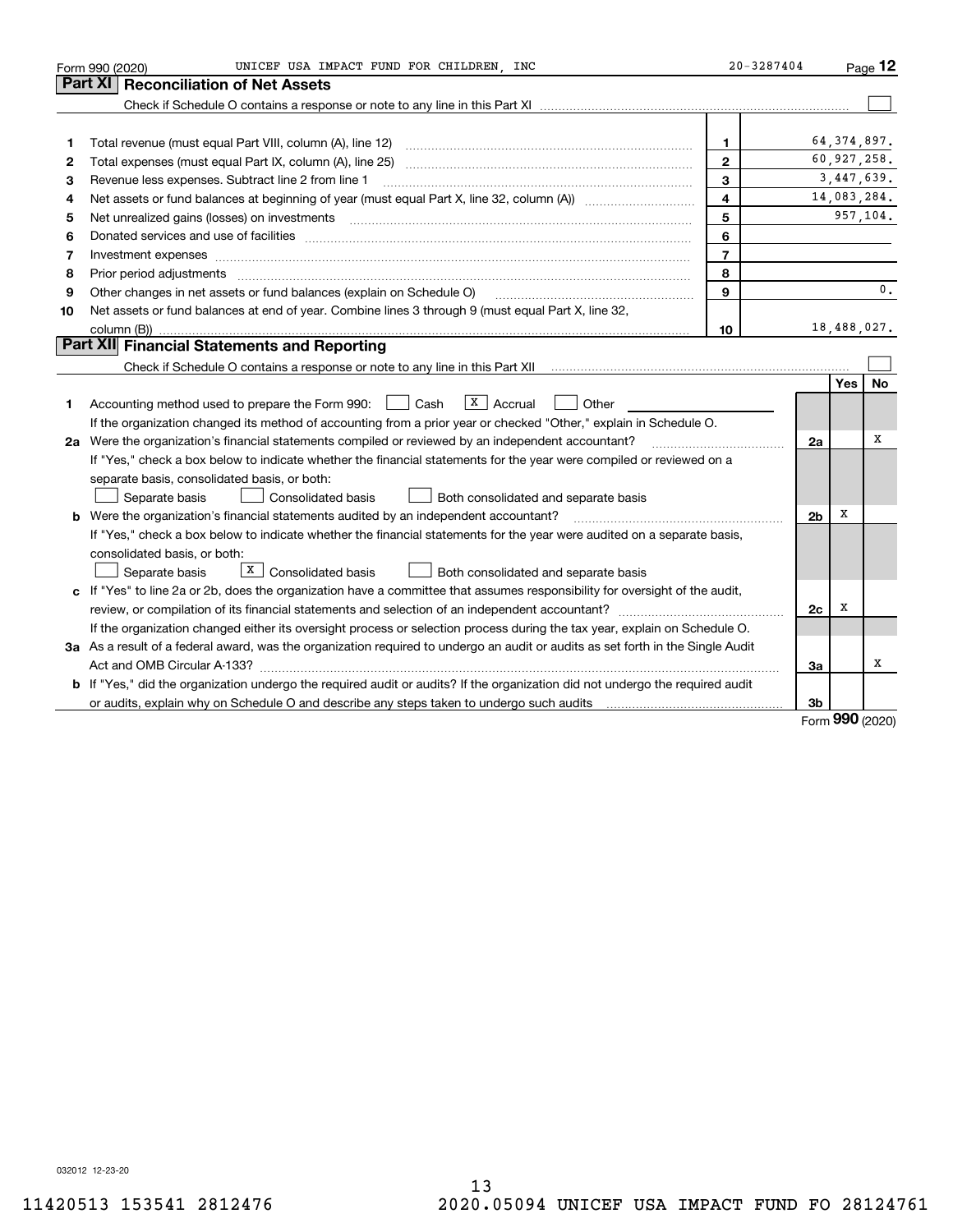## **SCHEDULE A**

Department of the Treasury

**(Form 990 or 990-EZ)**

## **Public Charity Status and Public Support**

OMB No. 1545-0047

**Open to Public**

**2020**

**Complete if the organization is a section 501(c)(3) organization or a section 4947(a)(1) nonexempt charitable trust.**

**| Attach to Form 990 or Form 990-EZ.** 

| Internal Revenue Service    |                                                                                                                                                                                                               |                                               |                                                                        | $\blacktriangleright$ Go to www.irs.gov/Form990 for instructions and the latest information.                                                                                                                             |                             |                                 |                            |             | <b>Inspection</b>                     |  |  |  |  |
|-----------------------------|---------------------------------------------------------------------------------------------------------------------------------------------------------------------------------------------------------------|-----------------------------------------------|------------------------------------------------------------------------|--------------------------------------------------------------------------------------------------------------------------------------------------------------------------------------------------------------------------|-----------------------------|---------------------------------|----------------------------|-------------|---------------------------------------|--|--|--|--|
|                             | Name of the organization                                                                                                                                                                                      |                                               |                                                                        |                                                                                                                                                                                                                          |                             |                                 |                            |             | <b>Employer identification number</b> |  |  |  |  |
| Part I                      |                                                                                                                                                                                                               |                                               |                                                                        | UNICEF USA IMPACT FUND FOR CHILDREN, INC                                                                                                                                                                                 |                             |                                 |                            |             | $20 - 3287404$                        |  |  |  |  |
|                             |                                                                                                                                                                                                               |                                               |                                                                        | Reason for Public Charity Status. (All organizations must complete this part.) See instructions.                                                                                                                         |                             |                                 |                            |             |                                       |  |  |  |  |
|                             |                                                                                                                                                                                                               |                                               |                                                                        | The organization is not a private foundation because it is: (For lines 1 through 12, check only one box.)                                                                                                                |                             |                                 |                            |             |                                       |  |  |  |  |
| 1.                          |                                                                                                                                                                                                               |                                               |                                                                        | A church, convention of churches, or association of churches described in section 170(b)(1)(A)(i).                                                                                                                       |                             |                                 |                            |             |                                       |  |  |  |  |
| 2                           |                                                                                                                                                                                                               |                                               |                                                                        | A school described in section 170(b)(1)(A)(ii). (Attach Schedule E (Form 990 or 990-EZ).)                                                                                                                                |                             |                                 |                            |             |                                       |  |  |  |  |
| 3                           |                                                                                                                                                                                                               |                                               |                                                                        | A hospital or a cooperative hospital service organization described in section 170(b)(1)(A)(iii).                                                                                                                        |                             |                                 |                            |             |                                       |  |  |  |  |
| 4                           | city, and state:                                                                                                                                                                                              |                                               |                                                                        | A medical research organization operated in conjunction with a hospital described in section 170(b)(1)(A)(iii). Enter the hospital's name,                                                                               |                             |                                 |                            |             |                                       |  |  |  |  |
| 5                           |                                                                                                                                                                                                               |                                               |                                                                        | An organization operated for the benefit of a college or university owned or operated by a governmental unit described in                                                                                                |                             |                                 |                            |             |                                       |  |  |  |  |
|                             |                                                                                                                                                                                                               |                                               | section 170(b)(1)(A)(iv). (Complete Part II.)                          |                                                                                                                                                                                                                          |                             |                                 |                            |             |                                       |  |  |  |  |
| 6                           |                                                                                                                                                                                                               |                                               |                                                                        | A federal, state, or local government or governmental unit described in section 170(b)(1)(A)(v).                                                                                                                         |                             |                                 |                            |             |                                       |  |  |  |  |
| $\overline{7}$              |                                                                                                                                                                                                               |                                               |                                                                        | An organization that normally receives a substantial part of its support from a governmental unit or from the general public described in                                                                                |                             |                                 |                            |             |                                       |  |  |  |  |
|                             |                                                                                                                                                                                                               |                                               | section 170(b)(1)(A)(vi). (Complete Part II.)                          |                                                                                                                                                                                                                          |                             |                                 |                            |             |                                       |  |  |  |  |
| 8                           | A community trust described in section 170(b)(1)(A)(vi). (Complete Part II.)<br>An agricultural research organization described in section 170(b)(1)(A)(ix) operated in conjunction with a land-grant college |                                               |                                                                        |                                                                                                                                                                                                                          |                             |                                 |                            |             |                                       |  |  |  |  |
| 9                           |                                                                                                                                                                                                               |                                               |                                                                        |                                                                                                                                                                                                                          |                             |                                 |                            |             |                                       |  |  |  |  |
|                             |                                                                                                                                                                                                               |                                               |                                                                        | or university or a non-land-grant college of agriculture (see instructions). Enter the name, city, and state of the college or                                                                                           |                             |                                 |                            |             |                                       |  |  |  |  |
|                             | university:                                                                                                                                                                                                   |                                               |                                                                        |                                                                                                                                                                                                                          |                             |                                 |                            |             |                                       |  |  |  |  |
| 10                          |                                                                                                                                                                                                               |                                               |                                                                        | An organization that normally receives (1) more than 33 1/3% of its support from contributions, membership fees, and gross receipts from                                                                                 |                             |                                 |                            |             |                                       |  |  |  |  |
|                             |                                                                                                                                                                                                               |                                               |                                                                        | activities related to its exempt functions, subject to certain exceptions; and (2) no more than 33 1/3% of its support from gross investment                                                                             |                             |                                 |                            |             |                                       |  |  |  |  |
|                             |                                                                                                                                                                                                               |                                               |                                                                        | income and unrelated business taxable income (less section 511 tax) from businesses acquired by the organization after June 30, 1975.                                                                                    |                             |                                 |                            |             |                                       |  |  |  |  |
|                             |                                                                                                                                                                                                               |                                               | See section 509(a)(2). (Complete Part III.)                            |                                                                                                                                                                                                                          |                             |                                 |                            |             |                                       |  |  |  |  |
| 11<br>12 $\lfloor x \rceil$ |                                                                                                                                                                                                               |                                               |                                                                        | An organization organized and operated exclusively to test for public safety. See section 509(a)(4).                                                                                                                     |                             |                                 |                            |             |                                       |  |  |  |  |
|                             |                                                                                                                                                                                                               |                                               |                                                                        | An organization organized and operated exclusively for the benefit of, to perform the functions of, or to carry out the purposes of one or                                                                               |                             |                                 |                            |             |                                       |  |  |  |  |
|                             |                                                                                                                                                                                                               |                                               |                                                                        | more publicly supported organizations described in section 509(a)(1) or section 509(a)(2). See section 509(a)(3). Check the box in                                                                                       |                             |                                 |                            |             |                                       |  |  |  |  |
| X                           |                                                                                                                                                                                                               |                                               |                                                                        | lines 12a through 12d that describes the type of supporting organization and complete lines 12e, 12f, and 12g.                                                                                                           |                             |                                 |                            |             |                                       |  |  |  |  |
| a                           |                                                                                                                                                                                                               |                                               |                                                                        | Type I. A supporting organization operated, supervised, or controlled by its supported organization(s), typically by giving                                                                                              |                             |                                 |                            |             |                                       |  |  |  |  |
|                             |                                                                                                                                                                                                               |                                               |                                                                        | the supported organization(s) the power to regularly appoint or elect a majority of the directors or trustees of the supporting                                                                                          |                             |                                 |                            |             |                                       |  |  |  |  |
|                             |                                                                                                                                                                                                               |                                               | organization. You must complete Part IV, Sections A and B.             |                                                                                                                                                                                                                          |                             |                                 |                            |             |                                       |  |  |  |  |
| b                           |                                                                                                                                                                                                               |                                               |                                                                        | Type II. A supporting organization supervised or controlled in connection with its supported organization(s), by having                                                                                                  |                             |                                 |                            |             |                                       |  |  |  |  |
|                             |                                                                                                                                                                                                               |                                               |                                                                        | control or management of the supporting organization vested in the same persons that control or manage the supported                                                                                                     |                             |                                 |                            |             |                                       |  |  |  |  |
|                             |                                                                                                                                                                                                               |                                               | organization(s). You must complete Part IV, Sections A and C.          |                                                                                                                                                                                                                          |                             |                                 |                            |             |                                       |  |  |  |  |
| с                           |                                                                                                                                                                                                               |                                               |                                                                        | Type III functionally integrated. A supporting organization operated in connection with, and functionally integrated with,                                                                                               |                             |                                 |                            |             |                                       |  |  |  |  |
|                             |                                                                                                                                                                                                               |                                               |                                                                        | its supported organization(s) (see instructions). You must complete Part IV, Sections A, D, and E.                                                                                                                       |                             |                                 |                            |             |                                       |  |  |  |  |
| d                           |                                                                                                                                                                                                               |                                               |                                                                        | Type III non-functionally integrated. A supporting organization operated in connection with its supported organization(s)                                                                                                |                             |                                 |                            |             |                                       |  |  |  |  |
|                             |                                                                                                                                                                                                               |                                               |                                                                        | that is not functionally integrated. The organization generally must satisfy a distribution requirement and an attentiveness<br>requirement (see instructions). You must complete Part IV, Sections A and D, and Part V. |                             |                                 |                            |             |                                       |  |  |  |  |
| X  <br>е                    |                                                                                                                                                                                                               |                                               |                                                                        | Check this box if the organization received a written determination from the IRS that it is a Type I, Type II, Type III                                                                                                  |                             |                                 |                            |             |                                       |  |  |  |  |
|                             |                                                                                                                                                                                                               |                                               |                                                                        | functionally integrated, or Type III non-functionally integrated supporting organization.                                                                                                                                |                             |                                 |                            |             |                                       |  |  |  |  |
|                             |                                                                                                                                                                                                               | f Enter the number of supported organizations |                                                                        |                                                                                                                                                                                                                          |                             |                                 |                            |             | $\mathbf{1}$                          |  |  |  |  |
|                             |                                                                                                                                                                                                               |                                               | Provide the following information about the supported organization(s). |                                                                                                                                                                                                                          |                             |                                 |                            |             |                                       |  |  |  |  |
|                             | (i) Name of supported                                                                                                                                                                                         |                                               | (ii) EIN                                                               | (iii) Type of organization                                                                                                                                                                                               | in your governing document? | (iv) Is the organization listed | (v) Amount of monetary     |             | (vi) Amount of other                  |  |  |  |  |
|                             | organization                                                                                                                                                                                                  |                                               |                                                                        | (described on lines 1-10<br>above (see instructions))                                                                                                                                                                    | Yes                         | No                              | support (see instructions) |             | support (see instructions)            |  |  |  |  |
|                             | UNITED STATES FUND FOR                                                                                                                                                                                        |                                               |                                                                        |                                                                                                                                                                                                                          |                             |                                 |                            |             |                                       |  |  |  |  |
| UNICEF                      |                                                                                                                                                                                                               |                                               | 13-1760110                                                             | 7                                                                                                                                                                                                                        | X                           |                                 |                            | 63,966,277. |                                       |  |  |  |  |
|                             |                                                                                                                                                                                                               |                                               |                                                                        |                                                                                                                                                                                                                          |                             |                                 |                            |             |                                       |  |  |  |  |
|                             |                                                                                                                                                                                                               |                                               |                                                                        |                                                                                                                                                                                                                          |                             |                                 |                            |             |                                       |  |  |  |  |
|                             |                                                                                                                                                                                                               |                                               |                                                                        |                                                                                                                                                                                                                          |                             |                                 |                            |             |                                       |  |  |  |  |
|                             |                                                                                                                                                                                                               |                                               |                                                                        |                                                                                                                                                                                                                          |                             |                                 |                            |             |                                       |  |  |  |  |
|                             |                                                                                                                                                                                                               |                                               |                                                                        |                                                                                                                                                                                                                          |                             |                                 |                            |             |                                       |  |  |  |  |
|                             |                                                                                                                                                                                                               |                                               |                                                                        |                                                                                                                                                                                                                          |                             |                                 |                            |             |                                       |  |  |  |  |
|                             |                                                                                                                                                                                                               |                                               |                                                                        |                                                                                                                                                                                                                          |                             |                                 |                            |             |                                       |  |  |  |  |
| Total                       |                                                                                                                                                                                                               |                                               |                                                                        |                                                                                                                                                                                                                          |                             |                                 |                            | 63,966,277. | $0$ .                                 |  |  |  |  |

LHA For Paperwork Reduction Act Notice, see the Instructions for Form 990 or 990-EZ. <sub>032021</sub> o1-25-21 Schedule A (Form 990 or 990-EZ) 2020

11420513 153541 2812476 2020.05094 UNICEF USA IMPACT FUND FO 28124761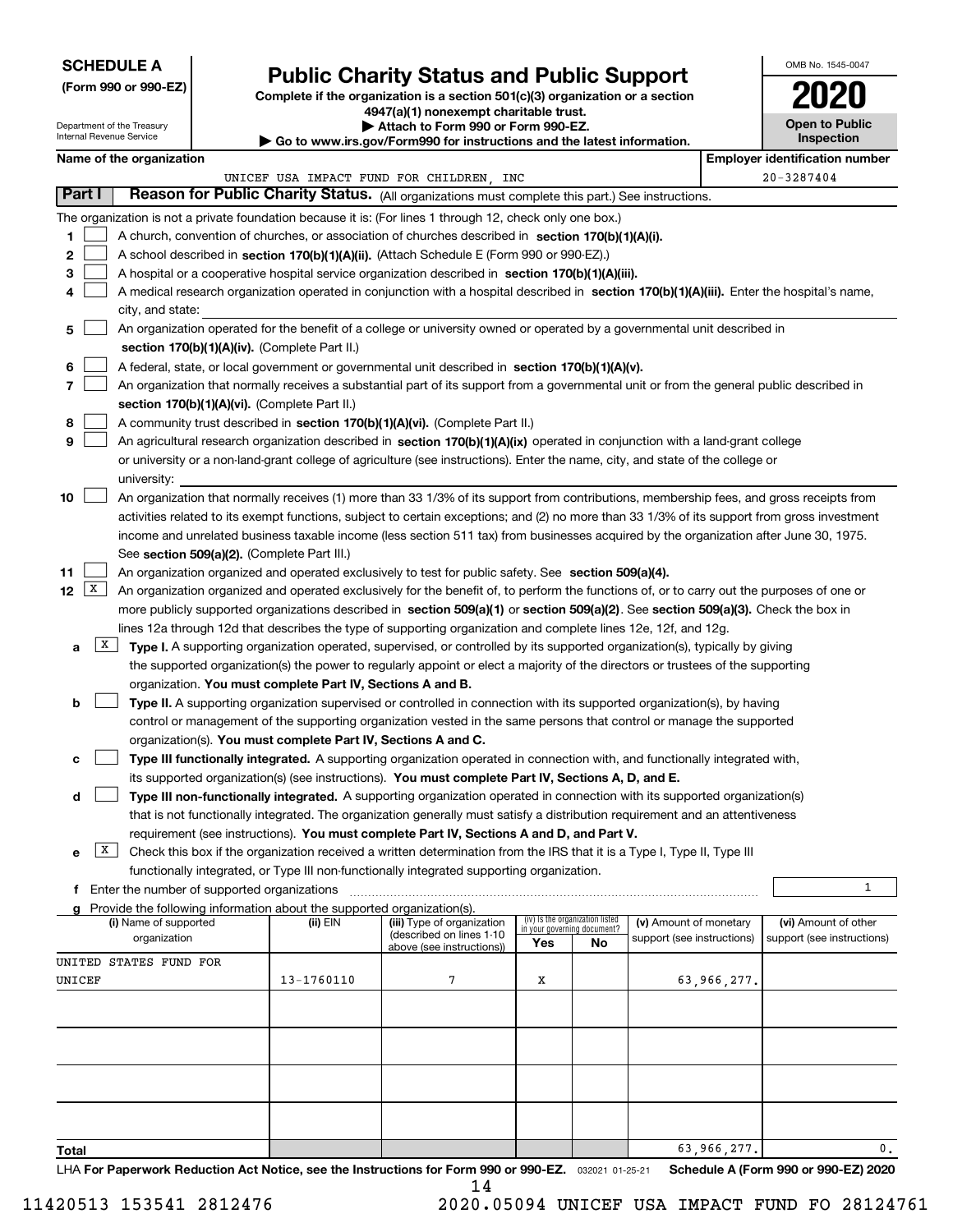### Schedule A (Form 990 or 990-EZ) 2020 UNICEF USA IMPACT FUND FOR CHILDREN, INC 20-3287404 Page

(Complete only if you checked the box on line 5, 7, or 8 of Part I or if the organization failed to qualify under Part III. If the organization fails to qualify under the tests listed below, please complete Part III.) **Part II Support Schedule for Organizations Described in Sections 170(b)(1)(A)(iv) and 170(b)(1)(A)(vi)**

| <b>Section A. Public Support</b>                                                                                                                                                                                                    |          |          |            |            |          |           |
|-------------------------------------------------------------------------------------------------------------------------------------------------------------------------------------------------------------------------------------|----------|----------|------------|------------|----------|-----------|
| Calendar year (or fiscal year beginning in) $\blacktriangleright$                                                                                                                                                                   | (a) 2016 | (b) 2017 | $(c)$ 2018 | $(d)$ 2019 | (e) 2020 | (f) Total |
| <b>1</b> Gifts, grants, contributions, and                                                                                                                                                                                          |          |          |            |            |          |           |
| membership fees received. (Do not                                                                                                                                                                                                   |          |          |            |            |          |           |
| include any "unusual grants.")                                                                                                                                                                                                      |          |          |            |            |          |           |
| 2 Tax revenues levied for the organ-                                                                                                                                                                                                |          |          |            |            |          |           |
| ization's benefit and either paid to                                                                                                                                                                                                |          |          |            |            |          |           |
| or expended on its behalf                                                                                                                                                                                                           |          |          |            |            |          |           |
| 3 The value of services or facilities                                                                                                                                                                                               |          |          |            |            |          |           |
| furnished by a governmental unit to                                                                                                                                                                                                 |          |          |            |            |          |           |
| the organization without charge                                                                                                                                                                                                     |          |          |            |            |          |           |
| <b>Total.</b> Add lines 1 through 3<br>4<br>$\sim$                                                                                                                                                                                  |          |          |            |            |          |           |
| The portion of total contributions<br>5                                                                                                                                                                                             |          |          |            |            |          |           |
| by each person (other than a                                                                                                                                                                                                        |          |          |            |            |          |           |
| governmental unit or publicly                                                                                                                                                                                                       |          |          |            |            |          |           |
| supported organization) included                                                                                                                                                                                                    |          |          |            |            |          |           |
| on line 1 that exceeds 2% of the                                                                                                                                                                                                    |          |          |            |            |          |           |
| amount shown on line 11,                                                                                                                                                                                                            |          |          |            |            |          |           |
| column (f)                                                                                                                                                                                                                          |          |          |            |            |          |           |
| 6 Public support. Subtract line 5 from line 4.                                                                                                                                                                                      |          |          |            |            |          |           |
| <b>Section B. Total Support</b>                                                                                                                                                                                                     |          |          |            |            |          |           |
| Calendar year (or fiscal year beginning in)                                                                                                                                                                                         | (a) 2016 | (b) 2017 | $(c)$ 2018 | $(d)$ 2019 | (e) 2020 | (f) Total |
| 7 Amounts from line 4                                                                                                                                                                                                               |          |          |            |            |          |           |
| Gross income from interest,<br>8                                                                                                                                                                                                    |          |          |            |            |          |           |
| dividends, payments received on                                                                                                                                                                                                     |          |          |            |            |          |           |
| securities loans, rents, royalties,                                                                                                                                                                                                 |          |          |            |            |          |           |
| and income from similar sources                                                                                                                                                                                                     |          |          |            |            |          |           |
| Net income from unrelated business<br>9                                                                                                                                                                                             |          |          |            |            |          |           |
| activities, whether or not the                                                                                                                                                                                                      |          |          |            |            |          |           |
| business is regularly carried on                                                                                                                                                                                                    |          |          |            |            |          |           |
| <b>10</b> Other income. Do not include gain                                                                                                                                                                                         |          |          |            |            |          |           |
| or loss from the sale of capital                                                                                                                                                                                                    |          |          |            |            |          |           |
| assets (Explain in Part VI.)                                                                                                                                                                                                        |          |          |            |            |          |           |
| <b>11 Total support.</b> Add lines 7 through 10                                                                                                                                                                                     |          |          |            |            |          |           |
| <b>12</b> Gross receipts from related activities, etc. (see instructions)                                                                                                                                                           |          |          |            |            | 12       |           |
| 13 First 5 years. If the Form 990 is for the organization's first, second, third, fourth, or fifth tax year as a section 501(c)(3)                                                                                                  |          |          |            |            |          |           |
| organization, check this box and <b>stop here</b> manual content content content to the content of the content of the content of the content of the content of the content of the content of the content of the content of the cont |          |          |            |            |          |           |
| <b>Section C. Computation of Public Support Percentage</b>                                                                                                                                                                          |          |          |            |            |          |           |
| 14 Public support percentage for 2020 (line 6, column (f), divided by line 11, column (f) <i>mummumumum</i>                                                                                                                         |          |          |            |            | 14       | %         |
|                                                                                                                                                                                                                                     |          |          |            |            | 15       | %         |
| 16a 33 1/3% support test - 2020. If the organization did not check the box on line 13, and line 14 is 33 1/3% or more, check this box and                                                                                           |          |          |            |            |          |           |
| stop here. The organization qualifies as a publicly supported organization                                                                                                                                                          |          |          |            |            |          |           |
| b 33 1/3% support test - 2019. If the organization did not check a box on line 13 or 16a, and line 15 is 33 1/3% or more, check this box                                                                                            |          |          |            |            |          |           |
| and stop here. The organization qualifies as a publicly supported organization                                                                                                                                                      |          |          |            |            |          |           |
| 17a 10% -facts-and-circumstances test - 2020. If the organization did not check a box on line 13, 16a, or 16b, and line 14 is 10% or more,                                                                                          |          |          |            |            |          |           |
| and if the organization meets the facts-and-circumstances test, check this box and stop here. Explain in Part VI how the organization                                                                                               |          |          |            |            |          |           |
| meets the facts-and-circumstances test. The organization qualifies as a publicly supported organization                                                                                                                             |          |          |            |            |          |           |
| <b>b 10% -facts-and-circumstances test - 2019.</b> If the organization did not check a box on line 13, 16a, 16b, or 17a, and line 15 is 10% or                                                                                      |          |          |            |            |          |           |
| more, and if the organization meets the facts-and-circumstances test, check this box and stop here. Explain in Part VI how the                                                                                                      |          |          |            |            |          |           |
| organization meets the facts-and-circumstances test. The organization qualifies as a publicly supported organization                                                                                                                |          |          |            |            |          |           |
| 18 Private foundation. If the organization did not check a box on line 13, 16a, 16b, 17a, or 17b, check this box and see instructions                                                                                               |          |          |            |            |          |           |

**Schedule A (Form 990 or 990-EZ) 2020**

032022 01-25-21

**2**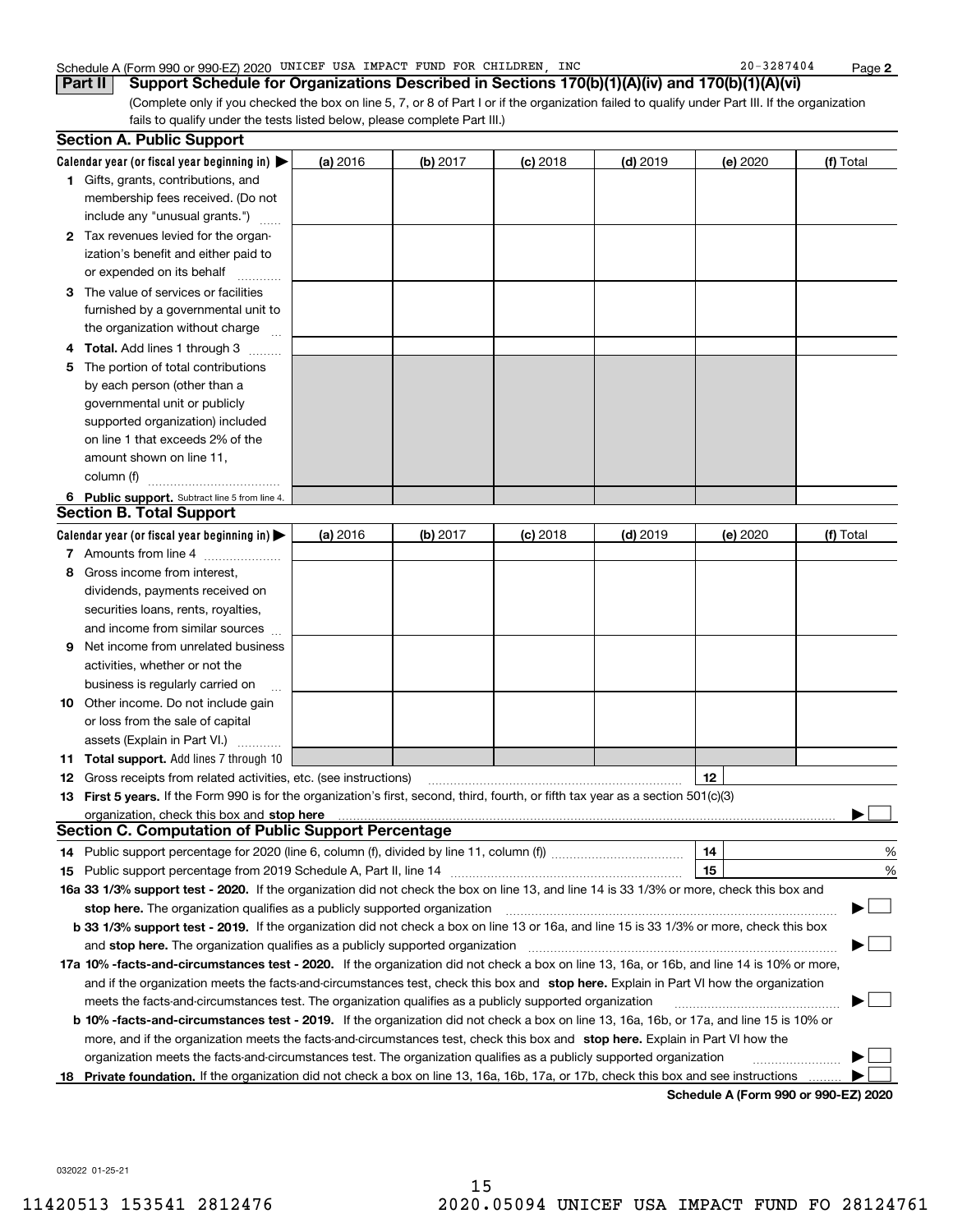|  | Schedule A (Form 990 or 990-EZ) 2020 | UNICEF | USA | IMPACT | <b>FUND</b> | <b>FOR</b> | CHILDREN | INC | 3287404<br>20 | Page |  |
|--|--------------------------------------|--------|-----|--------|-------------|------------|----------|-----|---------------|------|--|
|--|--------------------------------------|--------|-----|--------|-------------|------------|----------|-----|---------------|------|--|

## **Part III** | Support Schedule for Organizations Described in Section 509(a)(2)

(Complete only if you checked the box on line 10 of Part I or if the organization failed to qualify under Part II. If the organization fails to qualify under the tests listed below, please complete Part II.)

| <b>Section A. Public Support</b>                                                                                                                                                                                                                               |          |          |            |            |          |                                      |
|----------------------------------------------------------------------------------------------------------------------------------------------------------------------------------------------------------------------------------------------------------------|----------|----------|------------|------------|----------|--------------------------------------|
| Calendar year (or fiscal year beginning in) $\blacktriangleright$                                                                                                                                                                                              | (a) 2016 | (b) 2017 | $(c)$ 2018 | $(d)$ 2019 | (e) 2020 | (f) Total                            |
| 1 Gifts, grants, contributions, and                                                                                                                                                                                                                            |          |          |            |            |          |                                      |
| membership fees received. (Do not                                                                                                                                                                                                                              |          |          |            |            |          |                                      |
| include any "unusual grants.")                                                                                                                                                                                                                                 |          |          |            |            |          |                                      |
| 2 Gross receipts from admissions,<br>merchandise sold or services per-<br>formed, or facilities furnished in<br>any activity that is related to the<br>organization's tax-exempt purpose                                                                       |          |          |            |            |          |                                      |
| 3 Gross receipts from activities that<br>are not an unrelated trade or bus-                                                                                                                                                                                    |          |          |            |            |          |                                      |
| iness under section 513                                                                                                                                                                                                                                        |          |          |            |            |          |                                      |
| 4 Tax revenues levied for the organ-<br>ization's benefit and either paid to<br>or expended on its behalf<br>.                                                                                                                                                 |          |          |            |            |          |                                      |
| 5 The value of services or facilities<br>furnished by a governmental unit to<br>the organization without charge                                                                                                                                                |          |          |            |            |          |                                      |
| <b>6 Total.</b> Add lines 1 through 5                                                                                                                                                                                                                          |          |          |            |            |          |                                      |
| 7a Amounts included on lines 1, 2, and<br>3 received from disqualified persons                                                                                                                                                                                 |          |          |            |            |          |                                      |
| <b>b</b> Amounts included on lines 2 and 3 received<br>from other than disqualified persons that<br>exceed the greater of \$5,000 or 1% of the<br>amount on line 13 for the year                                                                               |          |          |            |            |          |                                      |
| c Add lines 7a and 7b                                                                                                                                                                                                                                          |          |          |            |            |          |                                      |
| 8 Public support. (Subtract line 7c from line 6.)<br><b>Section B. Total Support</b>                                                                                                                                                                           |          |          |            |            |          |                                      |
| Calendar year (or fiscal year beginning in) $\blacktriangleright$                                                                                                                                                                                              | (a) 2016 | (b) 2017 | $(c)$ 2018 | $(d)$ 2019 | (e) 2020 | (f) Total                            |
| 9 Amounts from line 6                                                                                                                                                                                                                                          |          |          |            |            |          |                                      |
| 10a Gross income from interest,<br>dividends, payments received on<br>securities loans, rents, royalties,<br>and income from similar sources                                                                                                                   |          |          |            |            |          |                                      |
| <b>b</b> Unrelated business taxable income<br>(less section 511 taxes) from businesses<br>acquired after June 30, 1975<br>1.1.1.1.1.1.1.1.1.1                                                                                                                  |          |          |            |            |          |                                      |
| c Add lines 10a and 10b                                                                                                                                                                                                                                        |          |          |            |            |          |                                      |
| <b>11</b> Net income from unrelated business<br>activities not included in line 10b.<br>whether or not the business is<br>regularly carried on                                                                                                                 |          |          |            |            |          |                                      |
| <b>12</b> Other income. Do not include gain<br>or loss from the sale of capital<br>assets (Explain in Part VI.)                                                                                                                                                |          |          |            |            |          |                                      |
| <b>13</b> Total support. (Add lines 9, 10c, 11, and 12.)                                                                                                                                                                                                       |          |          |            |            |          |                                      |
| 14 First 5 years. If the Form 990 is for the organization's first, second, third, fourth, or fifth tax year as a section 501(c)(3) organization,                                                                                                               |          |          |            |            |          |                                      |
| check this box and stop here <b>contractly contractly and structure and structure of the structure of the structure of the structure of the structure of the structure of the structure of the structure of the structure of the</b>                           |          |          |            |            |          |                                      |
| <b>Section C. Computation of Public Support Percentage</b>                                                                                                                                                                                                     |          |          |            |            |          |                                      |
|                                                                                                                                                                                                                                                                |          |          |            |            | 15       | %                                    |
| 16 Public support percentage from 2019 Schedule A, Part III, line 15                                                                                                                                                                                           |          |          |            |            | 16       | %                                    |
| <b>Section D. Computation of Investment Income Percentage</b>                                                                                                                                                                                                  |          |          |            |            |          |                                      |
| 17 Investment income percentage for 2020 (line 10c, column (f), divided by line 13, column (f))                                                                                                                                                                |          |          |            |            | 17       | %                                    |
| 18 Investment income percentage from 2019 Schedule A, Part III, line 17                                                                                                                                                                                        |          |          |            |            | 18       | %                                    |
| 19a 33 1/3% support tests - 2020. If the organization did not check the box on line 14, and line 15 is more than 33 1/3%, and line 17 is not                                                                                                                   |          |          |            |            |          |                                      |
| more than 33 1/3%, check this box and stop here. The organization qualifies as a publicly supported organization                                                                                                                                               |          |          |            |            |          |                                      |
| b 33 1/3% support tests - 2019. If the organization did not check a box on line 14 or line 19a, and line 16 is more than 33 1/3%, and                                                                                                                          |          |          |            |            |          |                                      |
| line 18 is not more than 33 1/3%, check this box and stop here. The organization qualifies as a publicly supported organization<br>20 Private foundation. If the organization did not check a box on line 14, 19a, or 19b, check this box and see instructions |          |          |            |            |          |                                      |
| 032023 01-25-21                                                                                                                                                                                                                                                |          |          |            |            |          | Schedule A (Form 990 or 990-EZ) 2020 |
|                                                                                                                                                                                                                                                                |          | 16       |            |            |          |                                      |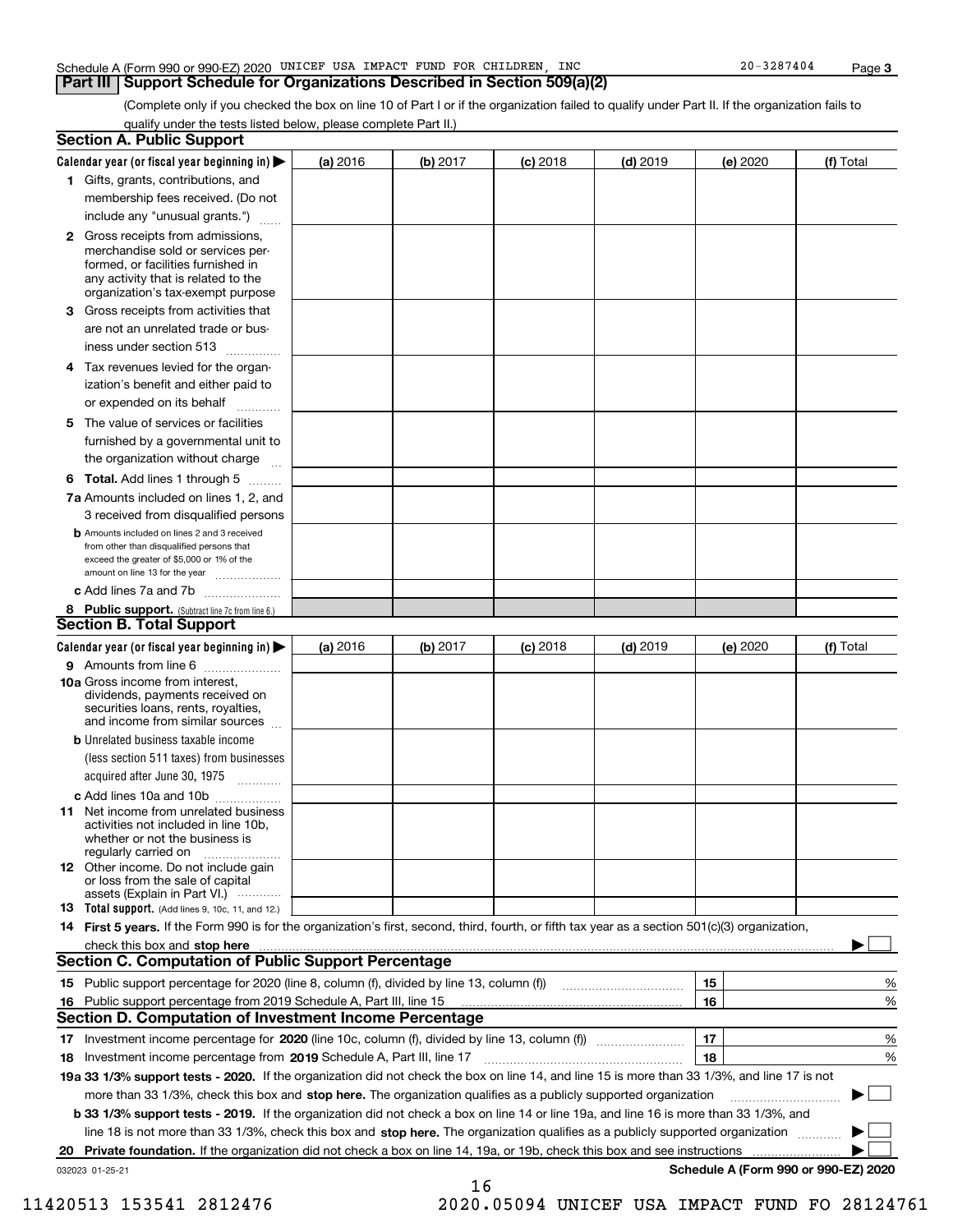### **4**

**YesNo**

## **Part IV Supporting Organizations**

(Complete only if you checked a box in line 12 on Part I. If you checked box 12a, Part I, complete Sections A and B. If you checked box 12b, Part I, complete Sections A and C. If you checked box 12c, Part I, complete Sections A, D, and E. If you checked box 12d, Part I, complete Sections A and D, and complete Part V.)

## **Section A. All Supporting Organizations**

- **1** Are all of the organization's supported organizations listed by name in the organization's governing documents? If "No," describe in **Part VI** how the supported organizations are designated. If designated by *class or purpose, describe the designation. If historic and continuing relationship, explain.*
- **2** Did the organization have any supported organization that does not have an IRS determination of status under section 509(a)(1) or (2)? If "Yes," explain in Part VI how the organization determined that the supported *organization was described in section 509(a)(1) or (2).*
- **3a** Did the organization have a supported organization described in section 501(c)(4), (5), or (6)? If "Yes," answer *lines 3b and 3c below.*
- **b** Did the organization confirm that each supported organization qualified under section 501(c)(4), (5), or (6) and satisfied the public support tests under section 509(a)(2)? If "Yes," describe in **Part VI** when and how the *organization made the determination.*
- **c**Did the organization ensure that all support to such organizations was used exclusively for section 170(c)(2)(B) purposes? If "Yes," explain in **Part VI** what controls the organization put in place to ensure such use.
- **4a***If* Was any supported organization not organized in the United States ("foreign supported organization")? *"Yes," and if you checked box 12a or 12b in Part I, answer lines 4b and 4c below.*
- **b** Did the organization have ultimate control and discretion in deciding whether to make grants to the foreign supported organization? If "Yes," describe in **Part VI** how the organization had such control and discretion *despite being controlled or supervised by or in connection with its supported organizations.*
- **c** Did the organization support any foreign supported organization that does not have an IRS determination under sections 501(c)(3) and 509(a)(1) or (2)? If "Yes," explain in **Part VI** what controls the organization used *to ensure that all support to the foreign supported organization was used exclusively for section 170(c)(2)(B) purposes.*
- **5a** Did the organization add, substitute, or remove any supported organizations during the tax year? If "Yes," answer lines 5b and 5c below (if applicable). Also, provide detail in **Part VI,** including (i) the names and EIN *numbers of the supported organizations added, substituted, or removed; (ii) the reasons for each such action; (iii) the authority under the organization's organizing document authorizing such action; and (iv) how the action was accomplished (such as by amendment to the organizing document).*
- **b** Type I or Type II only. Was any added or substituted supported organization part of a class already designated in the organization's organizing document?
- **cSubstitutions only.**  Was the substitution the result of an event beyond the organization's control?
- **6** Did the organization provide support (whether in the form of grants or the provision of services or facilities) to **Part VI.** *If "Yes," provide detail in* support or benefit one or more of the filing organization's supported organizations? anyone other than (i) its supported organizations, (ii) individuals that are part of the charitable class benefited by one or more of its supported organizations, or (iii) other supporting organizations that also
- **7**Did the organization provide a grant, loan, compensation, or other similar payment to a substantial contributor *If "Yes," complete Part I of Schedule L (Form 990 or 990-EZ).* regard to a substantial contributor? (as defined in section 4958(c)(3)(C)), a family member of a substantial contributor, or a 35% controlled entity with
- **8** Did the organization make a loan to a disqualified person (as defined in section 4958) not described in line 7? *If "Yes," complete Part I of Schedule L (Form 990 or 990-EZ).*
- **9a** Was the organization controlled directly or indirectly at any time during the tax year by one or more in section 509(a)(1) or (2))? If "Yes," *provide detail in* <code>Part VI.</code> disqualified persons, as defined in section 4946 (other than foundation managers and organizations described
- **b**the supporting organization had an interest? If "Yes," provide detail in P**art VI**. Did one or more disqualified persons (as defined in line 9a) hold a controlling interest in any entity in which
- **c**Did a disqualified person (as defined in line 9a) have an ownership interest in, or derive any personal benefit from, assets in which the supporting organization also had an interest? If "Yes," provide detail in P**art VI.**
- **10a** Was the organization subject to the excess business holdings rules of section 4943 because of section supporting organizations)? If "Yes," answer line 10b below. 4943(f) (regarding certain Type II supporting organizations, and all Type III non-functionally integrated
- **b** Did the organization have any excess business holdings in the tax year? (Use Schedule C, Form 4720, to *determine whether the organization had excess business holdings.)*

17

032024 01-25-21

**123a3b3c4a4b4c5a 5b5c6789a 9b9c10a10b**XXXXXXXXXXXX

**Schedule A (Form 990 or 990-EZ) 2020**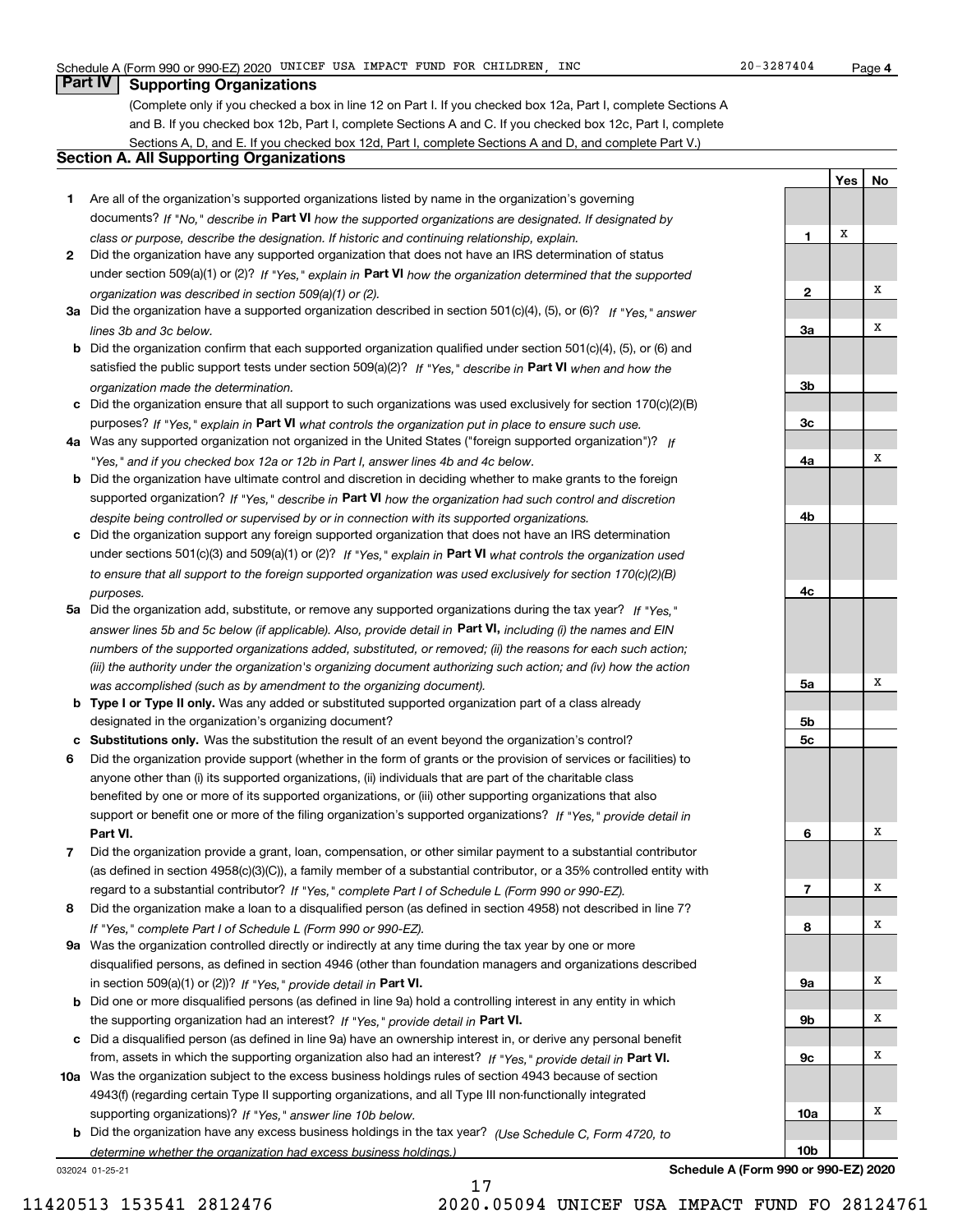**Part IV Supporting Organizations** *(continued)*

**Yes**

X

**1**

**2**

**No**

**No**

X

|    |                                                                                                                      |                 | Yes | No |
|----|----------------------------------------------------------------------------------------------------------------------|-----------------|-----|----|
| 11 | Has the organization accepted a gift or contribution from any of the following persons?                              |                 |     |    |
|    | a A person who directly or indirectly controls, either alone or together with persons described in lines 11b and     |                 |     |    |
|    | 11c below, the governing body of a supported organization?                                                           | 11a             |     |    |
|    | <b>b</b> A family member of a person described in line 11a above?                                                    | 11 <sub>b</sub> |     |    |
|    | c A 35% controlled entity of a person described in line 11a or 11b above? If "Yes" to line 11a, 11b, or 11c, provide |                 |     |    |
|    | detail in Part VI.                                                                                                   | 11c             |     |    |
|    | <b>Section B. Type I Supporting Organizations</b>                                                                    |                 |     |    |

|   | Did the governing body, members of the governing body, officers acting in their official capacity, or membership of one or<br>more supported organizations have the power to regularly appoint or elect at least a majority of the organization's officers,<br>directors, or trustees at all times during the tax year? If "No," describe in Part VI how the supported organization(s)<br>effectively operated, supervised, or controlled the organization's activities. If the organization had more than one supported<br>organization, describe how the powers to appoint and/or remove officers, directors, or trustees were allocated among the<br>supported organizations and what conditions or restrictions, if any, applied to such powers during the tax year. |
|---|--------------------------------------------------------------------------------------------------------------------------------------------------------------------------------------------------------------------------------------------------------------------------------------------------------------------------------------------------------------------------------------------------------------------------------------------------------------------------------------------------------------------------------------------------------------------------------------------------------------------------------------------------------------------------------------------------------------------------------------------------------------------------|
| 2 | Did the organization operate for the benefit of any supported organization other than the supported                                                                                                                                                                                                                                                                                                                                                                                                                                                                                                                                                                                                                                                                      |

*If "Yes," explain in* organization(s) that operated, supervised, or controlled the supporting organization?

**Part VI**  *how providing such benefit carried out the purposes of the supported organization(s) that operated,*

| supervised, or controlled the supporting organization. |  |
|--------------------------------------------------------|--|
| Section C. Type II Supporting Organizations            |  |

|                                                                                                                  | Yes i |  |
|------------------------------------------------------------------------------------------------------------------|-------|--|
| Were a majority of the organization's directors or trustees during the tax year also a majority of the directors |       |  |
| or trustees of each of the organization's supported organization(s)? If "No," describe in Part VI how control    |       |  |
| or management of the supporting organization was vested in the same persons that controlled or managed           |       |  |
| the supported organization(s).                                                                                   |       |  |

|  |  |  | <b>Section D. All Type III Supporting Organizations</b> |
|--|--|--|---------------------------------------------------------|
|--|--|--|---------------------------------------------------------|

|              |                                                                                                                                                                                                                                                                                                                                                                                                                                                              |   | Yes | No |
|--------------|--------------------------------------------------------------------------------------------------------------------------------------------------------------------------------------------------------------------------------------------------------------------------------------------------------------------------------------------------------------------------------------------------------------------------------------------------------------|---|-----|----|
|              | Did the organization provide to each of its supported organizations, by the last day of the fifth month of the<br>organization's tax year, (i) a written notice describing the type and amount of support provided during the prior tax<br>year, (ii) a copy of the Form 990 that was most recently filed as of the date of notification, and (iii) copies of the                                                                                            |   |     |    |
|              | organization's governing documents in effect on the date of notification, to the extent not previously provided?                                                                                                                                                                                                                                                                                                                                             |   |     |    |
| $\mathbf{2}$ | Were any of the organization's officers, directors, or trustees either (i) appointed or elected by the supported<br>organization(s) or (ii) serving on the governing body of a supported organization? If "No," explain in Part VI how                                                                                                                                                                                                                       |   |     |    |
| 3            | the organization maintained a close and continuous working relationship with the supported organization(s).<br>By reason of the relationship described in line 2, above, did the organization's supported organizations have a<br>significant voice in the organization's investment policies and in directing the use of the organization's<br>income or assets at all times during the tax year? If "Yes," describe in Part VI the role the organization's | 2 |     |    |
|              | supported organizations played in this regard                                                                                                                                                                                                                                                                                                                                                                                                                | з |     |    |

## *supported organizations played in this regard.* **Section E. Type III Functionally Integrated Supporting Organizations**

- **1**Check the box next to the method that the organization used to satisfy the Integral Part Test during the year (see instructions).
- **alinupy** The organization satisfied the Activities Test. Complete line 2 below.
- **b**The organization is the parent of each of its supported organizations. *Complete* line 3 *below.*  $\mathcal{L}^{\text{max}}$

|  |  | The organization supported a governmental entity. Describe in Part VI how you supported a governmental entity (see instructions). |  |
|--|--|-----------------------------------------------------------------------------------------------------------------------------------|--|
|--|--|-----------------------------------------------------------------------------------------------------------------------------------|--|

- **2Answer lines 2a and 2b below. Yes No** Activities Test.
- **a** Did substantially all of the organization's activities during the tax year directly further the exempt purposes of the supported organization(s) to which the organization was responsive? If "Yes," then in **Part VI identify those supported organizations and explain**  *how these activities directly furthered their exempt purposes, how the organization was responsive to those supported organizations, and how the organization determined that these activities constituted substantially all of its activities.*
- **b** Did the activities described in line 2a, above, constitute activities that, but for the organization's involvement, **Part VI**  *the reasons for the organization's position that its supported organization(s) would have engaged in* one or more of the organization's supported organization(s) would have been engaged in? If "Yes," e*xplain in these activities but for the organization's involvement.*
- **3** Parent of Supported Organizations. Answer lines 3a and 3b below.

**a** Did the organization have the power to regularly appoint or elect a majority of the officers, directors, or trustees of each of the supported organizations? If "Yes" or "No" provide details in **Part VI.** 

032025 01-25-21 **b** Did the organization exercise a substantial degree of direction over the policies, programs, and activities of each of its supported organizations? If "Yes," describe in Part VI the role played by the organization in this regard.

**Schedule A (Form 990 or 990-EZ) 2020**

**2a**

**2b**

**3a**

**3b**

11420513 153541 2812476 2020.05094 UNICEF USA IMPACT FUND FO 28124761

18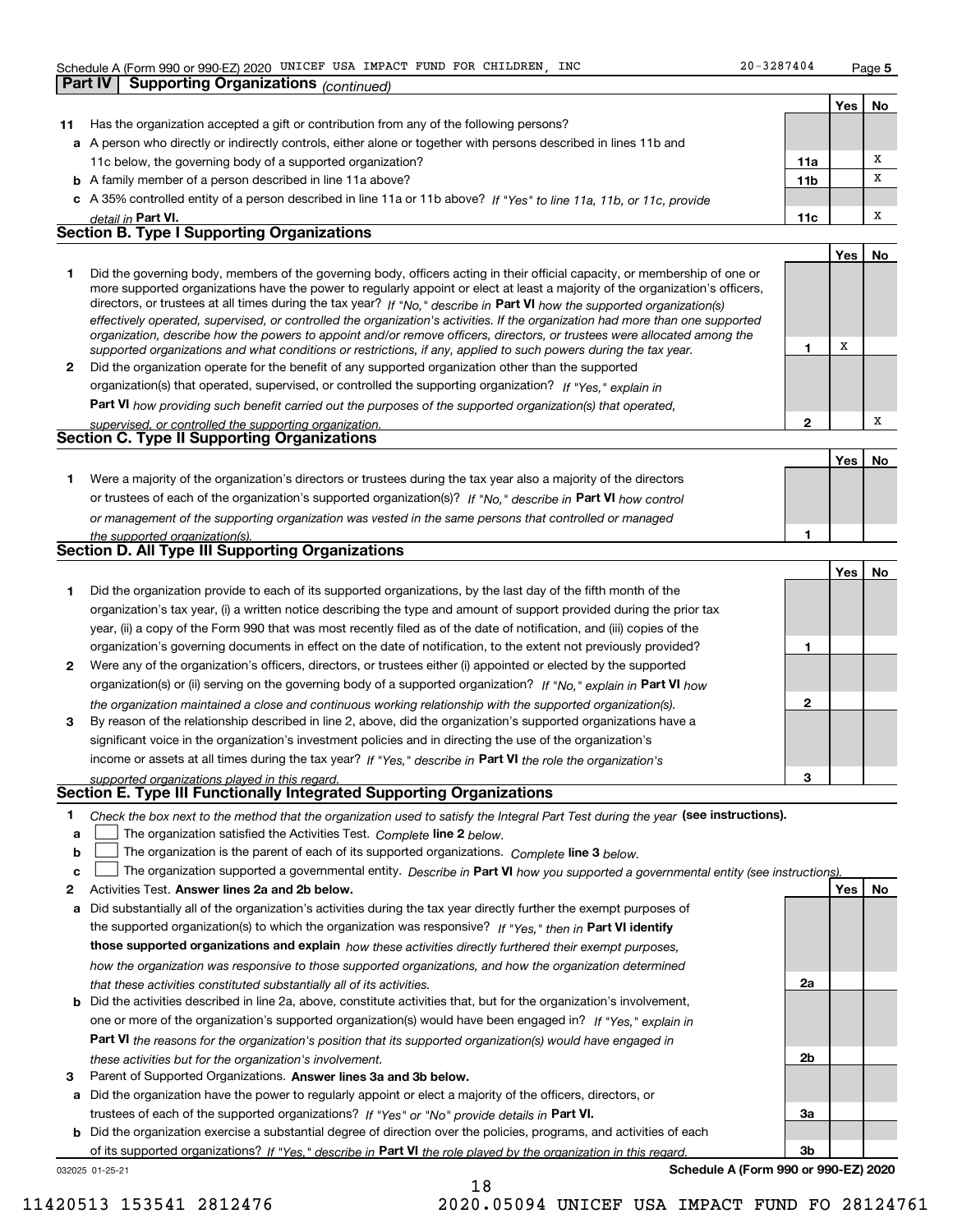|                  | Part V<br>Type III Non-Functionally Integrated 509(a)(3) Supporting Organizations                                                              |                |                |                                |  |  |
|------------------|------------------------------------------------------------------------------------------------------------------------------------------------|----------------|----------------|--------------------------------|--|--|
| 1                | Check here if the organization satisfied the Integral Part Test as a qualifying trust on Nov. 20, 1970 (explain in Part VI). See instructions. |                |                |                                |  |  |
|                  | All other Type III non-functionally integrated supporting organizations must complete Sections A through E.                                    |                |                |                                |  |  |
|                  | Section A - Adjusted Net Income                                                                                                                |                | (A) Prior Year | (B) Current Year<br>(optional) |  |  |
| $\mathbf{1}$     | Net short-term capital gain                                                                                                                    | 1              |                |                                |  |  |
| $\boldsymbol{2}$ | Recoveries of prior-year distributions                                                                                                         | 2              |                |                                |  |  |
| 3.               | Other gross income (see instructions)                                                                                                          | 3              |                |                                |  |  |
| 4                | Add lines 1 through 3.                                                                                                                         | 4              |                |                                |  |  |
| 5                | Depreciation and depletion                                                                                                                     | 5              |                |                                |  |  |
| 6                | Portion of operating expenses paid or incurred for production or                                                                               |                |                |                                |  |  |
|                  | collection of gross income or for management, conservation, or                                                                                 |                |                |                                |  |  |
|                  | maintenance of property held for production of income (see instructions)                                                                       | 6              |                |                                |  |  |
| 7                | Other expenses (see instructions)                                                                                                              | 7              |                |                                |  |  |
| 8                | <b>Adjusted Net Income</b> (subtract lines 5, 6, and 7 from line 4)                                                                            | 8              |                |                                |  |  |
|                  | Section B - Minimum Asset Amount                                                                                                               |                | (A) Prior Year | (B) Current Year<br>(optional) |  |  |
| 1                | Aggregate fair market value of all non-exempt-use assets (see                                                                                  |                |                |                                |  |  |
|                  | instructions for short tax year or assets held for part of year):                                                                              |                |                |                                |  |  |
|                  | <b>a</b> Average monthly value of securities                                                                                                   | 1a             |                |                                |  |  |
|                  | <b>b</b> Average monthly cash balances                                                                                                         | 1 <sub>b</sub> |                |                                |  |  |
|                  | <b>c</b> Fair market value of other non-exempt-use assets                                                                                      | 1c             |                |                                |  |  |
|                  | d Total (add lines 1a, 1b, and 1c)                                                                                                             | 1 <sub>d</sub> |                |                                |  |  |
|                  | e Discount claimed for blockage or other factors                                                                                               |                |                |                                |  |  |
|                  | (explain in detail in <b>Part VI</b> ):                                                                                                        |                |                |                                |  |  |
| $\mathbf{2}$     | Acquisition indebtedness applicable to non-exempt-use assets                                                                                   | $\mathbf{2}$   |                |                                |  |  |
| 3                | Subtract line 2 from line 1d.                                                                                                                  | 3              |                |                                |  |  |
| 4                | Cash deemed held for exempt use. Enter 0.015 of line 3 (for greater amount,                                                                    |                |                |                                |  |  |
|                  | see instructions).                                                                                                                             | 4              |                |                                |  |  |
| 5                | Net value of non-exempt-use assets (subtract line 4 from line 3)                                                                               | 5              |                |                                |  |  |
| 6                | Multiply line 5 by 0.035.                                                                                                                      | 6              |                |                                |  |  |
| 7                | Recoveries of prior-year distributions                                                                                                         | $\overline{7}$ |                |                                |  |  |
| 8                | Minimum Asset Amount (add line 7 to line 6)                                                                                                    | 8              |                |                                |  |  |
|                  | <b>Section C - Distributable Amount</b>                                                                                                        |                |                | <b>Current Year</b>            |  |  |
| $\mathbf 1$      | Adjusted net income for prior year (from Section A, line 8, column A)                                                                          | 1              |                |                                |  |  |
| $\mathbf{2}$     | Enter 0.85 of line 1.                                                                                                                          | $\mathbf{2}$   |                |                                |  |  |
| 3                | Minimum asset amount for prior year (from Section B, line 8, column A)                                                                         | 3              |                |                                |  |  |
| 4                | Enter greater of line 2 or line 3.                                                                                                             | 4              |                |                                |  |  |
| 5.               | Income tax imposed in prior year                                                                                                               | 5              |                |                                |  |  |
| 6                | <b>Distributable Amount.</b> Subtract line 5 from line 4, unless subject to                                                                    |                |                |                                |  |  |
|                  | emergency temporary reduction (see instructions).                                                                                              | 6              |                |                                |  |  |
| 7                | Check here if the current year is the organization's first as a non-functionally integrated Type III supporting organization (see              |                |                |                                |  |  |

Schedule A (Form 990 or 990-EZ) 2020 UNICEF USA IMPACT FUND FOR CHILDREN, INC 20-3287404 Page

Check here if the current year is the organization's first as a non-functionally integrated Type III supporting organization (see instructions).

**Schedule A (Form 990 or 990-EZ) 2020**

**6**

032026 01-25-21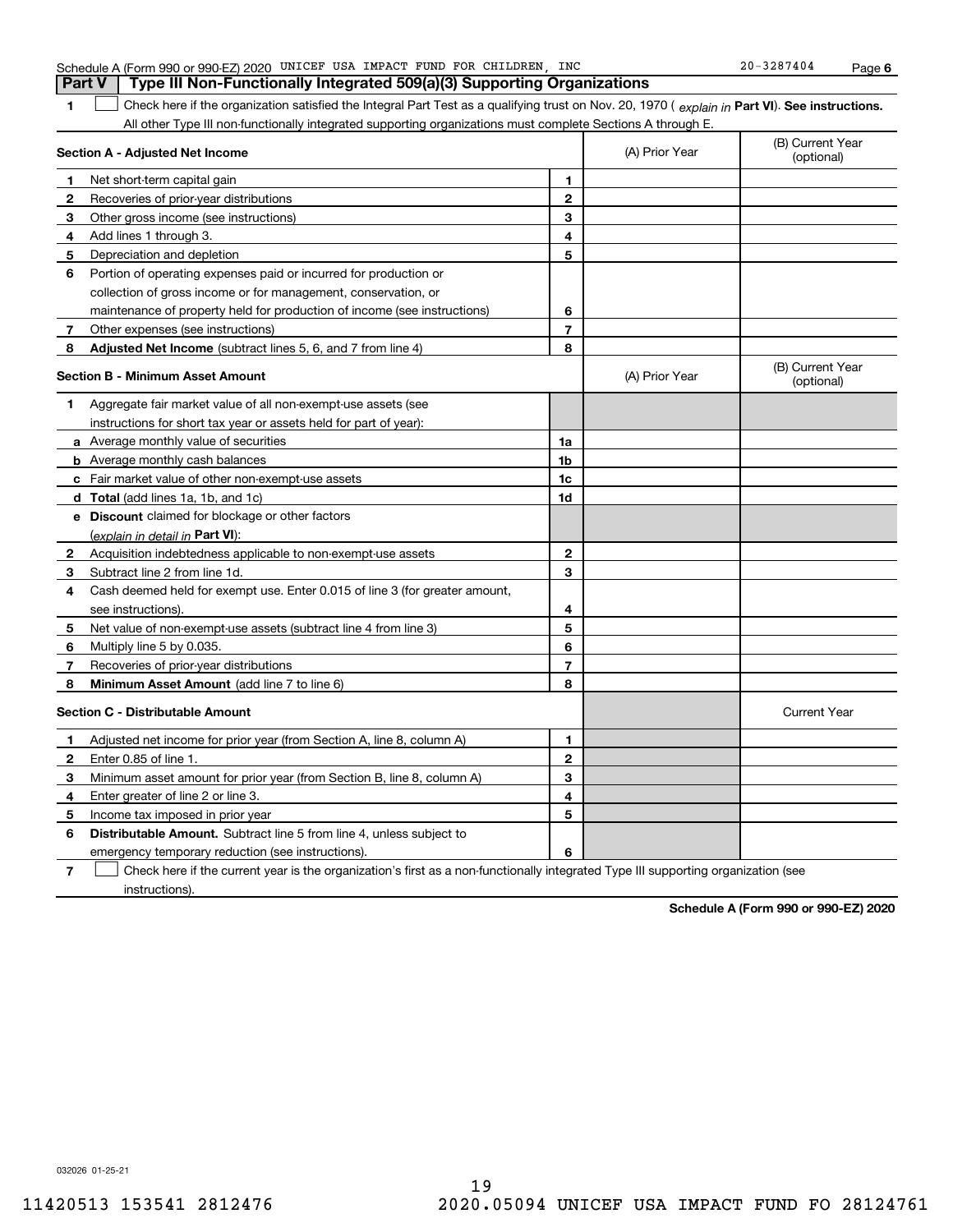|  | Schedule A (Form 990 or 990-EZ) 2020 | UNICEF | USA | IMPACT | FUND |  | FOR CHILDREN | INC | 3287404<br>20 | Page |  |
|--|--------------------------------------|--------|-----|--------|------|--|--------------|-----|---------------|------|--|
|--|--------------------------------------|--------|-----|--------|------|--|--------------|-----|---------------|------|--|

|    | Type III Non-Functionally Integrated 509(a)(3) Supporting Organizations<br><b>Part V</b><br>(continued) |                             |                                       |    |                                         |  |  |  |
|----|---------------------------------------------------------------------------------------------------------|-----------------------------|---------------------------------------|----|-----------------------------------------|--|--|--|
|    | <b>Section D - Distributions</b>                                                                        |                             |                                       |    | <b>Current Year</b>                     |  |  |  |
|    | Amounts paid to supported organizations to accomplish exempt purposes                                   |                             | 1                                     |    |                                         |  |  |  |
| 2  | Amounts paid to perform activity that directly furthers exempt purposes of supported                    |                             |                                       |    |                                         |  |  |  |
|    | organizations, in excess of income from activity                                                        |                             | 2                                     |    |                                         |  |  |  |
| 3  | Administrative expenses paid to accomplish exempt purposes of supported organizations                   |                             | 3                                     |    |                                         |  |  |  |
| 4  | Amounts paid to acquire exempt-use assets                                                               |                             |                                       | 4  |                                         |  |  |  |
| 5  | Qualified set-aside amounts (prior IRS approval required - provide details in Part VI)                  |                             |                                       | 5  |                                         |  |  |  |
| 6  | Other distributions ( <i>describe in</i> Part VI). See instructions.                                    |                             |                                       | 6  |                                         |  |  |  |
| 7  | Total annual distributions. Add lines 1 through 6.                                                      |                             |                                       | 7  |                                         |  |  |  |
| 8  | Distributions to attentive supported organizations to which the organization is responsive              |                             |                                       |    |                                         |  |  |  |
|    | (provide details in Part VI). See instructions.                                                         |                             |                                       | 8  |                                         |  |  |  |
| 9  | Distributable amount for 2020 from Section C, line 6                                                    |                             |                                       | 9  |                                         |  |  |  |
| 10 | Line 8 amount divided by line 9 amount                                                                  |                             |                                       | 10 |                                         |  |  |  |
|    |                                                                                                         | (i)                         | (ii)                                  |    | (iii)                                   |  |  |  |
|    | <b>Section E - Distribution Allocations</b> (see instructions)                                          | <b>Excess Distributions</b> | <b>Underdistributions</b><br>Pre-2020 |    | <b>Distributable</b><br>Amount for 2020 |  |  |  |
| 1  | Distributable amount for 2020 from Section C, line 6                                                    |                             |                                       |    |                                         |  |  |  |
| 2  | Underdistributions, if any, for years prior to 2020 (reason-                                            |                             |                                       |    |                                         |  |  |  |
|    | able cause required - explain in Part VI). See instructions.                                            |                             |                                       |    |                                         |  |  |  |
| 3  | Excess distributions carryover, if any, to 2020                                                         |                             |                                       |    |                                         |  |  |  |
|    | a From 2015                                                                                             |                             |                                       |    |                                         |  |  |  |
|    | <b>b</b> From 2016                                                                                      |                             |                                       |    |                                         |  |  |  |
|    | c From 2017                                                                                             |                             |                                       |    |                                         |  |  |  |
|    | d From 2018                                                                                             |                             |                                       |    |                                         |  |  |  |
|    | e From 2019                                                                                             |                             |                                       |    |                                         |  |  |  |
|    | f Total of lines 3a through 3e                                                                          |                             |                                       |    |                                         |  |  |  |
|    | g Applied to underdistributions of prior years                                                          |                             |                                       |    |                                         |  |  |  |
|    | h Applied to 2020 distributable amount                                                                  |                             |                                       |    |                                         |  |  |  |
|    | Carryover from 2015 not applied (see instructions)                                                      |                             |                                       |    |                                         |  |  |  |
|    | Remainder. Subtract lines 3g, 3h, and 3i from line 3f.                                                  |                             |                                       |    |                                         |  |  |  |
| 4  | Distributions for 2020 from Section D,                                                                  |                             |                                       |    |                                         |  |  |  |
|    | line $7:$                                                                                               |                             |                                       |    |                                         |  |  |  |
|    | a Applied to underdistributions of prior years                                                          |                             |                                       |    |                                         |  |  |  |
|    | <b>b</b> Applied to 2020 distributable amount                                                           |                             |                                       |    |                                         |  |  |  |
|    | c Remainder. Subtract lines 4a and 4b from line 4.                                                      |                             |                                       |    |                                         |  |  |  |
| 5  | Remaining underdistributions for years prior to 2020, if                                                |                             |                                       |    |                                         |  |  |  |
|    | any. Subtract lines 3g and 4a from line 2. For result greater                                           |                             |                                       |    |                                         |  |  |  |
|    | than zero, explain in Part VI. See instructions.                                                        |                             |                                       |    |                                         |  |  |  |
| 6  | Remaining underdistributions for 2020. Subtract lines 3h                                                |                             |                                       |    |                                         |  |  |  |
|    | and 4b from line 1. For result greater than zero, explain in                                            |                             |                                       |    |                                         |  |  |  |
|    | Part VI. See instructions.                                                                              |                             |                                       |    |                                         |  |  |  |
| 7  | Excess distributions carryover to 2021. Add lines 3j                                                    |                             |                                       |    |                                         |  |  |  |
|    | and 4c.                                                                                                 |                             |                                       |    |                                         |  |  |  |
| 8  | Breakdown of line 7:                                                                                    |                             |                                       |    |                                         |  |  |  |
|    | a Excess from 2016                                                                                      |                             |                                       |    |                                         |  |  |  |
|    | <b>b</b> Excess from 2017                                                                               |                             |                                       |    |                                         |  |  |  |
|    | c Excess from 2018                                                                                      |                             |                                       |    |                                         |  |  |  |
|    | d Excess from 2019                                                                                      |                             |                                       |    |                                         |  |  |  |
|    | e Excess from 2020                                                                                      |                             |                                       |    |                                         |  |  |  |

**Schedule A (Form 990 or 990-EZ) 2020**

032027 01-25-21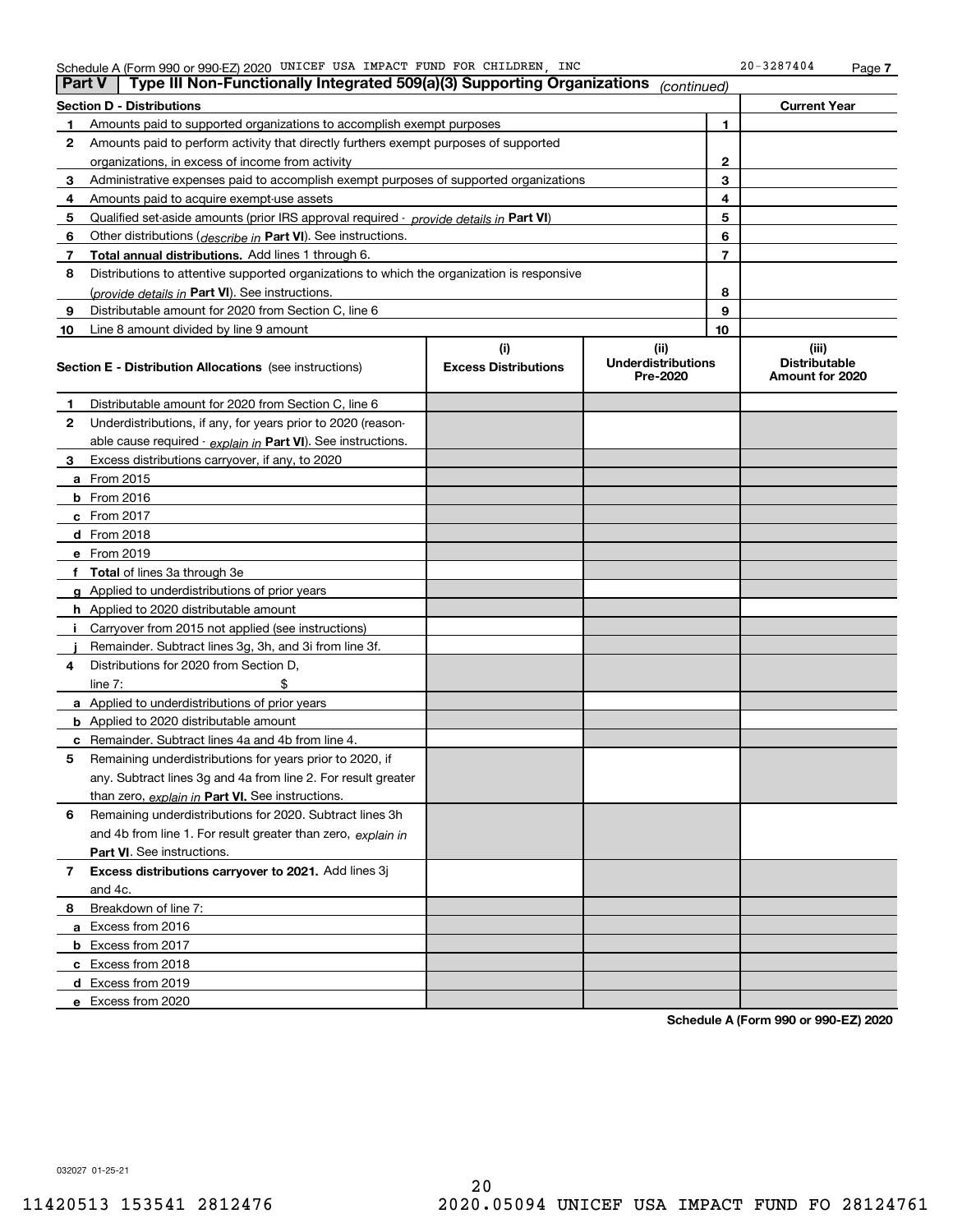**8**

| (See instructions.) | Part IV, Section A, lines 1, 2, 3b, 3c, 4b, 4c, 5a, 6, 9a, 9b, 9c, 11a, 11b, and 11c; Part IV, Section B, lines 1 and 2; Part IV, Section C, line 1; Part IV, Section D, lines 2 and 3; Part IV, Section E, lines 1c, 2a, 2b,<br>Section D, lines 5, 6, and 8; and Part V, Section E, lines 2, 5, and 6. Also complete this part for any additional information. |
|---------------------|------------------------------------------------------------------------------------------------------------------------------------------------------------------------------------------------------------------------------------------------------------------------------------------------------------------------------------------------------------------|
|                     |                                                                                                                                                                                                                                                                                                                                                                  |
|                     |                                                                                                                                                                                                                                                                                                                                                                  |
|                     |                                                                                                                                                                                                                                                                                                                                                                  |
|                     |                                                                                                                                                                                                                                                                                                                                                                  |
|                     |                                                                                                                                                                                                                                                                                                                                                                  |
|                     |                                                                                                                                                                                                                                                                                                                                                                  |
|                     |                                                                                                                                                                                                                                                                                                                                                                  |
|                     |                                                                                                                                                                                                                                                                                                                                                                  |
|                     |                                                                                                                                                                                                                                                                                                                                                                  |
|                     |                                                                                                                                                                                                                                                                                                                                                                  |
|                     |                                                                                                                                                                                                                                                                                                                                                                  |
|                     |                                                                                                                                                                                                                                                                                                                                                                  |
|                     |                                                                                                                                                                                                                                                                                                                                                                  |
|                     |                                                                                                                                                                                                                                                                                                                                                                  |
|                     |                                                                                                                                                                                                                                                                                                                                                                  |
|                     |                                                                                                                                                                                                                                                                                                                                                                  |
|                     |                                                                                                                                                                                                                                                                                                                                                                  |
|                     |                                                                                                                                                                                                                                                                                                                                                                  |
|                     |                                                                                                                                                                                                                                                                                                                                                                  |
|                     |                                                                                                                                                                                                                                                                                                                                                                  |
|                     |                                                                                                                                                                                                                                                                                                                                                                  |
|                     |                                                                                                                                                                                                                                                                                                                                                                  |
|                     |                                                                                                                                                                                                                                                                                                                                                                  |
|                     |                                                                                                                                                                                                                                                                                                                                                                  |
|                     |                                                                                                                                                                                                                                                                                                                                                                  |
|                     |                                                                                                                                                                                                                                                                                                                                                                  |
|                     |                                                                                                                                                                                                                                                                                                                                                                  |
|                     |                                                                                                                                                                                                                                                                                                                                                                  |
|                     |                                                                                                                                                                                                                                                                                                                                                                  |
|                     |                                                                                                                                                                                                                                                                                                                                                                  |
|                     |                                                                                                                                                                                                                                                                                                                                                                  |
|                     |                                                                                                                                                                                                                                                                                                                                                                  |
|                     |                                                                                                                                                                                                                                                                                                                                                                  |
|                     |                                                                                                                                                                                                                                                                                                                                                                  |
|                     |                                                                                                                                                                                                                                                                                                                                                                  |
|                     |                                                                                                                                                                                                                                                                                                                                                                  |
|                     |                                                                                                                                                                                                                                                                                                                                                                  |
|                     |                                                                                                                                                                                                                                                                                                                                                                  |
|                     |                                                                                                                                                                                                                                                                                                                                                                  |
| 032028 01-25-21     | Schedule A (Form 990 or 990-EZ) 2020                                                                                                                                                                                                                                                                                                                             |
|                     | 21<br>2020.05094 UNICEF USA IMPACT FUND FO 28124761                                                                                                                                                                                                                                                                                                              |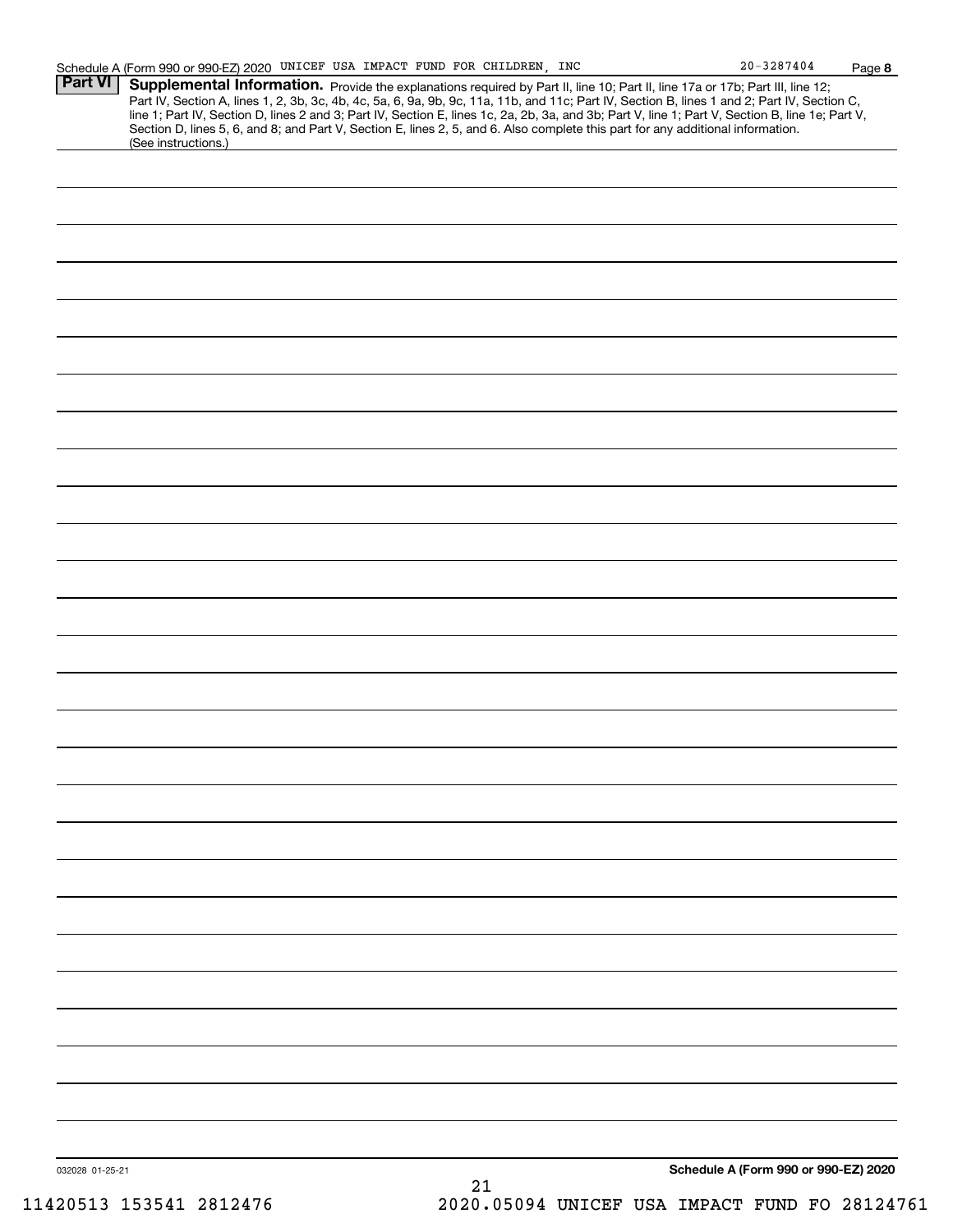Department of the Treasury Internal Revenue Service **(Form 990, 990-EZ, or 990-PF)**

## **Schedule B Schedule of Contributors**

**| Attach to Form 990, Form 990-EZ, or Form 990-PF. | Go to www.irs.gov/Form990 for the latest information.** OMB No. 1545-0047

**2020**

**Employer identification number**

| Name of the organization       | <b>Employer identification number</b>                                              |            |
|--------------------------------|------------------------------------------------------------------------------------|------------|
|                                | UNICEF USA IMPACT FUND FOR CHILDREN, INC                                           | 20-3287404 |
| Organization type (check one): |                                                                                    |            |
| Filers of:                     | Section:                                                                           |            |
| Form 990 or 990-EZ             | X <br>$501(c)$ $3$ ) (enter number) organization                                   |            |
|                                | $4947(a)(1)$ nonexempt charitable trust <b>not</b> treated as a private foundation |            |
|                                | 527 political organization                                                         |            |
| Form 990-PF                    | 501(c)(3) exempt private foundation                                                |            |
|                                | 4947(a)(1) nonexempt charitable trust treated as a private foundation              |            |
|                                | 501(c)(3) taxable private foundation                                               |            |
|                                |                                                                                    |            |

Check if your organization is covered by the **General Rule** or a **Special Rule. Note:**  Only a section 501(c)(7), (8), or (10) organization can check boxes for both the General Rule and a Special Rule. See instructions.

## **General Rule**

 $\overline{X}$  For an organization filing Form 990, 990-EZ, or 990-PF that received, during the year, contributions totaling \$5,000 or more (in money or property) from any one contributor. Complete Parts I and II. See instructions for determining a contributor's total contributions.

## **Special Rules**

| For an organization described in section 501(c)(3) filing Form 990 or 990-EZ that met the 33 1/3% support test of the regulations under               |
|-------------------------------------------------------------------------------------------------------------------------------------------------------|
| sections 509(a)(1) and 170(b)(1)(A)(vi), that checked Schedule A (Form 990 or 990-EZ), Part II, line 13, 16a, or 16b, and that received from          |
| any one contributor, during the year, total contributions of the greater of (1) \$5,000; or (2) 2% of the amount on (i) Form 990, Part VIII, line 1h; |
| or (ii) Form 990-EZ, line 1. Complete Parts I and II.                                                                                                 |

For an organization described in section 501(c)(7), (8), or (10) filing Form 990 or 990-EZ that received from any one contributor, during the year, total contributions of more than \$1,000 exclusively for religious, charitable, scientific, literary, or educational purposes, or for the prevention of cruelty to children or animals. Complete Parts I (entering "N/A" in column (b) instead of the contributor name and address), II, and III.  $\mathcal{L}^{\text{max}}$ 

purpose. Don't complete any of the parts unless the **General Rule** applies to this organization because it received *nonexclusively* year, contributions <sub>exclusively</sub> for religious, charitable, etc., purposes, but no such contributions totaled more than \$1,000. If this box is checked, enter here the total contributions that were received during the year for an  $\;$ exclusively religious, charitable, etc., For an organization described in section 501(c)(7), (8), or (10) filing Form 990 or 990-EZ that received from any one contributor, during the religious, charitable, etc., contributions totaling \$5,000 or more during the year  $\Box$ — $\Box$   $\Box$  $\mathcal{L}^{\text{max}}$ 

**Caution:**  An organization that isn't covered by the General Rule and/or the Special Rules doesn't file Schedule B (Form 990, 990-EZ, or 990-PF),  **must** but it answer "No" on Part IV, line 2, of its Form 990; or check the box on line H of its Form 990-EZ or on its Form 990-PF, Part I, line 2, to certify that it doesn't meet the filing requirements of Schedule B (Form 990, 990-EZ, or 990-PF).

**For Paperwork Reduction Act Notice, see the instructions for Form 990, 990-EZ, or 990-PF. Schedule B (Form 990, 990-EZ, or 990-PF) (2020)** LHA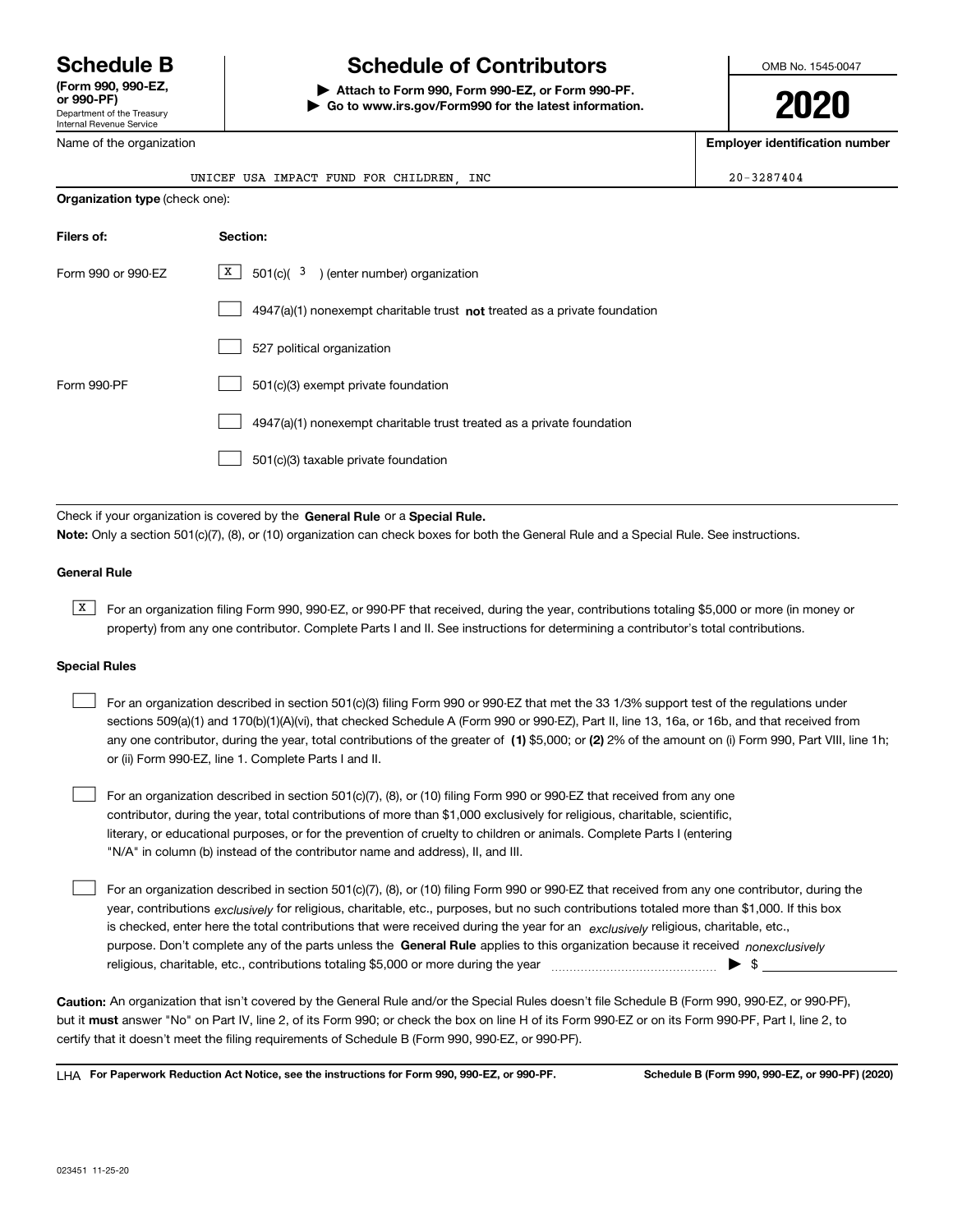## Schedule B (Form 990, 990-EZ, or 990-PF) (2020) Page 2

|              | Schedule B (Form 990, 990-EZ, or 990-PF) (2020)                                                |                                   | Page 2                                                                                           |
|--------------|------------------------------------------------------------------------------------------------|-----------------------------------|--------------------------------------------------------------------------------------------------|
|              | Name of organization                                                                           |                                   | <b>Employer identification number</b>                                                            |
|              | UNICEF USA IMPACT FUND FOR CHILDREN, INC                                                       |                                   | $20 - 3287404$                                                                                   |
| Part I       | Contributors (see instructions). Use duplicate copies of Part I if additional space is needed. |                                   |                                                                                                  |
| (a)<br>No.   | (b)<br>Name, address, and ZIP + 4                                                              | (c)<br><b>Total contributions</b> | (d)<br>Type of contribution                                                                      |
| $\mathbf{1}$ |                                                                                                | 24, 384, 451.<br>\$               | $\mathbf{x}$<br>Person<br>Payroll<br>Noncash<br>(Complete Part II for<br>noncash contributions.) |
| (a)<br>No.   | (b)<br>Name, address, and ZIP + 4                                                              | (c)<br><b>Total contributions</b> | (d)<br>Type of contribution                                                                      |
| 2            |                                                                                                | 1,550,000.<br>\$                  | x<br>Person<br>Payroll<br>Noncash<br>(Complete Part II for<br>noncash contributions.)            |
| (a)<br>No.   | (b)<br>Name, address, and ZIP + 4                                                              | (c)<br><b>Total contributions</b> | (d)<br>Type of contribution                                                                      |
| 3            |                                                                                                | 26, 240, 000.<br>\$               | $\mathbf{x}$<br>Person<br>Payroll<br>Noncash<br>(Complete Part II for<br>noncash contributions.) |
| (a)<br>No.   | (b)<br>Name, address, and ZIP + 4                                                              | (c)<br><b>Total contributions</b> | (d)<br>Type of contribution                                                                      |
| 4            |                                                                                                | 10,000,000.<br>\$                 | x<br>Person<br>Payroll<br>Noncash<br>(Complete Part II for<br>noncash contributions.)            |
| (a)<br>No.   | (b)<br>Name, address, and ZIP + 4                                                              | (c)<br><b>Total contributions</b> | (d)<br>Type of contribution                                                                      |
| 5            |                                                                                                | 1,602,136.<br>\$                  | $\sqrt{x}$<br>Person<br>Payroll<br>Noncash<br>(Complete Part II for<br>noncash contributions.)   |
| (a)<br>No.   | (b)<br>Name, address, and ZIP + 4                                                              | (c)<br><b>Total contributions</b> | (d)<br>Type of contribution                                                                      |
| 6            |                                                                                                | 189,690.<br>\$                    | $\sqrt{x}$<br>Person<br>Payroll<br>Noncash<br>(Complete Part II for<br>noncash contributions.)   |

023452 11-25-20 **Schedule B (Form 990, 990-EZ, or 990-PF) (2020)**

11420513 153541 2812476 2020.05094 UNICEF USA IMPACT FUND FO 28124761

23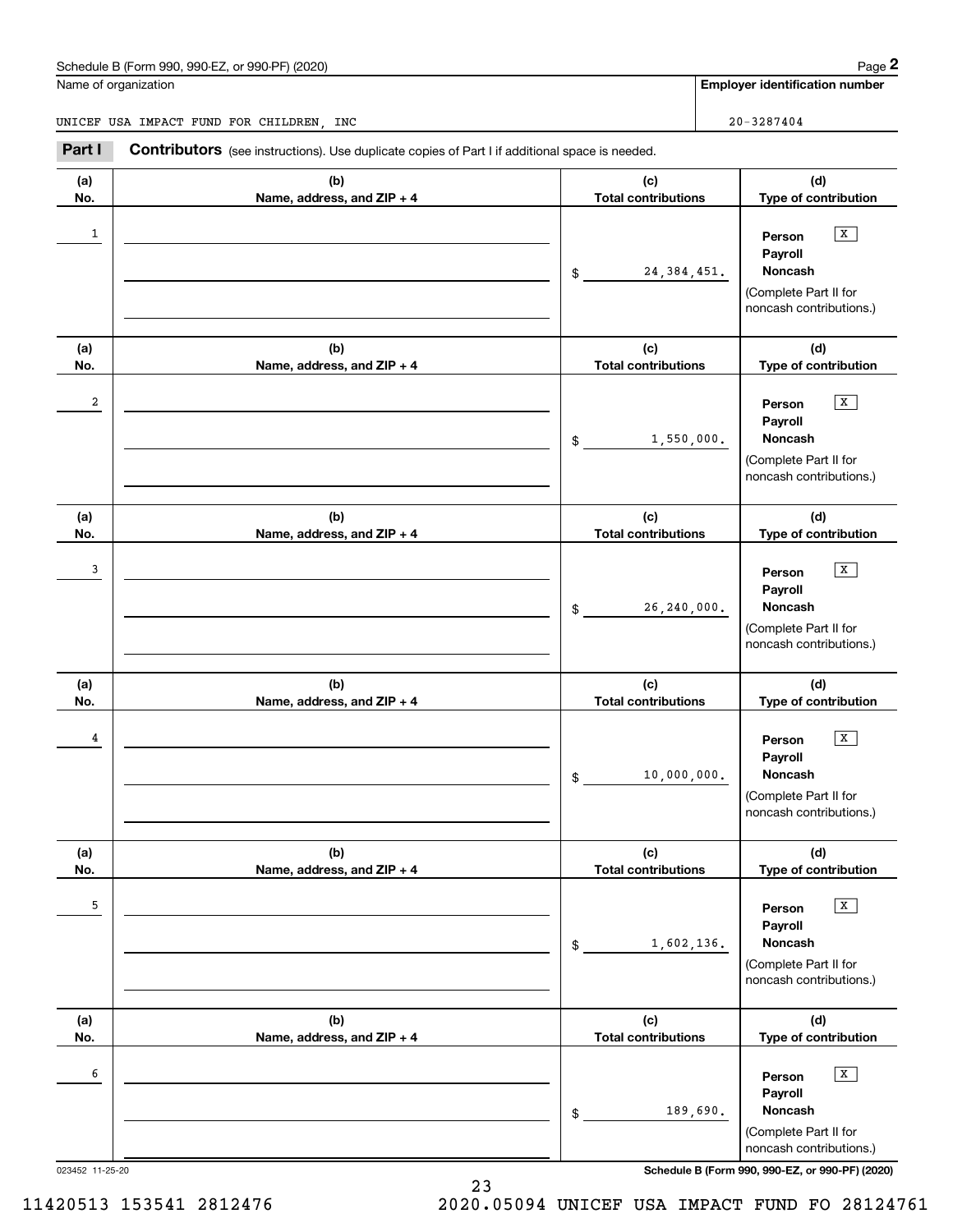## Schedule B (Form 990, 990-EZ, or 990-PF) (2020) Page 3

|                              | Schedule B (Form 990, 990-EZ, or 990-PF) (2020)                                                     |                                                 | Page 3                                          |
|------------------------------|-----------------------------------------------------------------------------------------------------|-------------------------------------------------|-------------------------------------------------|
|                              | Name of organization                                                                                |                                                 | <b>Employer identification number</b>           |
|                              | UNICEF USA IMPACT FUND FOR CHILDREN, INC                                                            |                                                 | $20 - 3287404$                                  |
| Part II                      | Noncash Property (see instructions). Use duplicate copies of Part II if additional space is needed. |                                                 |                                                 |
| (a)<br>No.<br>from<br>Part I | (b)<br>Description of noncash property given                                                        | (c)<br>FMV (or estimate)<br>(See instructions.) | (d)<br>Date received                            |
|                              |                                                                                                     | \$                                              |                                                 |
| (a)<br>No.<br>from<br>Part I | (b)<br>Description of noncash property given                                                        | (c)<br>FMV (or estimate)<br>(See instructions.) | (d)<br>Date received                            |
|                              |                                                                                                     | \$                                              |                                                 |
| (a)<br>No.<br>from<br>Part I | (b)<br>Description of noncash property given                                                        | (c)<br>FMV (or estimate)<br>(See instructions.) | (d)<br>Date received                            |
|                              |                                                                                                     | \$                                              |                                                 |
| (a)<br>No.<br>from<br>Part I | (b)<br>Description of noncash property given                                                        | (c)<br>FMV (or estimate)<br>(See instructions.) | (d)<br>Date received                            |
|                              |                                                                                                     | \$                                              |                                                 |
| (a)<br>No.<br>from<br>Part I | (b)<br>Description of noncash property given                                                        | (c)<br>FMV (or estimate)<br>(See instructions.) | (d)<br>Date received                            |
|                              |                                                                                                     | \$                                              |                                                 |
| (a)<br>No.<br>from<br>Part I | (b)<br>Description of noncash property given                                                        | (c)<br>FMV (or estimate)<br>(See instructions.) | (d)<br>Date received                            |
|                              |                                                                                                     | \$                                              |                                                 |
| 023453 11-25-20              |                                                                                                     |                                                 | Schedule B (Form 990, 990-EZ, or 990-PF) (2020) |

24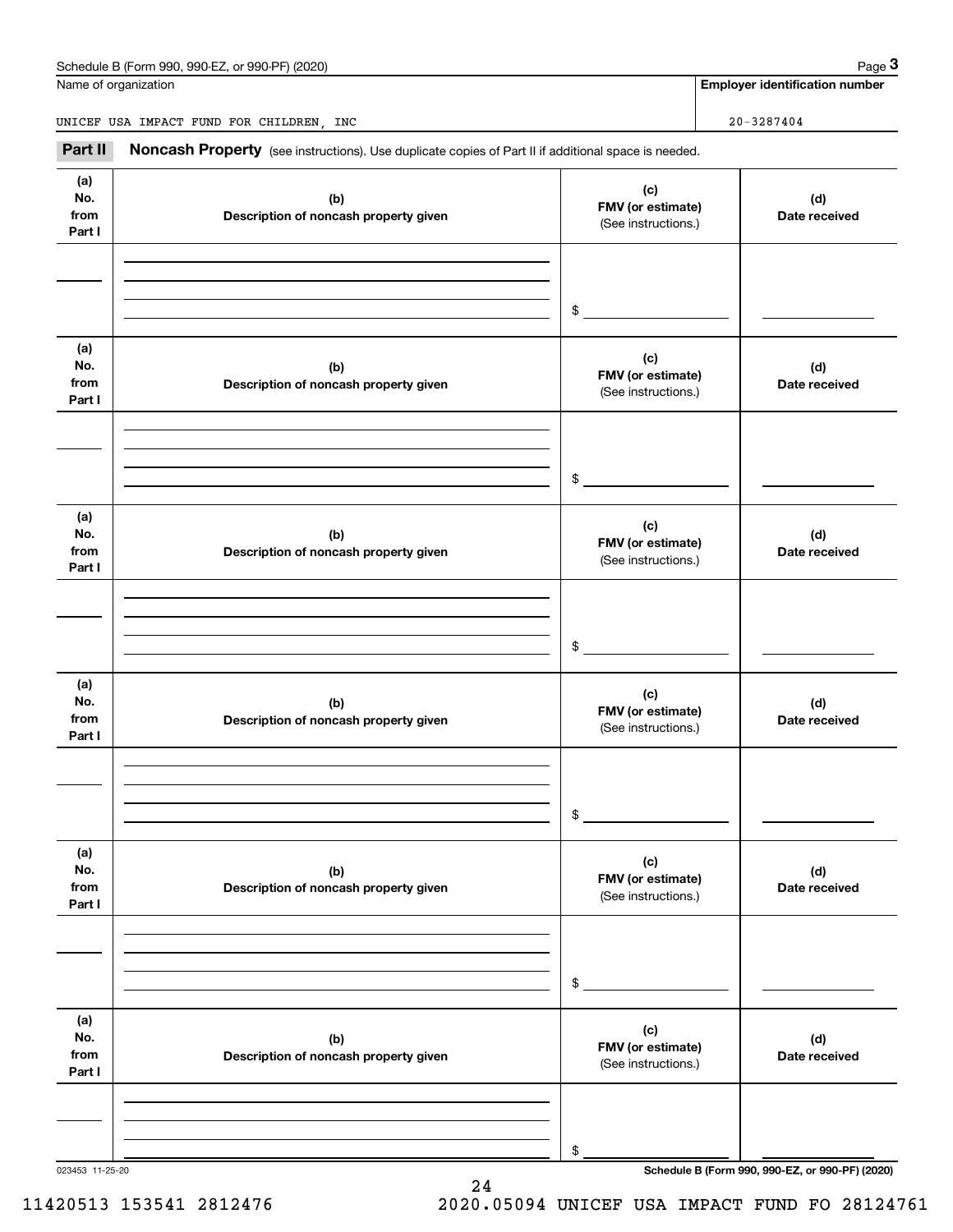| Schedule B (Form 990, 990-EZ, or 990-PF) (2020) | Page |
|-------------------------------------------------|------|
|-------------------------------------------------|------|

| Name of organization      | Schedule B (Form 990, 990-EZ, or 990-PF) (2020)                                                                                                                                                                                                                                                                                                                                                                                                                                          |                      | Page 4<br><b>Employer identification number</b> |
|---------------------------|------------------------------------------------------------------------------------------------------------------------------------------------------------------------------------------------------------------------------------------------------------------------------------------------------------------------------------------------------------------------------------------------------------------------------------------------------------------------------------------|----------------------|-------------------------------------------------|
|                           |                                                                                                                                                                                                                                                                                                                                                                                                                                                                                          |                      |                                                 |
| Part III                  | UNICEF USA IMPACT FUND FOR CHILDREN, INC<br>Exclusively religious, charitable, etc., contributions to organizations described in section 501(c)(7), (8), or (10) that total more than \$1,000 for the year<br>from any one contributor. Complete columns (a) through (e) and the following line entry. For organizations<br>completing Part III, enter the total of exclusively religious, charitable, etc., contributions of \$1,000 or less for the year. (Enter this info. once.) \\$ |                      | 20-3287404                                      |
| (a) No.                   | Use duplicate copies of Part III if additional space is needed.                                                                                                                                                                                                                                                                                                                                                                                                                          |                      |                                                 |
| from<br>Part I            | (b) Purpose of gift                                                                                                                                                                                                                                                                                                                                                                                                                                                                      | (c) Use of gift      | (d) Description of how gift is held             |
|                           | Transferee's name, address, and ZIP + 4                                                                                                                                                                                                                                                                                                                                                                                                                                                  | (e) Transfer of gift | Relationship of transferor to transferee        |
| (a) No.<br>from<br>Part I | (b) Purpose of gift                                                                                                                                                                                                                                                                                                                                                                                                                                                                      | (c) Use of gift      | (d) Description of how gift is held             |
|                           | Transferee's name, address, and ZIP + 4                                                                                                                                                                                                                                                                                                                                                                                                                                                  | (e) Transfer of gift | Relationship of transferor to transferee        |
| (a) No.<br>from           |                                                                                                                                                                                                                                                                                                                                                                                                                                                                                          |                      |                                                 |
| Part I                    | (b) Purpose of gift                                                                                                                                                                                                                                                                                                                                                                                                                                                                      | (c) Use of gift      | (d) Description of how gift is held             |
|                           |                                                                                                                                                                                                                                                                                                                                                                                                                                                                                          | (e) Transfer of gift |                                                 |
|                           | Transferee's name, address, and $ZIP + 4$                                                                                                                                                                                                                                                                                                                                                                                                                                                |                      | Relationship of transferor to transferee        |
| (a) No.<br>from<br>Part I | (b) Purpose of gift                                                                                                                                                                                                                                                                                                                                                                                                                                                                      | (c) Use of gift      | (d) Description of how gift is held             |
|                           |                                                                                                                                                                                                                                                                                                                                                                                                                                                                                          | (e) Transfer of gift |                                                 |
|                           | Transferee's name, address, and $ZIP + 4$                                                                                                                                                                                                                                                                                                                                                                                                                                                |                      | Relationship of transferor to transferee        |
| 023454 11-25-20           |                                                                                                                                                                                                                                                                                                                                                                                                                                                                                          |                      | Schedule B (Form 990, 990-EZ, or 990-PF) (2020) |

25

**Schedule B (Form 990, 990-EZ, or 990-PF) (2020)**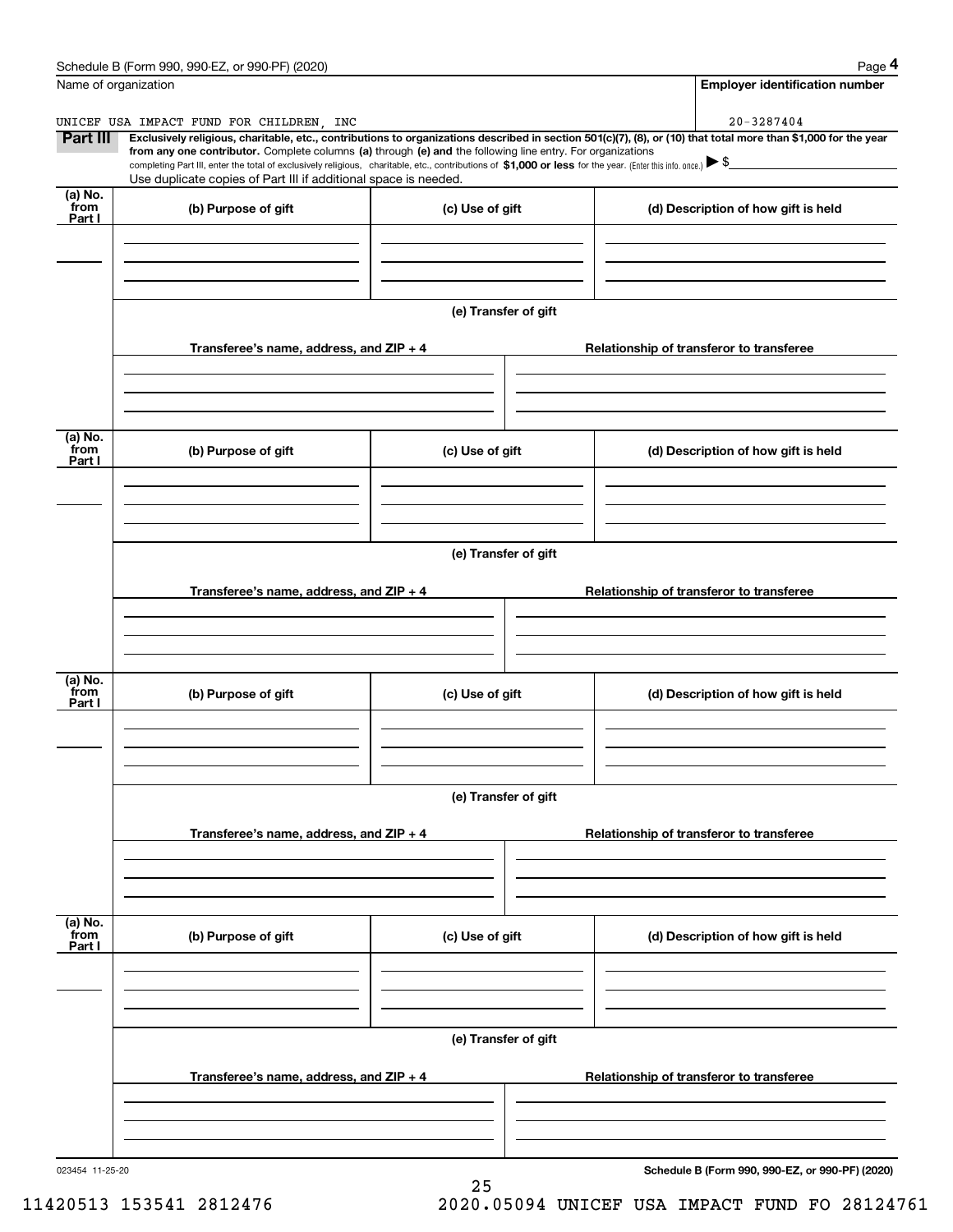| <b>SCHEDULE D</b> |  |
|-------------------|--|
|-------------------|--|

| (Form 990) |
|------------|
|            |

## **Supplemental Financial Statements**

(Form 990)<br>
Pepartment of the Treasury<br>
Department of the Treasury<br>
Department of the Treasury<br>
Department of the Treasury<br> **Co to www.irs.gov/Form990 for instructions and the latest information.**<br> **Co to www.irs.gov/Form9** 

UNICEF USA IMPACT FUND FOR CHILDREN, INC  $20-3287404$ 



Department of the Treasury Internal Revenue Service **Name of the organization Employer identification number**

| Part I  | Organizations Maintaining Donor Advised Funds or Other Similar Funds or Accounts. Complete if the                                                                                                                             |                         |          |                                                    |     |
|---------|-------------------------------------------------------------------------------------------------------------------------------------------------------------------------------------------------------------------------------|-------------------------|----------|----------------------------------------------------|-----|
|         | organization answered "Yes" on Form 990, Part IV, line 6.                                                                                                                                                                     |                         |          |                                                    |     |
|         |                                                                                                                                                                                                                               | (a) Donor advised funds |          | (b) Funds and other accounts                       |     |
| 1.      |                                                                                                                                                                                                                               |                         |          |                                                    |     |
| 2       | Aggregate value of contributions to (during year)                                                                                                                                                                             |                         |          |                                                    |     |
| з       | Aggregate value of grants from (during year)                                                                                                                                                                                  |                         |          |                                                    |     |
| 4       |                                                                                                                                                                                                                               |                         |          |                                                    |     |
| 5       | Did the organization inform all donors and donor advisors in writing that the assets held in donor advised funds                                                                                                              |                         |          |                                                    |     |
|         |                                                                                                                                                                                                                               |                         |          | Yes                                                | No  |
| 6       | Did the organization inform all grantees, donors, and donor advisors in writing that grant funds can be used only                                                                                                             |                         |          |                                                    |     |
|         | for charitable purposes and not for the benefit of the donor or donor advisor, or for any other purpose conferring                                                                                                            |                         |          |                                                    |     |
|         | impermissible private benefit?                                                                                                                                                                                                |                         |          | Yes                                                | No. |
| Part II | Conservation Easements. Complete if the organization answered "Yes" on Form 990, Part IV, line 7.                                                                                                                             |                         |          |                                                    |     |
| 1       | Purpose(s) of conservation easements held by the organization (check all that apply).                                                                                                                                         |                         |          |                                                    |     |
|         | Preservation of land for public use (for example, recreation or education)                                                                                                                                                    |                         |          | Preservation of a historically important land area |     |
|         | Protection of natural habitat                                                                                                                                                                                                 |                         |          | Preservation of a certified historic structure     |     |
|         | Preservation of open space                                                                                                                                                                                                    |                         |          |                                                    |     |
| 2       | Complete lines 2a through 2d if the organization held a qualified conservation contribution in the form of a conservation easement on the last                                                                                |                         |          |                                                    |     |
|         | day of the tax year.                                                                                                                                                                                                          |                         |          | Held at the End of the Tax Year                    |     |
| a       |                                                                                                                                                                                                                               |                         | 2a       |                                                    |     |
| b       | Total acreage restricted by conservation easements                                                                                                                                                                            |                         | 2b<br>2c |                                                    |     |
| c<br>d  | Number of conservation easements included in (c) acquired after 7/25/06, and not on a historic structure                                                                                                                      |                         |          |                                                    |     |
|         | listed in the National Register [11, 1200] [12] The National Register [11, 1200] [12] The National Register [11, 1200] [12] The National Register [11, 1200] [12] The National Register [11, 1200] [12] The National Register |                         | 2d       |                                                    |     |
| 3       | Number of conservation easements modified, transferred, released, extinguished, or terminated by the organization during the tax                                                                                              |                         |          |                                                    |     |
|         | $year \blacktriangleright$                                                                                                                                                                                                    |                         |          |                                                    |     |
| 4       | Number of states where property subject to conservation easement is located >                                                                                                                                                 |                         |          |                                                    |     |
| 5       | Does the organization have a written policy regarding the periodic monitoring, inspection, handling of                                                                                                                        |                         |          |                                                    |     |
|         | violations, and enforcement of the conservation easements it holds?                                                                                                                                                           |                         |          | Yes                                                | No  |
| 6       | Staff and volunteer hours devoted to monitoring, inspecting, handling of violations, and enforcing conservation easements during the year                                                                                     |                         |          |                                                    |     |
|         |                                                                                                                                                                                                                               |                         |          |                                                    |     |
| 7       | Amount of expenses incurred in monitoring, inspecting, handling of violations, and enforcing conservation easements during the year                                                                                           |                         |          |                                                    |     |
|         | $\blacktriangleright$ \$                                                                                                                                                                                                      |                         |          |                                                    |     |
| 8       | Does each conservation easement reported on line 2(d) above satisfy the requirements of section 170(h)(4)(B)(i)                                                                                                               |                         |          |                                                    |     |
|         |                                                                                                                                                                                                                               |                         |          | Yes                                                | No  |
| 9       | In Part XIII, describe how the organization reports conservation easements in its revenue and expense statement and                                                                                                           |                         |          |                                                    |     |
|         | balance sheet, and include, if applicable, the text of the footnote to the organization's financial statements that describes the                                                                                             |                         |          |                                                    |     |
|         | organization's accounting for conservation easements.                                                                                                                                                                         |                         |          |                                                    |     |
|         | Organizations Maintaining Collections of Art, Historical Treasures, or Other Similar Assets.<br>Part III                                                                                                                      |                         |          |                                                    |     |
|         | Complete if the organization answered "Yes" on Form 990, Part IV, line 8.                                                                                                                                                     |                         |          |                                                    |     |
|         | 1a If the organization elected, as permitted under FASB ASC 958, not to report in its revenue statement and balance sheet works                                                                                               |                         |          |                                                    |     |
|         | of art, historical treasures, or other similar assets held for public exhibition, education, or research in furtherance of public                                                                                             |                         |          |                                                    |     |
|         | service, provide in Part XIII the text of the footnote to its financial statements that describes these items.                                                                                                                |                         |          |                                                    |     |
| b       | If the organization elected, as permitted under FASB ASC 958, to report in its revenue statement and balance sheet works of                                                                                                   |                         |          |                                                    |     |
|         | art, historical treasures, or other similar assets held for public exhibition, education, or research in furtherance of public service,<br>provide the following amounts relating to these items:                             |                         |          |                                                    |     |
|         |                                                                                                                                                                                                                               |                         |          |                                                    |     |
|         | (ii) Assets included in Form 990, Part X                                                                                                                                                                                      |                         |          | ► \$                                               |     |
| 2       | If the organization received or held works of art, historical treasures, or other similar assets for financial gain, provide                                                                                                  |                         |          |                                                    |     |
|         | the following amounts required to be reported under FASB ASC 958 relating to these items:                                                                                                                                     |                         |          |                                                    |     |
| а       |                                                                                                                                                                                                                               |                         |          |                                                    |     |
|         |                                                                                                                                                                                                                               |                         |          | -\$                                                |     |
|         | LHA For Paperwork Reduction Act Notice, see the Instructions for Form 990.                                                                                                                                                    |                         |          | Schedule D (Form 990) 2020                         |     |
|         | 032051 12-01-20                                                                                                                                                                                                               |                         |          |                                                    |     |

|               | 26 |   |     |  |
|---------------|----|---|-----|--|
| $\sim$ $\sim$ |    | ⌒ | - ^ |  |

 $\sim$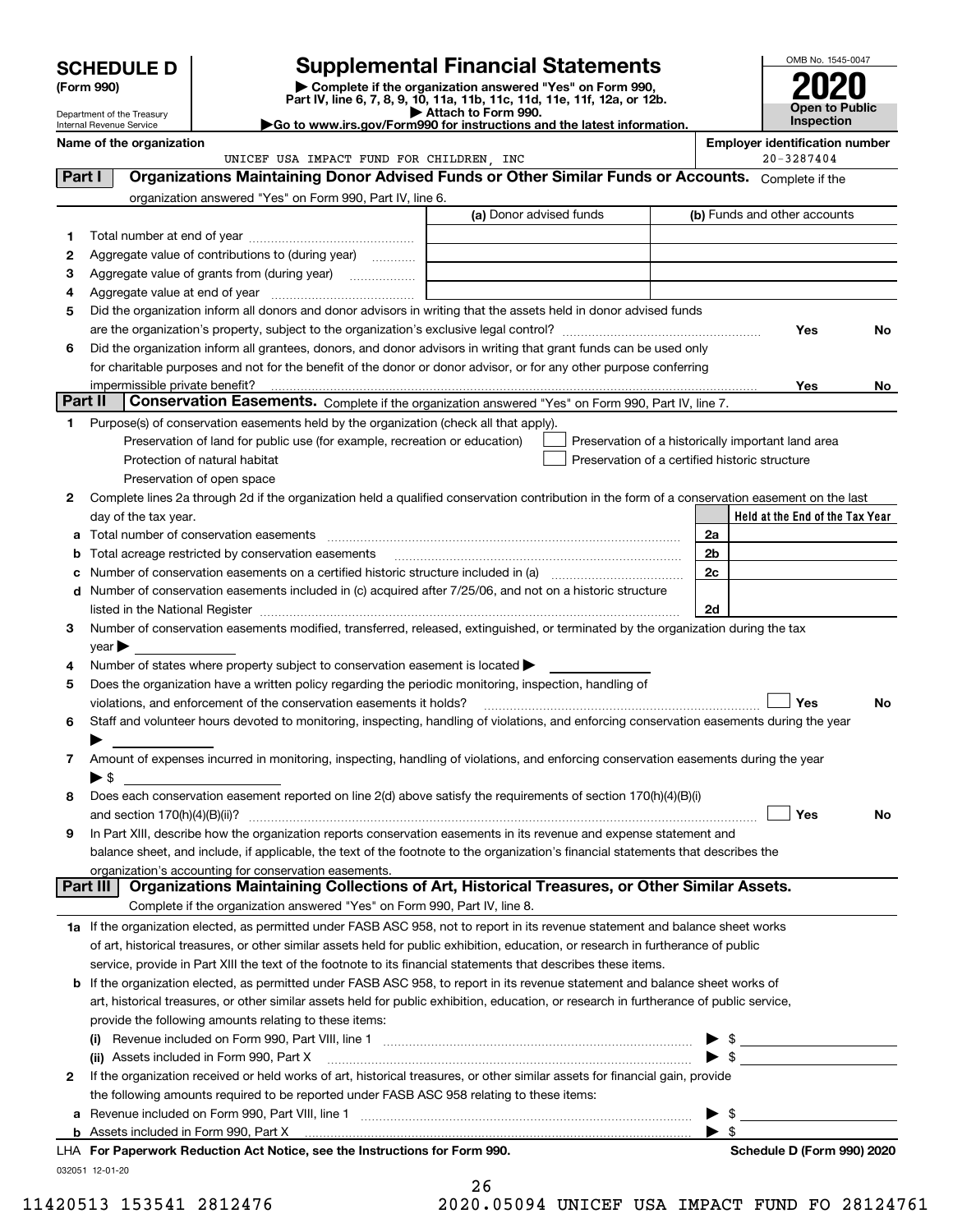|               | Schedule D (Form 990) 2020                                                                                                                                                                                                     | UNICEF USA IMPACT FUND FOR CHILDREN, INC |                |                                                                                                                                                                                                                                |                                 | $20 - 3287404$                                                              |                | $_{\text{Page}}$ 2         |
|---------------|--------------------------------------------------------------------------------------------------------------------------------------------------------------------------------------------------------------------------------|------------------------------------------|----------------|--------------------------------------------------------------------------------------------------------------------------------------------------------------------------------------------------------------------------------|---------------------------------|-----------------------------------------------------------------------------|----------------|----------------------------|
|               | Organizations Maintaining Collections of Art, Historical Treasures, or Other Similar Assets<br>Part III                                                                                                                        |                                          |                |                                                                                                                                                                                                                                |                                 |                                                                             | (continued)    |                            |
| 3             | Using the organization's acquisition, accession, and other records, check any of the following that make significant use of its                                                                                                |                                          |                |                                                                                                                                                                                                                                |                                 |                                                                             |                |                            |
|               | collection items (check all that apply):                                                                                                                                                                                       |                                          |                |                                                                                                                                                                                                                                |                                 |                                                                             |                |                            |
| а             | Public exhibition                                                                                                                                                                                                              | d                                        |                | Loan or exchange program                                                                                                                                                                                                       |                                 |                                                                             |                |                            |
| b             | Scholarly research                                                                                                                                                                                                             | e                                        |                | Other and the control of the control of the control of the control of the control of the control of the control of the control of the control of the control of the control of the control of the control of the control of th |                                 |                                                                             |                |                            |
| с             | Preservation for future generations                                                                                                                                                                                            |                                          |                |                                                                                                                                                                                                                                |                                 |                                                                             |                |                            |
| 4             | Provide a description of the organization's collections and explain how they further the organization's exempt purpose in Part XIII.                                                                                           |                                          |                |                                                                                                                                                                                                                                |                                 |                                                                             |                |                            |
| 5             | During the year, did the organization solicit or receive donations of art, historical treasures, or other similar assets                                                                                                       |                                          |                |                                                                                                                                                                                                                                |                                 |                                                                             |                |                            |
|               |                                                                                                                                                                                                                                |                                          |                |                                                                                                                                                                                                                                |                                 |                                                                             | Yes            | No                         |
|               | Part IV<br>Escrow and Custodial Arrangements. Complete if the organization answered "Yes" on Form 990, Part IV, line 9, or                                                                                                     |                                          |                |                                                                                                                                                                                                                                |                                 |                                                                             |                |                            |
|               | reported an amount on Form 990, Part X, line 21.                                                                                                                                                                               |                                          |                |                                                                                                                                                                                                                                |                                 |                                                                             |                |                            |
|               | 1a Is the organization an agent, trustee, custodian or other intermediary for contributions or other assets not included                                                                                                       |                                          |                |                                                                                                                                                                                                                                |                                 |                                                                             |                |                            |
|               | on Form 990, Part X? [11] matter contracts and contracts and contracts are contracted as a function of the set of the set of the set of the set of the set of the set of the set of the set of the set of the set of the set o |                                          |                |                                                                                                                                                                                                                                |                                 |                                                                             | Yes            | No                         |
|               | <b>b</b> If "Yes," explain the arrangement in Part XIII and complete the following table:                                                                                                                                      |                                          |                |                                                                                                                                                                                                                                |                                 |                                                                             |                |                            |
|               |                                                                                                                                                                                                                                |                                          |                |                                                                                                                                                                                                                                |                                 |                                                                             | Amount         |                            |
| с             | Beginning balance <b>contract to the contract of the contract of the contract of the contract of the contract of t</b>                                                                                                         |                                          |                |                                                                                                                                                                                                                                |                                 | 1c                                                                          |                |                            |
|               | Additions during the year manufactured and an annual contract of the year manufactured and all the year manufactured and all the year manufactured and all the year manufactured and all the year manufactured and all the yea |                                          |                |                                                                                                                                                                                                                                |                                 | 1d                                                                          |                |                            |
| е             | Distributions during the year manufactured and continuum and the year manufactured and the year manufactured and the year manufactured and the year manufactured and the year manufactured and the year manufactured and the y |                                          |                |                                                                                                                                                                                                                                |                                 | 1e                                                                          |                |                            |
| f             |                                                                                                                                                                                                                                |                                          |                |                                                                                                                                                                                                                                |                                 | 1f                                                                          |                |                            |
|               | 2a Did the organization include an amount on Form 990, Part X, line 21, for escrow or custodial account liability?                                                                                                             |                                          |                |                                                                                                                                                                                                                                |                                 |                                                                             | Yes            | No                         |
| <b>Part V</b> | <b>b</b> If "Yes," explain the arrangement in Part XIII. Check here if the explanation has been provided on Part XIII                                                                                                          |                                          |                |                                                                                                                                                                                                                                |                                 |                                                                             |                |                            |
|               | Endowment Funds. Complete if the organization answered "Yes" on Form 990, Part IV, line 10.                                                                                                                                    |                                          |                |                                                                                                                                                                                                                                |                                 |                                                                             |                |                            |
|               |                                                                                                                                                                                                                                | (a) Current year                         | (b) Prior year |                                                                                                                                                                                                                                |                                 | (c) Two years back $\vert$ (d) Three years back $\vert$ (e) Four years back |                |                            |
|               | 1a Beginning of year balance                                                                                                                                                                                                   |                                          |                |                                                                                                                                                                                                                                |                                 |                                                                             |                |                            |
| b             |                                                                                                                                                                                                                                |                                          |                |                                                                                                                                                                                                                                |                                 |                                                                             |                |                            |
|               | Net investment earnings, gains, and losses                                                                                                                                                                                     |                                          |                |                                                                                                                                                                                                                                |                                 |                                                                             |                |                            |
| d             |                                                                                                                                                                                                                                |                                          |                |                                                                                                                                                                                                                                |                                 |                                                                             |                |                            |
|               | <b>e</b> Other expenditures for facilities                                                                                                                                                                                     |                                          |                |                                                                                                                                                                                                                                |                                 |                                                                             |                |                            |
|               | and programs                                                                                                                                                                                                                   |                                          |                |                                                                                                                                                                                                                                |                                 |                                                                             |                |                            |
| f             | End of year balance                                                                                                                                                                                                            |                                          |                |                                                                                                                                                                                                                                |                                 |                                                                             |                |                            |
| 2             | Provide the estimated percentage of the current year end balance (line 1g, column (a)) held as:                                                                                                                                |                                          |                |                                                                                                                                                                                                                                |                                 |                                                                             |                |                            |
|               | Board designated or quasi-endowment >                                                                                                                                                                                          |                                          |                |                                                                                                                                                                                                                                |                                 |                                                                             |                |                            |
| b             | Permanent endowment >                                                                                                                                                                                                          | %                                        |                |                                                                                                                                                                                                                                |                                 |                                                                             |                |                            |
|               | <b>c</b> Term endowment $\blacktriangleright$                                                                                                                                                                                  | $\frac{0}{0}$                            |                |                                                                                                                                                                                                                                |                                 |                                                                             |                |                            |
|               | The percentages on lines 2a, 2b, and 2c should equal 100%.                                                                                                                                                                     |                                          |                |                                                                                                                                                                                                                                |                                 |                                                                             |                |                            |
|               | 3a Are there endowment funds not in the possession of the organization that are held and administered for the organization                                                                                                     |                                          |                |                                                                                                                                                                                                                                |                                 |                                                                             |                |                            |
|               | by:                                                                                                                                                                                                                            |                                          |                |                                                                                                                                                                                                                                |                                 |                                                                             |                | Yes<br>No.                 |
|               |                                                                                                                                                                                                                                |                                          |                |                                                                                                                                                                                                                                |                                 |                                                                             | 3a(i)          |                            |
|               |                                                                                                                                                                                                                                |                                          |                |                                                                                                                                                                                                                                |                                 |                                                                             | 3a(ii)         |                            |
|               |                                                                                                                                                                                                                                |                                          |                |                                                                                                                                                                                                                                |                                 |                                                                             | 3b             |                            |
| 4             | Describe in Part XIII the intended uses of the organization's endowment funds.                                                                                                                                                 |                                          |                |                                                                                                                                                                                                                                |                                 |                                                                             |                |                            |
|               | <b>Part VI</b><br>Land, Buildings, and Equipment.                                                                                                                                                                              |                                          |                |                                                                                                                                                                                                                                |                                 |                                                                             |                |                            |
|               | Complete if the organization answered "Yes" on Form 990, Part IV, line 11a. See Form 990, Part X, line 10.                                                                                                                     |                                          |                |                                                                                                                                                                                                                                |                                 |                                                                             |                |                            |
|               | Description of property                                                                                                                                                                                                        | (a) Cost or other<br>basis (investment)  |                | (b) Cost or other<br>basis (other)                                                                                                                                                                                             | (c) Accumulated<br>depreciation |                                                                             | (d) Book value |                            |
|               |                                                                                                                                                                                                                                |                                          |                |                                                                                                                                                                                                                                |                                 |                                                                             |                |                            |
| b             |                                                                                                                                                                                                                                |                                          |                |                                                                                                                                                                                                                                |                                 |                                                                             |                |                            |
|               |                                                                                                                                                                                                                                |                                          |                |                                                                                                                                                                                                                                |                                 |                                                                             |                |                            |
|               |                                                                                                                                                                                                                                |                                          |                |                                                                                                                                                                                                                                |                                 |                                                                             |                |                            |
|               |                                                                                                                                                                                                                                |                                          |                |                                                                                                                                                                                                                                |                                 |                                                                             |                |                            |
|               |                                                                                                                                                                                                                                |                                          |                |                                                                                                                                                                                                                                |                                 |                                                                             |                | 0.                         |
|               |                                                                                                                                                                                                                                |                                          |                |                                                                                                                                                                                                                                |                                 |                                                                             |                | Schodule D (Form 000) 2020 |

**Schedule D (Form 990) 2020**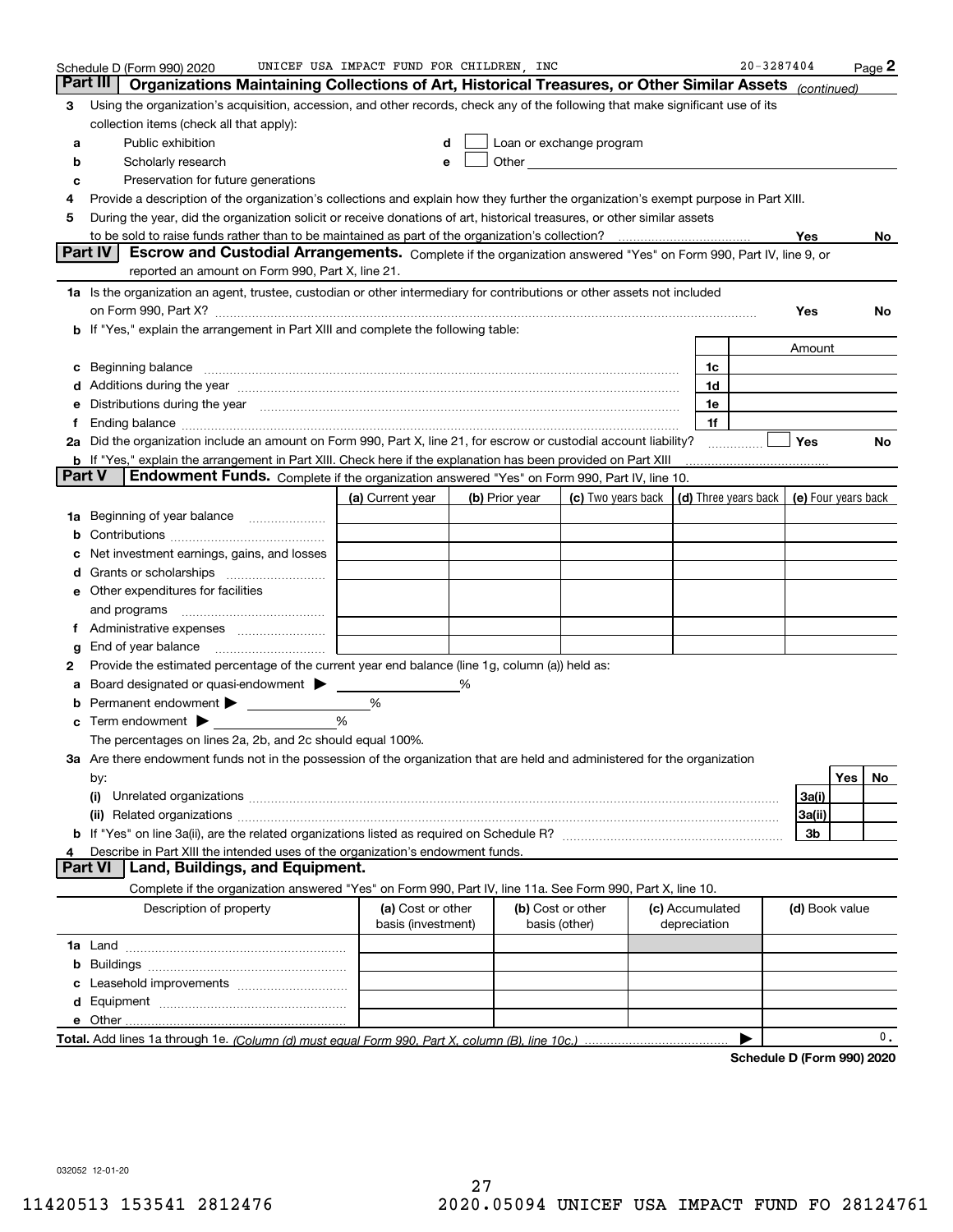Complete D (Form 990) 2020 UNICEF USA IMPACT FUND FOR CHILDREN, INC 20-3287404 Page 3<br>**Part VII Investments - Other Securities.**<br>Complete if the organization answered "Yes" on Form 990, Part IV, line 11b. See Form 990, P

| (a) Description of security or category (including name of security)                          | (b) Book value | (c) Method of valuation: Cost or end-of-year market value |
|-----------------------------------------------------------------------------------------------|----------------|-----------------------------------------------------------|
| (1) Financial derivatives                                                                     |                |                                                           |
| (2) Closely held equity interests                                                             |                |                                                           |
| $(3)$ Other                                                                                   |                |                                                           |
| (A)                                                                                           |                |                                                           |
| (B)                                                                                           |                |                                                           |
| (C)                                                                                           |                |                                                           |
| (D)                                                                                           |                |                                                           |
| (E)                                                                                           |                |                                                           |
| (F)                                                                                           |                |                                                           |
| (G)                                                                                           |                |                                                           |
| (H)                                                                                           |                |                                                           |
| <b>Total.</b> (Col. (b) must equal Form 990, Part X, col. (B) line 12.) $\blacktriangleright$ |                |                                                           |

## **Part VIII Investments - Program Related.**

Complete if the organization answered "Yes" on Form 990, Part IV, line 11c. See Form 990, Part X, line 13.

| (a) Description of investment                                    | (b) Book value | (c) Method of valuation: Cost or end-of-year market value |
|------------------------------------------------------------------|----------------|-----------------------------------------------------------|
| (1)                                                              |                |                                                           |
| (2)                                                              |                |                                                           |
| $\frac{1}{2}$                                                    |                |                                                           |
| (4)                                                              |                |                                                           |
| (5)                                                              |                |                                                           |
| (6)                                                              |                |                                                           |
| (7)                                                              |                |                                                           |
| (8)                                                              |                |                                                           |
| (9)                                                              |                |                                                           |
| Total. (Col. (b) must equal Form 990, Part X, col. (B) line 13.) |                |                                                           |

## **Part IX Other Assets.**

Complete if the organization answered "Yes" on Form 990, Part IV, line 11d. See Form 990, Part X, line 15.

| (a) Description                   | (b) Book value |
|-----------------------------------|----------------|
|                                   |                |
| (2)                               |                |
| (3)                               |                |
| (4)                               |                |
| (5)                               |                |
| (6)                               |                |
| $\mathbf{r}$                      |                |
| (8)                               |                |
| (9)                               |                |
|                                   |                |
| $Part X$ $Onbar I$ is $Dirichlet$ |                |

**1.(a)** Description of liability **Book value** Book value Book value Book value Book value Complete if the organization answered "Yes" on Form 990, Part IV, line 11e or 11f. See Form 990, Part X, line 25. **Part X Other Liabilities.** (1)(2)(3)(4)(5) (6)(7)(8)(9)Federal income taxes RECOVERABLE GRANTS 8,567,521. 8,567,521.

**Total.**  *(Column (b) must equal Form 990, Part X, col. (B) line 25.)* 

**2.** | Liability for uncertain tax positions. In Part XIII, provide the text of the footnote to the organization's financial statements that reports the organization's liability for uncertain tax positions under FASB ASC 740. Check here if the text of the footnote has been provided in Part XIII  $\boxed{\mathbf{X}}$ 

**Schedule D (Form 990) 2020**

032053 12-01-20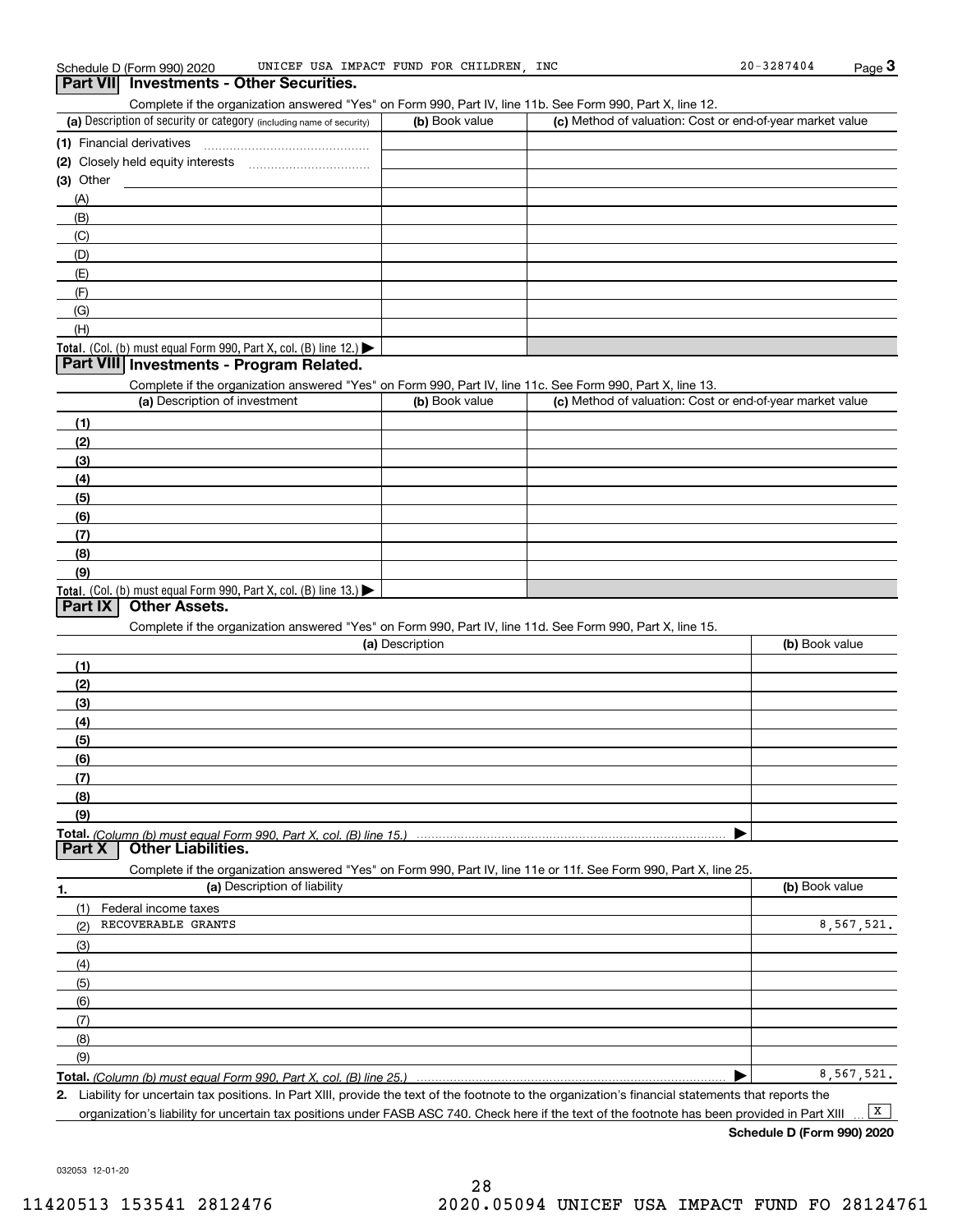|    | UNICEF USA IMPACT FUND FOR CHILDREN, INC<br>Schedule D (Form 990) 2020                                                                                         | $20 - 3287404$<br>$Page$ <sup>4</sup> |                |
|----|----------------------------------------------------------------------------------------------------------------------------------------------------------------|---------------------------------------|----------------|
|    | Reconciliation of Revenue per Audited Financial Statements With Revenue per Return.<br>Part XI                                                                 |                                       |                |
|    | Complete if the organization answered "Yes" on Form 990, Part IV, line 12a.                                                                                    |                                       |                |
| 1  | Total revenue, gains, and other support per audited financial statements                                                                                       |                                       | $\blacksquare$ |
| 2  | Amounts included on line 1 but not on Form 990, Part VIII, line 12:                                                                                            |                                       |                |
| a  | Net unrealized gains (losses) on investments [11] matter contracts and the unrealized gains (losses) on investments                                            | 2a                                    |                |
| b  |                                                                                                                                                                | 2 <sub>b</sub>                        |                |
| c  | Recoveries of prior year grants <i>manual content of the series</i> of prior year grants                                                                       | 2с                                    |                |
| d  |                                                                                                                                                                | 2d                                    |                |
| е  | Add lines 2a through 2d                                                                                                                                        |                                       | 2e             |
| з  |                                                                                                                                                                |                                       | 3              |
| 4  | Amounts included on Form 990, Part VIII, line 12, but not on line 1:                                                                                           |                                       |                |
| a  | Investment expenses not included on Form 990, Part VIII, line 7b                                                                                               | 4a                                    |                |
| b  | Other (Describe in Part XIII.)                                                                                                                                 | 4b.                                   |                |
| C. | Add lines 4a and 4b                                                                                                                                            |                                       | 4с             |
| 5. |                                                                                                                                                                |                                       | 5              |
|    | Part XII   Reconciliation of Expenses per Audited Financial Statements With Expenses per Return.                                                               |                                       |                |
|    | Complete if the organization answered "Yes" on Form 990, Part IV, line 12a.                                                                                    |                                       |                |
| 1  | Total expenses and losses per audited financial statements                                                                                                     |                                       | 1.             |
| 2  | Amounts included on line 1 but not on Form 990, Part IX, line 25:                                                                                              |                                       |                |
| а  |                                                                                                                                                                | 2a                                    |                |
| b  |                                                                                                                                                                | 2 <sub>b</sub>                        |                |
| с  |                                                                                                                                                                | 2c                                    |                |
| d  |                                                                                                                                                                | 2d                                    |                |
| е  | Add lines 2a through 2d                                                                                                                                        |                                       | 2e             |
| 3  |                                                                                                                                                                |                                       | 3              |
| 4  | Amounts included on Form 990, Part IX, line 25, but not on line 1:                                                                                             |                                       |                |
| а  |                                                                                                                                                                | 4a                                    |                |
| b  | Other (Describe in Part XIII.)                                                                                                                                 | 4b                                    |                |
| c  | Add lines 4a and 4b                                                                                                                                            |                                       | 4c             |
| 5. |                                                                                                                                                                |                                       | 5              |
|    | Part XIII Supplemental Information.                                                                                                                            |                                       |                |
|    | Provide the descriptions required for Part II, lines 3, 5, and 9; Part III, lines 1a and 4; Part IV, lines 1b and 2b; Part V, line 4; Part X, line 2; Part XI, |                                       |                |
|    | lines 2d and 4b; and Part XII, lines 2d and 4b. Also complete this part to provide any additional information.                                                 |                                       |                |
|    |                                                                                                                                                                |                                       |                |
|    |                                                                                                                                                                |                                       |                |
|    | PART X, LINE 2:                                                                                                                                                |                                       |                |

29

THE UNICEF USA IMPACT FUND FOR CHILDREN INC (IF4C) IS INCLUDED IN THE

CONSOLIDATED FINANCIAL STATEMENTS FOR UNITED STATES FUND FOR UNICEF AND

AFFILIATES (USF). THE INCOME TAX FOOTNOTE FROM THE CONSOLIDATED FINANCIAL

STATEMENTS STATES THE FOLLOWING:

THE FUND IS EXEMPT FROM FEDERAL INCOME TAXES UNDER SECTION 501(C)(3) OF

THE INTERNAL REVENUE CODE (IRC) AND IS CLASSIFIED AS A PUBLICLY SUPPORTED

ORGANIZATION AS DEFINED IN SECTION 509(A)(1) OF THE IRC. IF4C AND BF-GAC

ARE ALSO EXEMPT FROM FEDERAL INCOME TAXES UNDER SECTION 501(C)(3) OF THE

IRC AND ARE CLASSIFIED AS PUBLICLY SUPPORTED ORGANIZATIONS AS DEFINED IN

SECTION 509(A)(3) OF THE IRC. THE FUND, IF4C, AND THE BF-GAC ARE ALSO

EXEMPT FROM STATE AND LOCAL INCOME TAXES AND QUALIFY FOR THE MAXIMUM

032054 12-01-20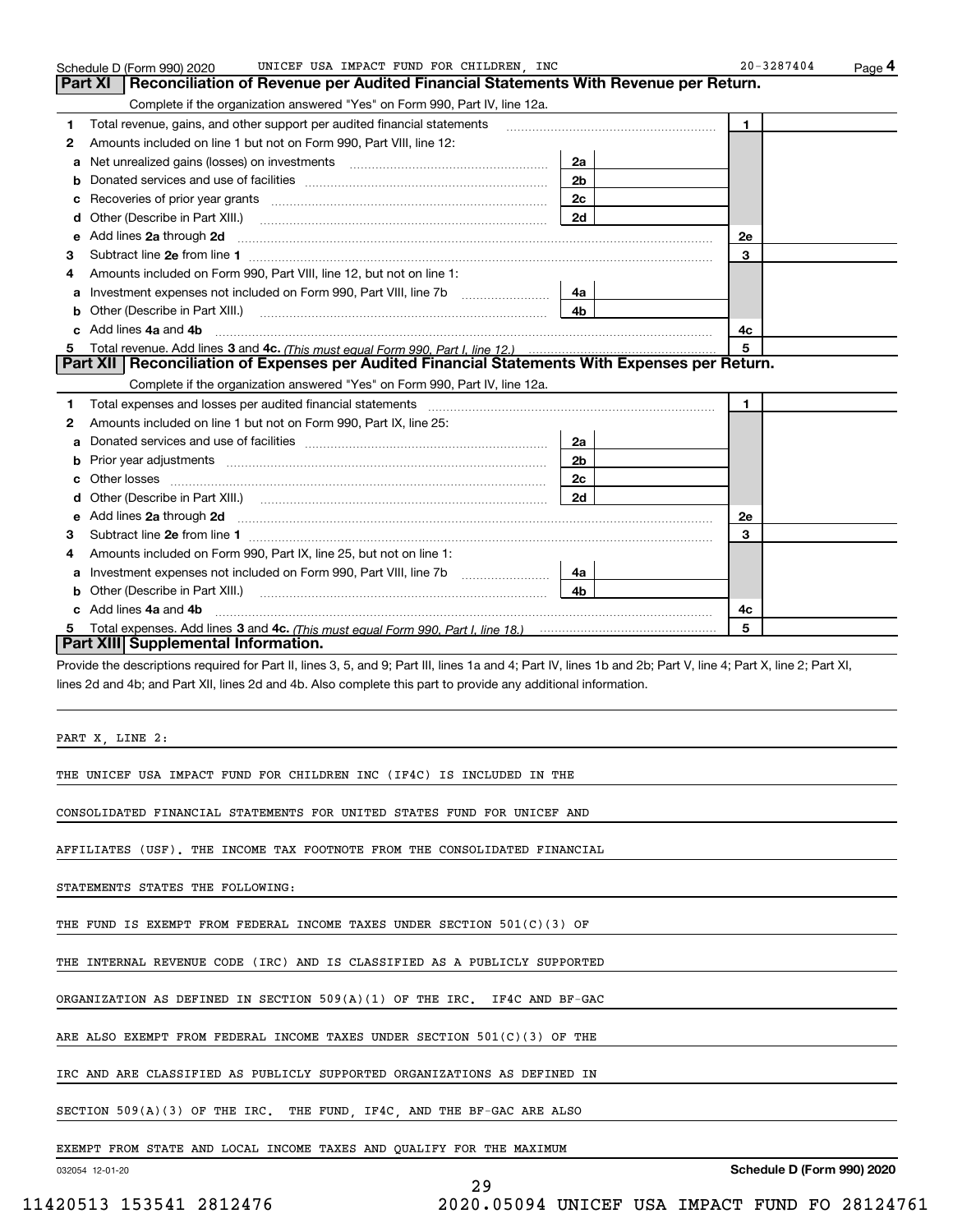## *(continued)* **Part XIII Supplemental Information**

CHARITABLE CONTRIBUTION DEDUCTION BY DONORS.

USF RECOGNIZES THE EFFECTS OF INCOME TAX POSITIONS ONLY IF THOSE POSITIONS

ARE MORE LIKELY THAN NOT OF BEING SUSTAINED. NO PROVISION FOR INCOME

TAXES HAS BEEN MADE, AS USF HAS NOT REPORTED ANY TAXABLE UNRELATED

BUSINESS INCOME, AND ANY UNRELATED BUSINESS INCOME IS OFFSET BY ASSOCIATED

EXPENDITURES. USF EVALUATES, ON AN ANNUAL BASIS, THE EFFECTS OF ANY

UNCERTAIN TAX POSITIONS ON ITS CONSOLIDATED FINANCIAL STATEMENTS. AS OF

JUNE 30 2021 AND 2020, USF HAS NOT IDENTIFIED OR PROVIDED FOR ANY SUCH

POSITIONS.

**Schedule D (Form 990) 2020**

032055 12-01-20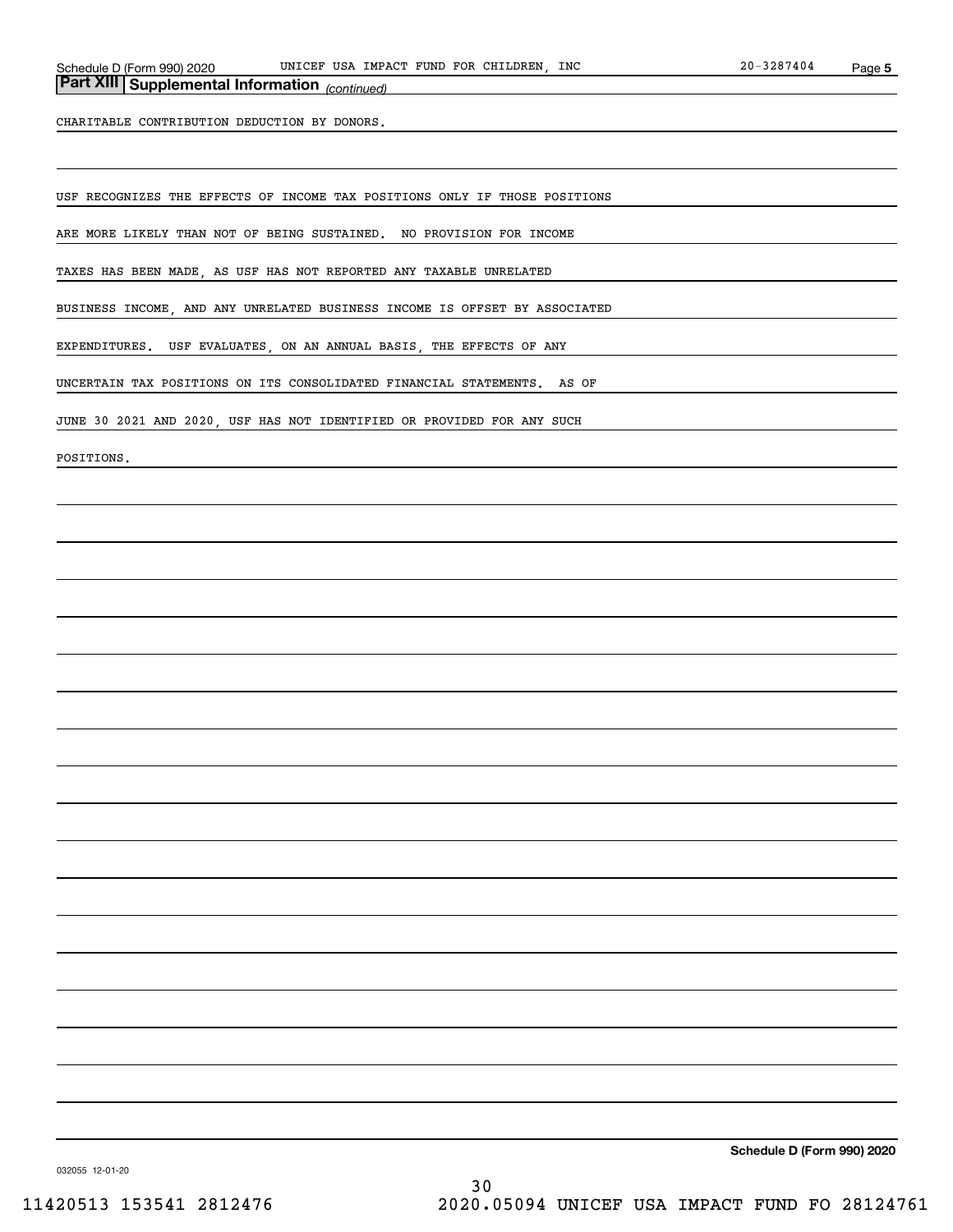| Name of the organization                 |               |                            |                                                                                                                                         |                                                 | <b>Employer identification number</b> |
|------------------------------------------|---------------|----------------------------|-----------------------------------------------------------------------------------------------------------------------------------------|-------------------------------------------------|---------------------------------------|
| UNICEF USA IMPACT FUND FOR CHILDREN, INC |               |                            |                                                                                                                                         | $20 - 3287404$                                  |                                       |
| Part I                                   |               |                            | General Information on Activities Outside the United States. Complete if the organization answered "Yes" on                             |                                                 |                                       |
| Form 990, Part IV, line 14b.             |               |                            |                                                                                                                                         |                                                 |                                       |
| 1                                        |               |                            | For grantmakers. Does the organization maintain records to substantiate the amount of its grants and other assistance,                  |                                                 | $\boxed{\textbf{X}}$ Yes              |
|                                          |               |                            | the grantees' eligibility for the grants or assistance, and the selection criteria used to award the grants or assistance?              |                                                 | <b>No</b>                             |
| $\mathbf{2}$                             |               |                            | For grantmakers. Describe in Part V the organization's procedures for monitoring the use of its grants and other assistance outside the |                                                 |                                       |
| United States.                           |               |                            |                                                                                                                                         |                                                 |                                       |
| 3                                        |               |                            | Activities per Region. (The following Part I, line 3 table can be duplicated if additional space is needed.)                            |                                                 |                                       |
| (a) Region                               | (b) Number of | (c) Number of              | (d) Activities conducted in the region                                                                                                  | (e) If activity listed in (d)                   | (f) Total                             |
|                                          | offices       | employees,<br>agents, and  | (by type) (such as, fundraising, pro-<br>gram services, investments, grants to                                                          | is a program service,<br>describe specific type | expenditures<br>for and               |
|                                          | in the region | independent<br>contractors | recipients located in the region)                                                                                                       | of service(s) in the region                     | investments                           |
|                                          |               | in the region              |                                                                                                                                         |                                                 | in the region                         |
|                                          |               |                            |                                                                                                                                         |                                                 |                                       |
| CENTRAL AMERICA AND                      |               |                            |                                                                                                                                         |                                                 |                                       |
| THE CARIBBEAN                            | 0             | 0                          | GRANTMAKING                                                                                                                             |                                                 | 2,669,617.                            |
|                                          |               |                            |                                                                                                                                         |                                                 |                                       |
|                                          |               |                            |                                                                                                                                         |                                                 |                                       |
| <b>EUROPE</b>                            | 0             | 0                          | GRANTMAKING                                                                                                                             |                                                 | 2,363,072.                            |
|                                          |               |                            |                                                                                                                                         |                                                 |                                       |
|                                          |               |                            |                                                                                                                                         |                                                 |                                       |
| MIDDLE EAST AND                          |               |                            |                                                                                                                                         |                                                 |                                       |
| NORTH AFRICA                             | 0             | $\mathbf 0$                | GRANTMAKING                                                                                                                             |                                                 | 13,549,083.                           |
|                                          |               |                            |                                                                                                                                         |                                                 |                                       |
|                                          |               |                            |                                                                                                                                         |                                                 |                                       |
| SOUTH ASIA                               | 0             | $\mathbf 0$                | GRANTMAKING                                                                                                                             |                                                 | 11,501,669.                           |
|                                          |               |                            |                                                                                                                                         |                                                 |                                       |
|                                          |               |                            |                                                                                                                                         |                                                 |                                       |
| SUB-SAHARAN AFRICA                       | 0             | 0                          | GRANTMAKING                                                                                                                             |                                                 | 28, 395, 348.                         |
|                                          |               |                            |                                                                                                                                         |                                                 |                                       |
|                                          |               |                            |                                                                                                                                         |                                                 |                                       |
| EAST ASIA AND THE<br>PACIFIC             | 0             | 0                          | GRANTMAKING                                                                                                                             |                                                 | 170,871.                              |
|                                          |               |                            |                                                                                                                                         |                                                 |                                       |
|                                          |               |                            |                                                                                                                                         |                                                 |                                       |
|                                          |               |                            |                                                                                                                                         |                                                 |                                       |
|                                          |               |                            |                                                                                                                                         |                                                 |                                       |
|                                          |               |                            |                                                                                                                                         |                                                 |                                       |
|                                          |               |                            |                                                                                                                                         |                                                 |                                       |
|                                          |               |                            |                                                                                                                                         |                                                 |                                       |
| 3 a Subtotal                             | 0             | 0                          |                                                                                                                                         |                                                 | 58,649,660.                           |
| <b>b</b> Total from continuation         |               |                            |                                                                                                                                         |                                                 |                                       |
| sheets to Part I                         | 0             | 0                          |                                                                                                                                         |                                                 | 0.                                    |
| c Totals (add lines 3a<br>and 3b)        | 0             | 0                          |                                                                                                                                         |                                                 | 58,649,660.                           |
|                                          |               |                            |                                                                                                                                         |                                                 |                                       |

**| Complete if the organization answered "Yes" on Form 990, Part IV, line 14b, 15, or 16. | Attach to Form 990. | Go to www.irs.gov/Form990 for instructions and the latest information.**

**SCHEDULE F Statement of Activities Outside the United States**

**For Paperwork Reduction Act Notice, see the Instructions for Form 990. Schedule F (Form 990) 2020** LHA

OMB No. 1545-0047

**2020**

**Open to Public Inspection**

032071 12-03-20

Department of the Treasury Internal Revenue Service

**(Form 990)**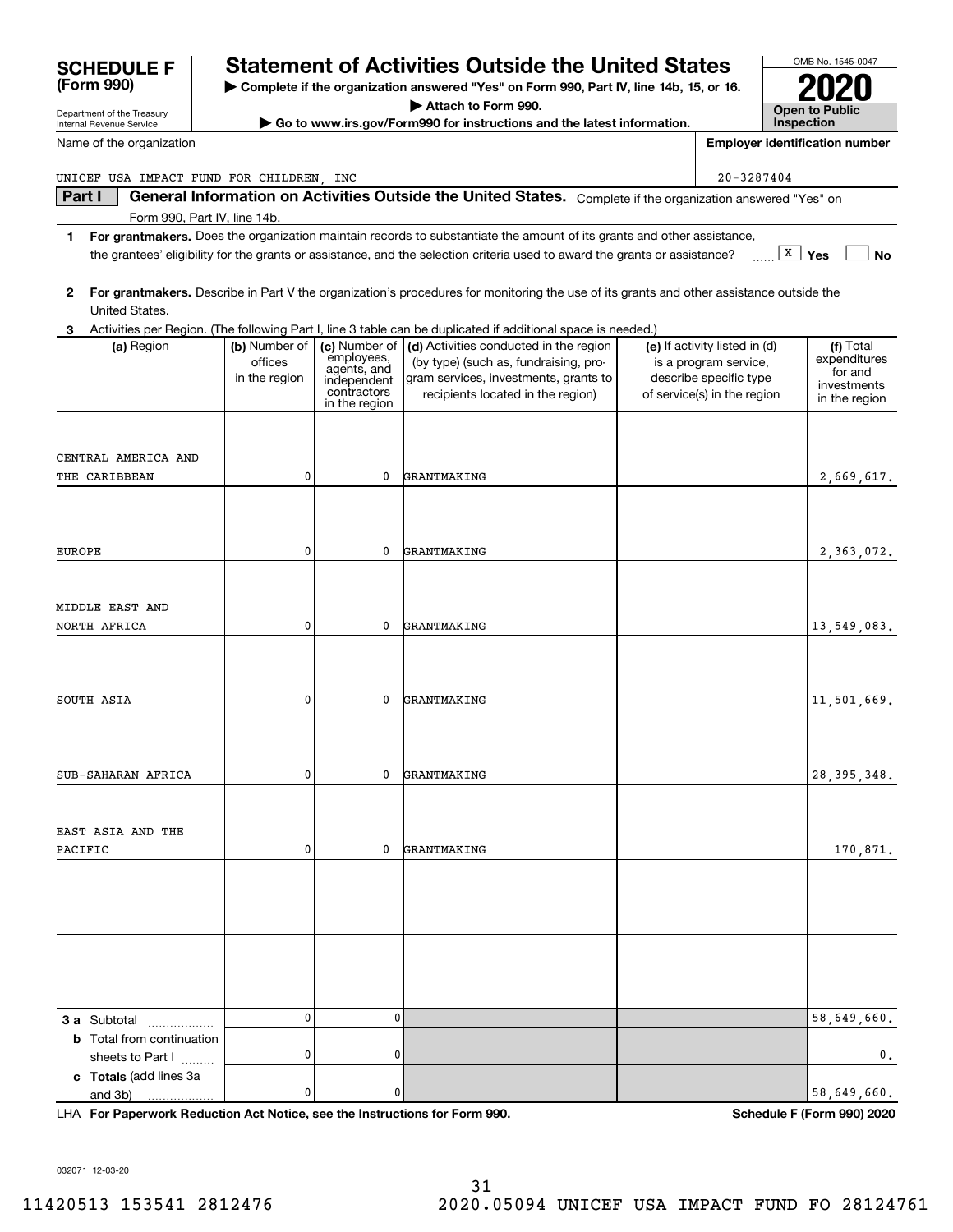Part II | Grants and Other Assistance to Organizations or Entities Outside the United States. Complete if the organization answered "Yes" on Form 990, Part IV, line 15, for any recipient who received more than \$5,000. Part II can be duplicated if additional space is needed.

| 1<br>(a) Name of organization                                              | (b) IRS code section<br>and EIN (if applicable) | (c) Region                   | (d) Purpose of<br>grant                                                                                                                 | (e) Amount<br>of cash grant | (f) Manner of<br>cash disbursement | (g) Amount of<br>noncash<br>assistance | (h) Description<br>of noncash<br>assistance | (i) Method of<br>valuation (book, FMV,<br>appraisal, other) |
|----------------------------------------------------------------------------|-------------------------------------------------|------------------------------|-----------------------------------------------------------------------------------------------------------------------------------------|-----------------------------|------------------------------------|----------------------------------------|---------------------------------------------|-------------------------------------------------------------|
|                                                                            |                                                 |                              |                                                                                                                                         |                             |                                    |                                        |                                             |                                                             |
|                                                                            |                                                 | CENTRAL AMERICA              |                                                                                                                                         |                             |                                    |                                        |                                             |                                                             |
|                                                                            |                                                 | AND THE CARIBBEAN SEE PART V |                                                                                                                                         | 2,669,617. WIRE             |                                    |                                        | 0. NOT APPLICABLE                           | NOT APPLICABLE                                              |
|                                                                            |                                                 |                              |                                                                                                                                         |                             |                                    |                                        |                                             |                                                             |
|                                                                            |                                                 |                              |                                                                                                                                         |                             |                                    |                                        |                                             |                                                             |
|                                                                            |                                                 |                              |                                                                                                                                         |                             |                                    |                                        |                                             |                                                             |
|                                                                            |                                                 | <b>EUROPE</b>                | SEE PART V                                                                                                                              | 2,363,072. WIRE             |                                    |                                        | 0. NOT APPLICABLE                           | NOT APPLICABLE                                              |
|                                                                            |                                                 |                              |                                                                                                                                         |                             |                                    |                                        |                                             |                                                             |
|                                                                            |                                                 | MIDDLE EAST AND              |                                                                                                                                         |                             |                                    |                                        |                                             |                                                             |
|                                                                            |                                                 | NORTH AFRICA                 | SEE PART V                                                                                                                              | 13,549,083. WIRE            |                                    |                                        | 0. NOT APPLICABLE                           | NOT APPLICABLE                                              |
|                                                                            |                                                 |                              |                                                                                                                                         |                             |                                    |                                        |                                             |                                                             |
|                                                                            |                                                 |                              |                                                                                                                                         |                             |                                    |                                        |                                             |                                                             |
|                                                                            |                                                 | SOUTH ASIA                   | SEE PART V                                                                                                                              | 11,501,669. WIRE            |                                    |                                        | 0. NOT APPLICABLE                           | NOT APPLICABLE                                              |
|                                                                            |                                                 |                              |                                                                                                                                         |                             |                                    |                                        |                                             |                                                             |
|                                                                            |                                                 |                              |                                                                                                                                         |                             |                                    |                                        |                                             |                                                             |
|                                                                            |                                                 | SUB-SAHARAN                  |                                                                                                                                         |                             |                                    |                                        |                                             |                                                             |
|                                                                            |                                                 | AFRICA                       | SEE PART V                                                                                                                              | 28, 395, 348. WIRE          |                                    |                                        | 0. NOT APPLICABLE                           | NOT APPLICABLE                                              |
|                                                                            |                                                 |                              |                                                                                                                                         |                             |                                    |                                        |                                             |                                                             |
|                                                                            |                                                 |                              |                                                                                                                                         |                             |                                    |                                        |                                             |                                                             |
|                                                                            |                                                 | EAST ASIA AND THE<br>PACIFIC | SEE PART V                                                                                                                              | 170,871. WIRE               |                                    |                                        | 0. NOT APPLICABLE                           | NOT APPLICABLE                                              |
|                                                                            |                                                 |                              |                                                                                                                                         |                             |                                    |                                        |                                             |                                                             |
|                                                                            |                                                 |                              |                                                                                                                                         |                             |                                    |                                        |                                             |                                                             |
|                                                                            |                                                 |                              |                                                                                                                                         |                             |                                    |                                        |                                             |                                                             |
|                                                                            |                                                 |                              |                                                                                                                                         |                             |                                    |                                        |                                             |                                                             |
|                                                                            |                                                 |                              |                                                                                                                                         |                             |                                    |                                        |                                             |                                                             |
|                                                                            |                                                 |                              |                                                                                                                                         |                             |                                    |                                        |                                             |                                                             |
|                                                                            |                                                 |                              |                                                                                                                                         |                             |                                    |                                        |                                             |                                                             |
| 2                                                                          |                                                 |                              | Enter total number of recipient organizations listed above that are recognized as charities by the foreign country, recognized as a tax |                             |                                    |                                        |                                             |                                                             |
|                                                                            |                                                 |                              | exempt 501(c)(3) organization by the IRS, or for which the grantee or counsel has provided a section 501(c)(3) equivalency letter       |                             |                                    |                                        |                                             | 0                                                           |
| $\mathbf{1}$<br>Enter total number of other organizations or entities<br>3 |                                                 |                              |                                                                                                                                         |                             |                                    |                                        |                                             |                                                             |

SEE PART V FOR COLUMN (D) DESCRIPTIONS

**Schedule F (Form 990) 2020**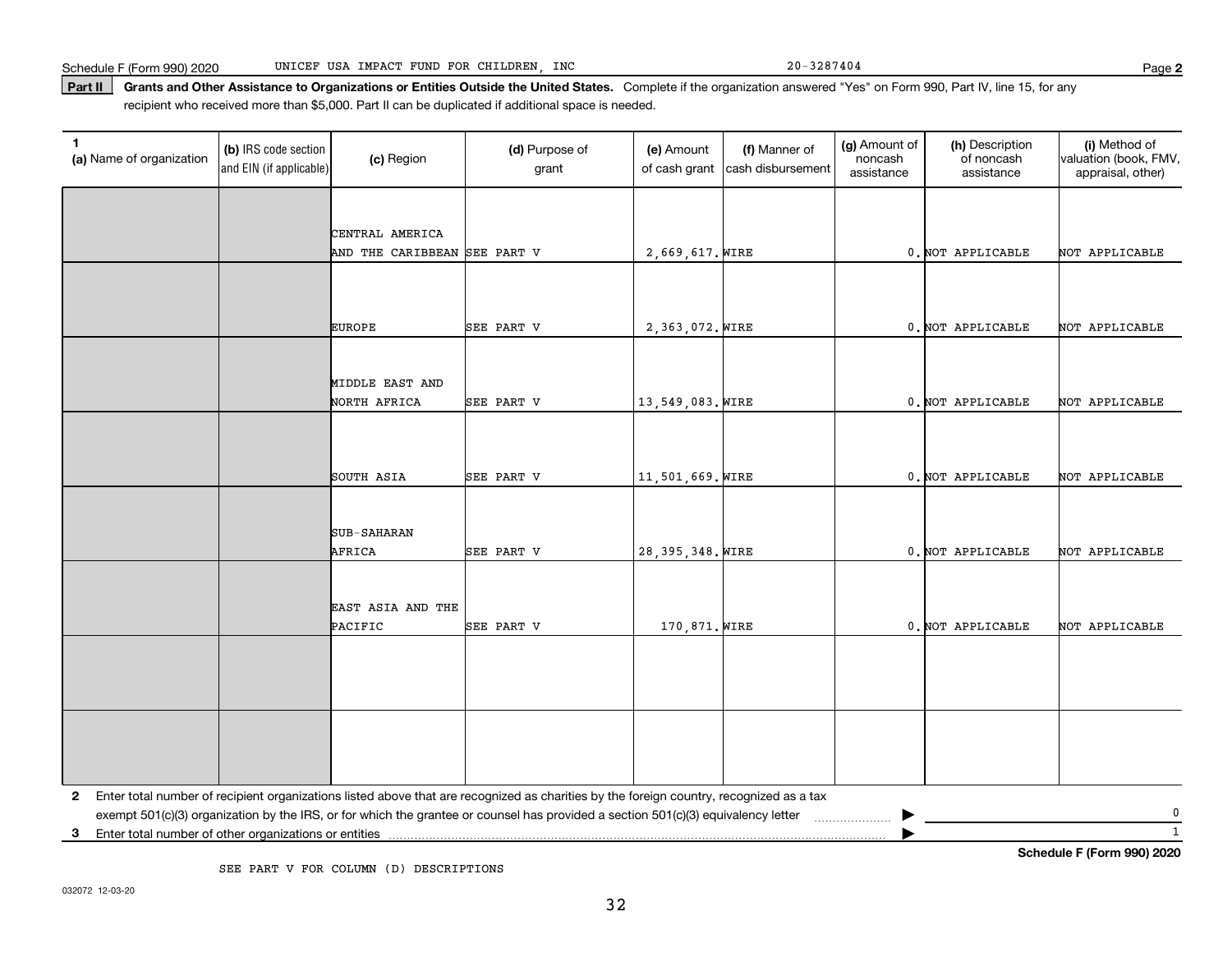Part III Grants and Other Assistance to Individuals Outside the United States. Complete if the organization answered "Yes" on Form 990, Part IV, line 16. Part III can be duplicated if additional space is needed.

| $\frac{1}{2}$ and $\frac{1}{2}$ be adphoated in additional<br>(a) Type of grant or assistance | (b) Region | (c) Number of<br>recipients | (d) Amount of<br>cash grant | (e) Manner of<br>cash disbursement | (f) Amount of<br>noncash<br>assistance | (g) Description of<br>noncash assistance | (h) Method of<br>valuation<br>(book, FMV,<br>appraisal, other) |
|-----------------------------------------------------------------------------------------------|------------|-----------------------------|-----------------------------|------------------------------------|----------------------------------------|------------------------------------------|----------------------------------------------------------------|
|                                                                                               |            |                             |                             |                                    |                                        |                                          |                                                                |
|                                                                                               |            |                             |                             |                                    |                                        |                                          |                                                                |
|                                                                                               |            |                             |                             |                                    |                                        |                                          |                                                                |
|                                                                                               |            |                             |                             |                                    |                                        |                                          |                                                                |
|                                                                                               |            |                             |                             |                                    |                                        |                                          |                                                                |
|                                                                                               |            |                             |                             |                                    |                                        |                                          |                                                                |
|                                                                                               |            |                             |                             |                                    |                                        |                                          |                                                                |
|                                                                                               |            |                             |                             |                                    |                                        |                                          |                                                                |
|                                                                                               |            |                             |                             |                                    |                                        |                                          |                                                                |
|                                                                                               |            |                             |                             |                                    |                                        |                                          |                                                                |
|                                                                                               |            |                             |                             |                                    |                                        |                                          |                                                                |
|                                                                                               |            |                             |                             |                                    |                                        |                                          |                                                                |
|                                                                                               |            |                             |                             |                                    |                                        |                                          |                                                                |
|                                                                                               |            |                             |                             |                                    |                                        |                                          |                                                                |
|                                                                                               |            |                             |                             |                                    |                                        |                                          |                                                                |

**Schedule F (Form 990) 2020**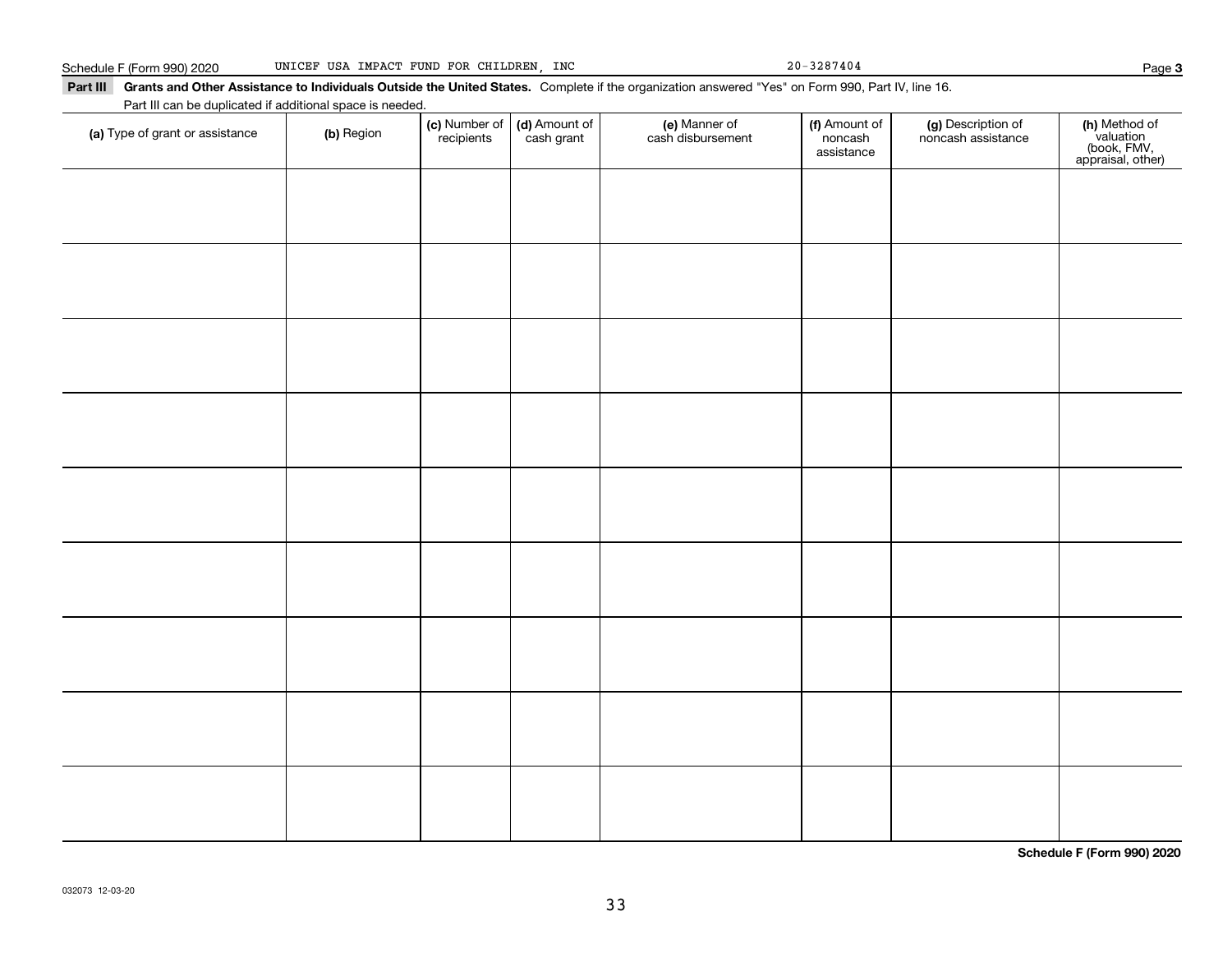**4**

| 1              | Was the organization a U.S. transferor of property to a foreign corporation during the tax year? If "Yes."<br>the organization may be required to file Form 926, Return by a U.S. Transferor of Property to a Foreign<br>Corporation (see Instructions for Form 926) manufactured contract the control of the control of the control of                                                                                                          | Yes | x<br>Nο |
|----------------|--------------------------------------------------------------------------------------------------------------------------------------------------------------------------------------------------------------------------------------------------------------------------------------------------------------------------------------------------------------------------------------------------------------------------------------------------|-----|---------|
| $\overline{2}$ | Did the organization have an interest in a foreign trust during the tax year? If "Yes," the organization may<br>be required to separately file Form 3520, Annual Return To Report Transactions With Foreign Trusts and<br>Receipt of Certain Foreign Gifts, and/or Form 3520-A, Annual Information Return of Foreign Trust With a<br>U.S. Owner (see Instructions for Forms 3520 and 3520-A; don't file with Form 990) manufactured and the U.S. | Yes | x<br>N٥ |
| 3              | Did the organization have an ownership interest in a foreign corporation during the tax year? If "Yes."<br>the organization may be required to file Form 5471, Information Return of U.S. Persons With Respect to                                                                                                                                                                                                                                | Yes | X<br>Nο |
| 4              | Was the organization a direct or indirect shareholder of a passive foreign investment company or a<br>qualified electing fund during the tax year? If "Yes," the organization may be required to file Form 8621,<br>Information Return by a Shareholder of a Passive Foreign Investment Company or Qualified Electing<br>Fund (see Instructions for Form 8621) manufactured control to the control of the control of the control of the          | Yes | x<br>Nο |
| 5              | Did the organization have an ownership interest in a foreign partnership during the tax year? If "Yes."<br>the organization may be required to file Form 8865, Return of U.S. Persons With Respect to Certain                                                                                                                                                                                                                                    | Yes | x<br>Nο |
| 6              | Did the organization have any operations in or related to any boycotting countries during the tax year? If<br>"Yes," the organization may be required to separately file Form 5713, International Boycott Report (see                                                                                                                                                                                                                            | Yes |         |

**Schedule F (Form 990) 2020**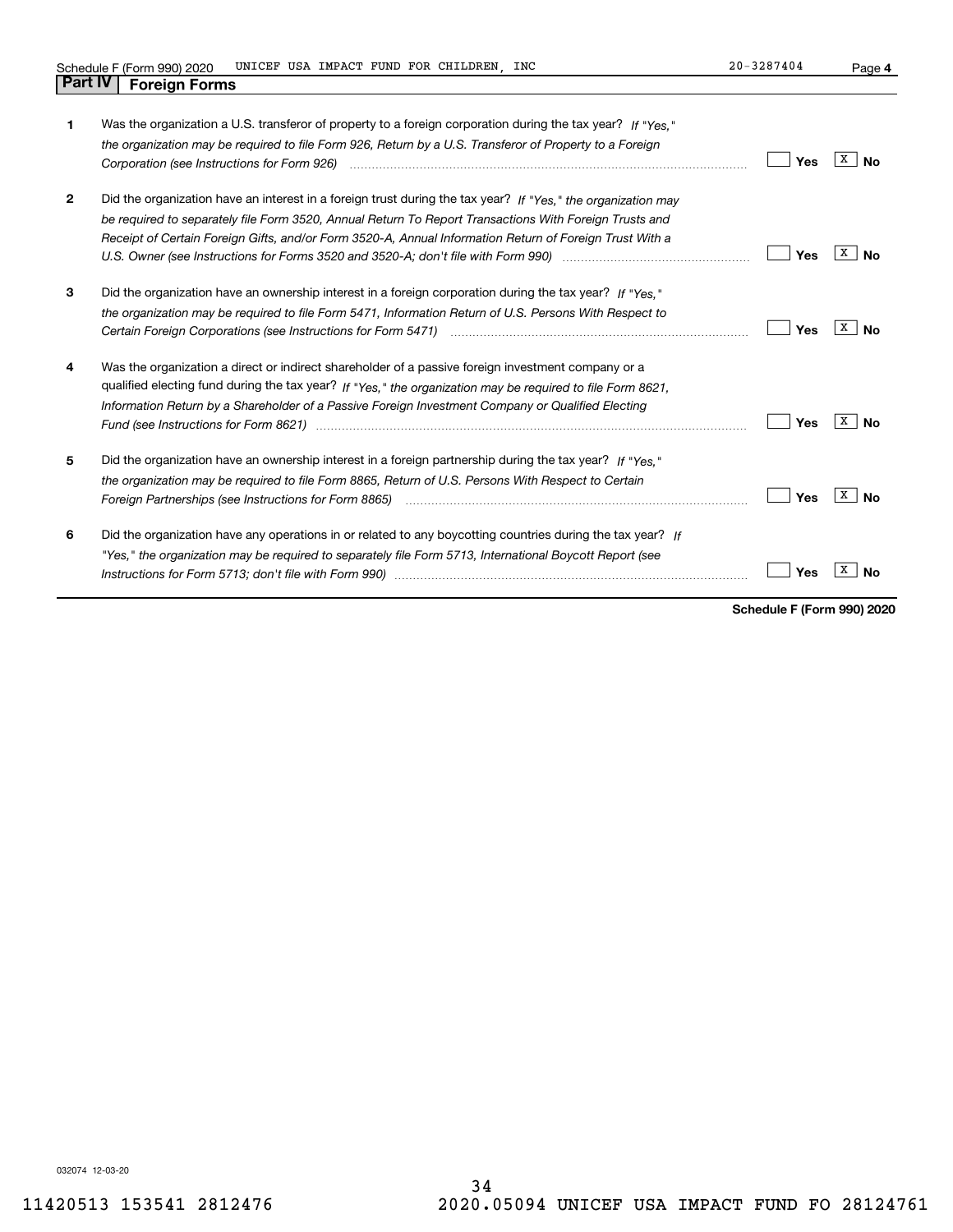# 032075 12-03-20 **5 Schedule F (Form 990) 2020** Schedule F (Form 990) 2020 Page UNICEF USA IMPACT FUND FOR CHILDREN, INC 20-3287404 Provide the information required by Part I, line 2 (monitoring of funds); Part I, line 3, column (f) (accounting method; amounts of investments vs. expenditures per region); Part II, line 1 (accounting method); Part III (accounting method); and Part III, column (c) (estimated number of recipients), as applicable. Also complete this part to provide any additional information. See instructions. **Part V Supplemental Information** PART I, LINE 2: THE UNICEF USA IMPACT FUND FOR CHILDREN (IF4C) RELIES ON THE OPERATIONS OF ITS SUPPORTED ORGANIZATION, THE UNITED STATES FUND FOR UNICEF, FOR MONITORING OF GRANT EXPENSE. THIS INCLUDES REQUIRING THE GRANTEES TO SUBMIT REPORTS AND MILESTONES AS DEFINED IN THE GRANT AGREEMENT, AND BY REVIEWING SUCH REPORTS. GRANTEES ARE RESPONSIBLE FOR ENSURING THAT PROJECTS ARE EXECUTED IN ACCORDANCE WITH DEFINED TIMELINES AND MILESTONES AS SET FORTH IN THE GRANT. IN CERTAIN SITUATIONS, SITES VISITS ARE MADE TO ASCERTAIN COMPLIANCE TO GRANT AGREEMENTS. IN THE CASE OF OTHER PROGRAMS, AN ANNUAL MEETING OF THE GRANTEES IS HELD TO ASCERTAIN THAT THE PROGRAM AND PROJECTS ARE EXECUTED IN ACCORDANCE WITH THE DEFINED TIMELINES AND MILESTONES AS SET FORTH IN THE AGREEMENT AND ANY MODIFICATIONS, REVISIONS AND AMENDMENTS ARE EXECUTED AS NEEDED. PART II, COLUMN (D): REGION: CENTRAL AMERICA AND THE CARIBBEAN (D) PURPOSE OF GRANT: SEE PART V TO SUPPORT CHILD PROTECTION, CHILD SURVIVAL INCLUDING HEALTH AND NUTRITION, EDUCATION AND EMERGENCY PROGRAMS INCLUDING PROGRAMS HELPING TO PREVENT OVERWEIGHT, OBESITY AND DIET RELATED NON-COMMUNICABLE DISEASES OF CHILDREN, DISASTER RELIEF FUNDS PROVIDED IMMEDIATELY TO FAMILIES AND CHILDREN AFFECTED BY HURRICANE DORIAN, EARLY CHILDHOOD DEVELOPMENT (ECD) PROGRAMS TO ENSURE THE MOST VULNERABLE CHILDREN RECEIVE SUPPORT, HEALTH AND NURTURING CARE SERVICES, PROCUREMENT OF POLIO VACCINES TO CONTINUE PROGRESS TOWARDS GLOBAL POLIO ERADICATION, LIFESAVING PERSONAL PROTECTIVE EQUIPMENT (PPE) AND COVID-19 SUPPLIES, ACCELERATED FUNDING TO REACH APPROXIMATELY 45 MILLION CHILDREN FASTER WITH LIFESAVING VACCINES, 35

 <sup>11420513 153541 2812476 2020.05094</sup> UNICEF USA IMPACT FUND FO 28124761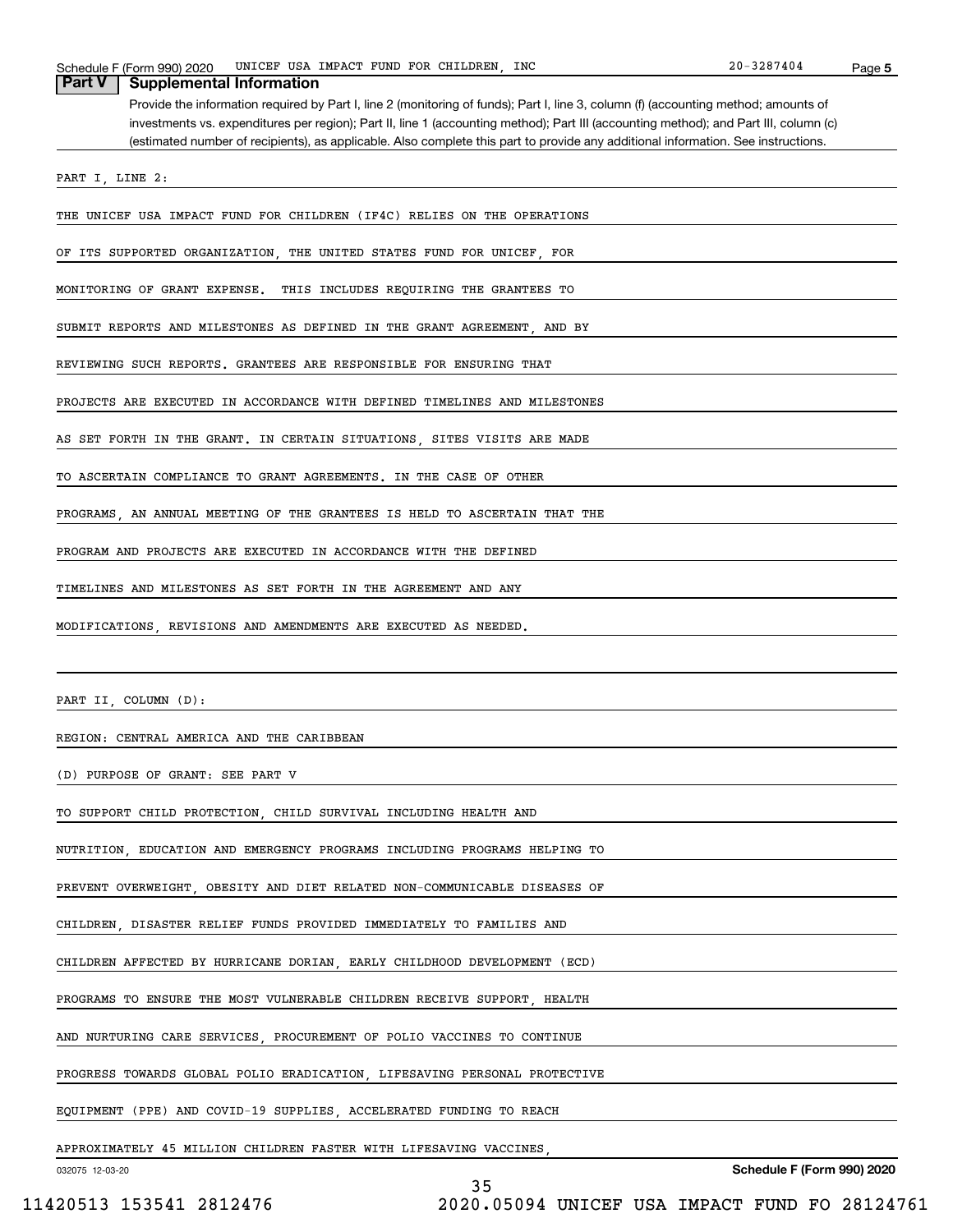**5**

## Provide the information required by Part I, line 2 (monitoring of funds); Part I, line 3, column (f) (accounting method; amounts of investments vs. expenditures per region); Part II, line 1 (accounting method); Part III (accounting method); and Part III, column (c) (estimated number of recipients), as applicable. Also complete this part to provide any additional information. See instructions.

REDUCING CHILD MORTALITY AND IMPROVING CHILDREN'S HEALTH.

REGION: EUROPE

(D) PURPOSE OF GRANT: SEE PART V

**Part V Supplemental Information**

TO SUPPORT CHILD PROTECTION, CHILD SURVIVAL INCLUDING HEALTH AND

NUTRITION, EDUCATION AND EMERGENCY PROGRAMS INCLUDING ESSENTIAL

VACCINATION FOR INFANTS AGAINST PCV/ROTAVIRUS AND ADOLESCENTS AGAINST

HPV, PROCUREMENT OF POLIO VACCINES TO CONTINUE PROGRESS TOWARDS GLOBAL

POLIO ERADICATION, LIFESAVING PERSONAL PROTECTIVE EQUIPMENT (PPE) AND

COVID-19 SUPPLIES.

REGION: MIDDLE EAST AND NORTH AFRICA

(D) PURPOSE OF GRANT: SEE PART V

TO SUPPORT CHILD PROTECTION, CHILD SURVIVAL INCLUDING HEALTH AND

NUTRITION, EDUCATION AND EMERGENCY PROGRAMS INCLUDING ESSENTIAL

VACCINATION FOR INFANTS AGAINST MEASLES AND RUBELLA, MATERNAL NEONATAL

IMMUNIZATIONS TO HELP TETANUS AT CHILDBIRTH, PROCUREMENT OF POLIO

VACCINES TO CONTINUE PROGRESS TOWARDS GLOBAL POLIO ERADICATION,

LIFESAVING PERSONAL PROTECTIVE EQUIPMENT (PPE) AND COVID-19 SUPPLIES.

REGION: SOUTH ASIA

(D) PURPOSE OF GRANT: SEE PART V

TO SUPPORT CHILD PROTECTION, CHILD SURVIVAL INCLUDING HEALTH AND

NUTRITION, EDUCATION AND EMERGENCY PROGRAMS INCLUDING ESSENTIAL

VACCINATION FOR INFANTS AGAINST TUBERCULOSIS, POLIO, MEASLES AND TETANUS.

PROCUREMENT OF POLIO VACCINES TO CONTINUE PROGRESS TOWARDS GLOBAL POLIO

ERADICATION, LIFESAVING PERSONAL PROTECTIVE EQUIPMENT (PPE) AND COVID-19

032075 12-03-20

36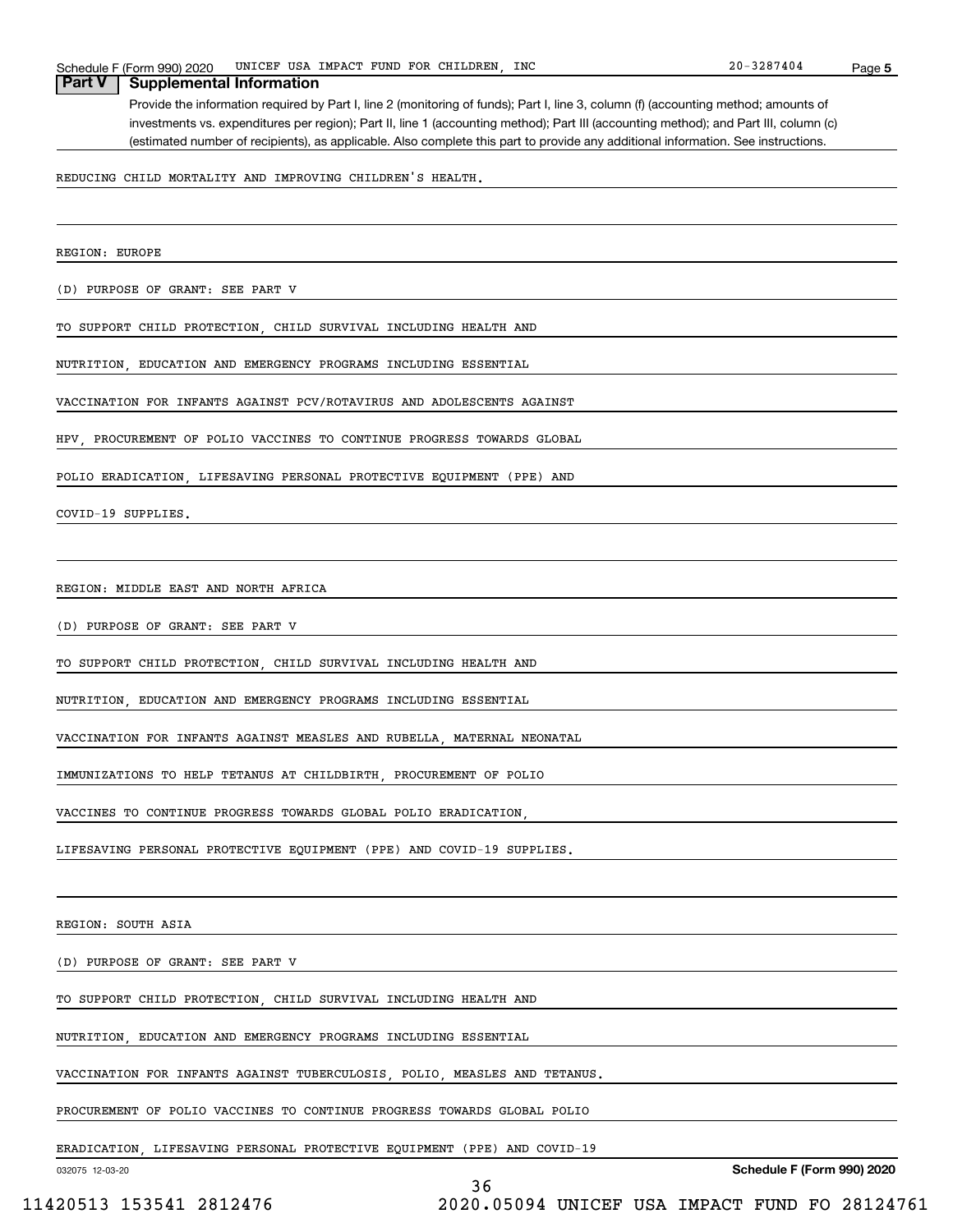# **5** Schedule F (Form 990) 2020 Page UNICEF USA IMPACT FUND FOR CHILDREN, INC 20-3287404 Provide the information required by Part I, line 2 (monitoring of funds); Part I, line 3, column (f) (accounting method; amounts of investments vs. expenditures per region); Part II, line 1 (accounting method); Part III (accounting method); and Part III, column (c) (estimated number of recipients), as applicable. Also complete this part to provide any additional information. See instructions. **Part V Supplemental Information** SUPPLIES, DRILLING OF NEW AND REHABILITATION OF EXISTING BOREHOLES, COMMUNITY EMPOWERMENT, AND CAPACITY BUILDING TO SCALE UP ACCESS TO SAFE **WATER** REGION: SUB-SAHARAN AFRICA (D) PURPOSE OF GRANT: SEE PART V TO SUPPORT CHILD PROTECTION, CHILD SURVIVAL INCLUDING HEALTH AND NUTRITION, EDUCATION AND EMERGENCY PROGRAMS INCLUDING COVID-19 RESPONSE TO HELP COMMUNITIES LIMIT TRANSMISSION AND MITIGATE THE IMPACTS OF COVID-19 ON THE HEALTH SYSTEM, PROCUREMENT OF POLIO VACCINES TO CONTINUE PROGRESS TOWARDS GLOBAL POLIO ERADICATION, LIFESAVING PERSONAL PROTECTIVE EQUIPMENT (PPE) AND COVID-19 SUPPLIES, ACCELERATED FUNDING TO REACH APPROXIMATELY 45 MILLION CHILDREN FASTER WITH LIFESAVING VACCINES, REDUCING CHILD MORTALITY.

REGION: EAST ASIA AND THE PACIFIC

(D) PURPOSE OF GRANT: SEE PART V

TO SUPPORT A PROGRAM FOCUSED ON WOMEN'S AND GIRLS' EMPOWERMENT IN

INDONESIA.

032075 12-03-20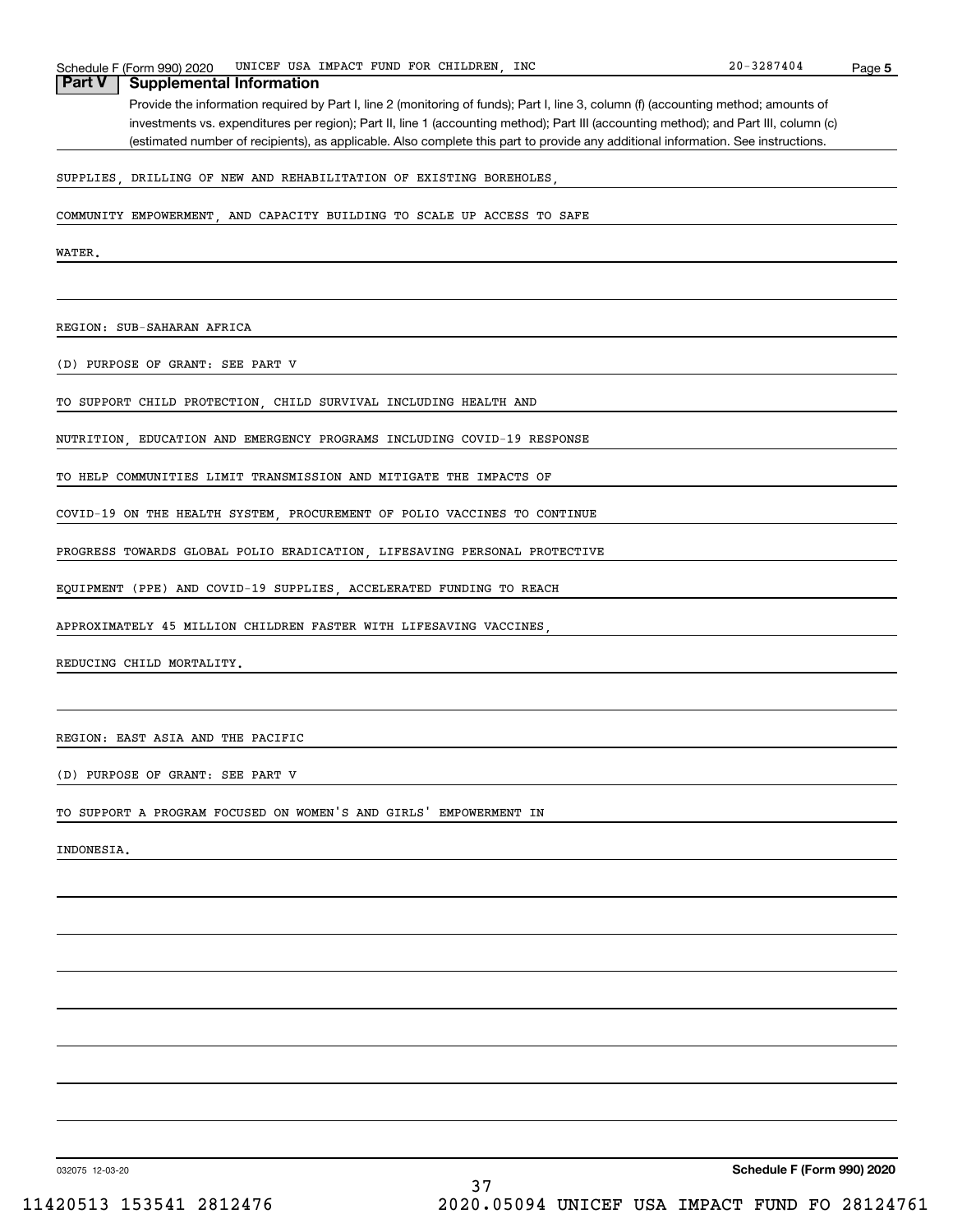|   | <b>SCHEDULE J</b>                       | <b>Compensation Information</b>                                                                                                  |                                                   |                                       | OMB No. 1545-0047          |     |     |  |
|---|-----------------------------------------|----------------------------------------------------------------------------------------------------------------------------------|---------------------------------------------------|---------------------------------------|----------------------------|-----|-----|--|
|   | (Form 990)                              | For certain Officers, Directors, Trustees, Key Employees, and Highest                                                            |                                                   |                                       | 2020                       |     |     |  |
|   |                                         | <b>Compensated Employees</b>                                                                                                     |                                                   |                                       |                            |     |     |  |
|   | Department of the Treasury              | Complete if the organization answered "Yes" on Form 990, Part IV, line 23.<br>Attach to Form 990.                                |                                                   | <b>Open to Public</b>                 |                            |     |     |  |
|   | Internal Revenue Service                | Go to www.irs.gov/Form990 for instructions and the latest information.                                                           |                                                   |                                       | <b>Inspection</b>          |     |     |  |
|   | Name of the organization                |                                                                                                                                  |                                                   | <b>Employer identification number</b> |                            |     |     |  |
|   |                                         | UNICEF USA IMPACT FUND FOR CHILDREN, INC                                                                                         |                                                   |                                       | 20-3287404                 |     |     |  |
|   | Part I                                  | <b>Questions Regarding Compensation</b>                                                                                          |                                                   |                                       |                            |     |     |  |
|   |                                         |                                                                                                                                  |                                                   |                                       |                            | Yes | No. |  |
|   |                                         | <b>1a</b> Check the appropriate box(es) if the organization provided any of the following to or for a person listed on Form 990, |                                                   |                                       |                            |     |     |  |
|   |                                         | Part VII, Section A, line 1a. Complete Part III to provide any relevant information regarding these items.                       |                                                   |                                       |                            |     |     |  |
|   | First-class or charter travel           |                                                                                                                                  | Housing allowance or residence for personal use   |                                       |                            |     |     |  |
|   | Travel for companions                   |                                                                                                                                  | Payments for business use of personal residence   |                                       |                            |     |     |  |
|   |                                         | Tax indemnification and gross-up payments                                                                                        | Health or social club dues or initiation fees     |                                       |                            |     |     |  |
|   |                                         | Discretionary spending account                                                                                                   | Personal services (such as maid, chauffeur, chef) |                                       |                            |     |     |  |
|   |                                         |                                                                                                                                  |                                                   |                                       |                            |     |     |  |
|   |                                         | <b>b</b> If any of the boxes on line 1a are checked, did the organization follow a written policy regarding payment or           |                                                   |                                       |                            |     |     |  |
|   |                                         |                                                                                                                                  |                                                   |                                       | 1b                         |     |     |  |
| 2 |                                         | Did the organization require substantiation prior to reimbursing or allowing expenses incurred by all directors,                 |                                                   |                                       |                            |     |     |  |
|   |                                         |                                                                                                                                  |                                                   |                                       | $\mathbf{2}$               |     |     |  |
| з |                                         | Indicate which, if any, of the following the organization used to establish the compensation of the organization's               |                                                   |                                       |                            |     |     |  |
|   |                                         | CEO/Executive Director. Check all that apply. Do not check any boxes for methods used by a related organization to               |                                                   |                                       |                            |     |     |  |
|   |                                         | establish compensation of the CEO/Executive Director, but explain in Part III.                                                   |                                                   |                                       |                            |     |     |  |
|   | Compensation committee                  |                                                                                                                                  | Written employment contract                       |                                       |                            |     |     |  |
|   |                                         | Independent compensation consultant                                                                                              | Compensation survey or study                      |                                       |                            |     |     |  |
|   |                                         | Form 990 of other organizations                                                                                                  | Approval by the board or compensation committee   |                                       |                            |     |     |  |
|   |                                         |                                                                                                                                  |                                                   |                                       |                            |     |     |  |
| 4 |                                         | During the year, did any person listed on Form 990, Part VII, Section A, line 1a, with respect to the filing                     |                                                   |                                       |                            |     |     |  |
|   | organization or a related organization: |                                                                                                                                  |                                                   |                                       |                            |     |     |  |
| а |                                         | Receive a severance payment or change-of-control payment?                                                                        |                                                   |                                       | 4a                         |     | Х   |  |
| b |                                         | Participate in or receive payment from a supplemental nonqualified retirement plan?                                              |                                                   |                                       | 4b                         |     | х   |  |
| с |                                         | Participate in or receive payment from an equity-based compensation arrangement?                                                 |                                                   |                                       | 4c                         |     | х   |  |
|   |                                         | If "Yes" to any of lines 4a-c, list the persons and provide the applicable amounts for each item in Part III.                    |                                                   |                                       |                            |     |     |  |
|   |                                         |                                                                                                                                  |                                                   |                                       |                            |     |     |  |
|   |                                         | Only section 501(c)(3), 501(c)(4), and 501(c)(29) organizations must complete lines 5-9.                                         |                                                   |                                       |                            |     |     |  |
|   |                                         | For persons listed on Form 990, Part VII, Section A, line 1a, did the organization pay or accrue any compensation                |                                                   |                                       |                            |     |     |  |
|   | contingent on the revenues of:          |                                                                                                                                  |                                                   |                                       |                            |     |     |  |
| a |                                         |                                                                                                                                  |                                                   |                                       | 5а                         |     | х   |  |
|   |                                         |                                                                                                                                  |                                                   |                                       | <b>5b</b>                  |     | х   |  |
|   |                                         | If "Yes" on line 5a or 5b, describe in Part III.                                                                                 |                                                   |                                       |                            |     |     |  |
| 6 |                                         | For persons listed on Form 990, Part VII, Section A, line 1a, did the organization pay or accrue any compensation                |                                                   |                                       |                            |     |     |  |
|   | contingent on the net earnings of:      |                                                                                                                                  |                                                   |                                       |                            |     |     |  |
| a |                                         |                                                                                                                                  |                                                   |                                       | 6a                         |     | х   |  |
|   |                                         |                                                                                                                                  |                                                   |                                       | 6b                         |     | х   |  |
|   |                                         | If "Yes" on line 6a or 6b, describe in Part III.                                                                                 |                                                   |                                       |                            |     |     |  |
|   |                                         | 7 For persons listed on Form 990, Part VII, Section A, line 1a, did the organization provide any nonfixed payments               |                                                   |                                       |                            |     |     |  |
|   |                                         |                                                                                                                                  |                                                   |                                       | 7                          |     | х   |  |
| 8 |                                         | Were any amounts reported on Form 990, Part VII, paid or accrued pursuant to a contract that was subject to the                  |                                                   |                                       |                            |     |     |  |
|   |                                         | initial contract exception described in Regulations section 53.4958-4(a)(3)? If "Yes," describe in Part III                      |                                                   |                                       | 8                          |     | х   |  |
| 9 |                                         | If "Yes" on line 8, did the organization also follow the rebuttable presumption procedure described in                           |                                                   |                                       |                            |     |     |  |
|   |                                         |                                                                                                                                  |                                                   |                                       | 9                          |     |     |  |
|   |                                         | LHA For Paperwork Reduction Act Notice, see the Instructions for Form 990.                                                       |                                                   |                                       | Schedule J (Form 990) 2020 |     |     |  |

032111 12-07-20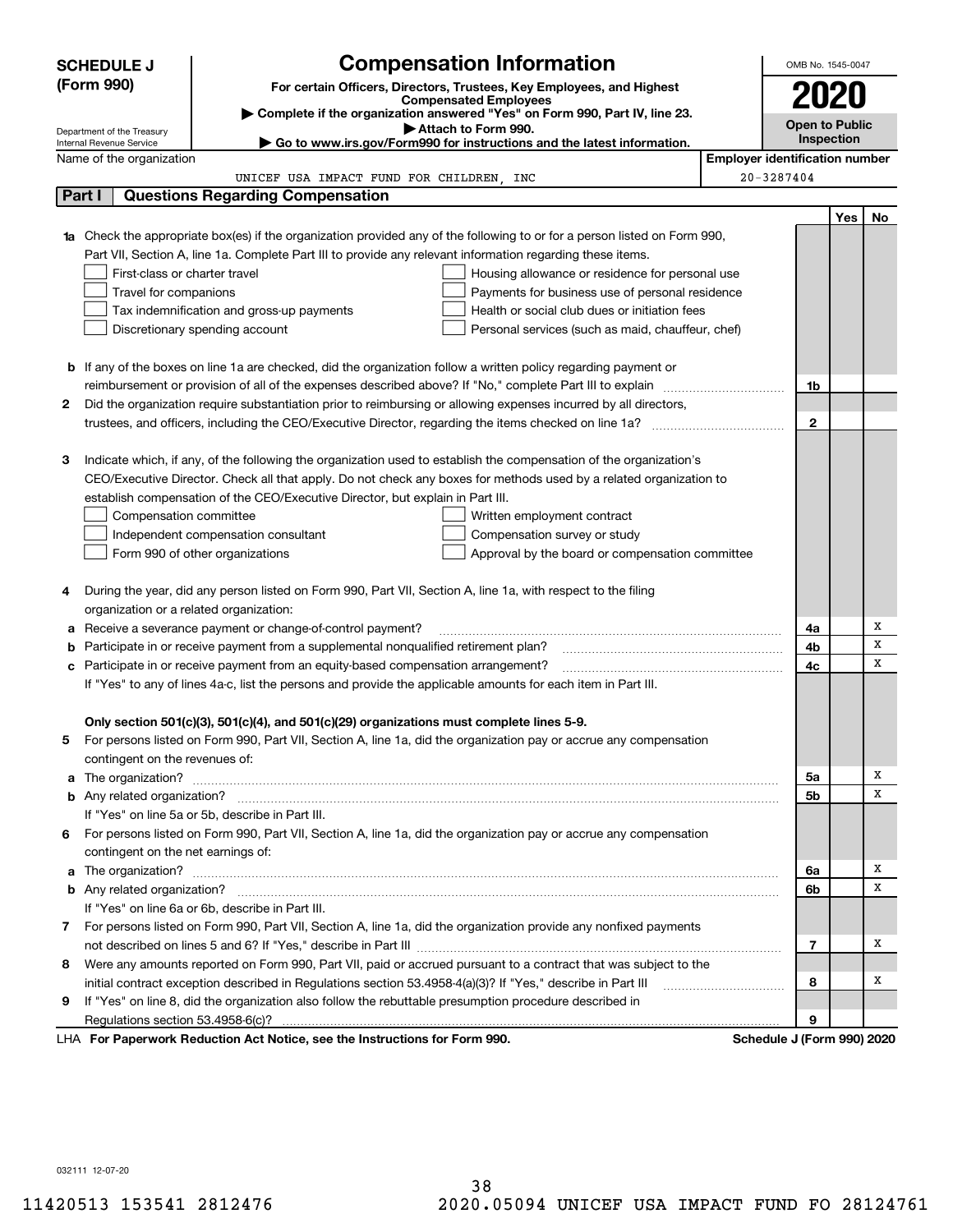20-3287404

## **Part II Officers, Directors, Trustees, Key Employees, and Highest Compensated Employees.**  Schedule J (Form 990) 2020 Page Use duplicate copies if additional space is needed.

For each individual whose compensation must be reported on Schedule J, report compensation from the organization on row (i) and from related organizations, described in the instructions, on row (ii). Do not list any individuals that aren't listed on Form 990, Part VII.

**Note:**  The sum of columns (B)(i)-(iii) for each listed individual must equal the total amount of Form 990, Part VII, Section A, line 1a, applicable column (D) and (E) amounts for that individual.

| (A) Name and Title              |      |                          | (B) Breakdown of W-2 and/or 1099-MISC compensation |                                           | (C) Retirement and             | (D) Nontaxable | (E) Total of columns | (F) Compensation                                           |
|---------------------------------|------|--------------------------|----------------------------------------------------|-------------------------------------------|--------------------------------|----------------|----------------------|------------------------------------------------------------|
|                                 |      | (i) Base<br>compensation | (ii) Bonus &<br>incentive<br>compensation          | (iii) Other<br>reportable<br>compensation | other deferred<br>compensation | benefits       | $(B)(i)$ - $(D)$     | in column (B)<br>reported as deferred<br>on prior Form 990 |
| (1) MICHAEL J. NYENHUIS         | (i)  | $\mathbf{0}$ .           | $\mathbf{0}$ .                                     | 0.                                        | $\mathbf{0}$ .                 | $\mathbf{0}$ . | $\mathbf{0}$ .       | $\mathbf 0$ .                                              |
| <b>DIRECTOR</b>                 | (i)  | 472,881                  | $\mathbf 0$ .                                      | 20,889                                    | $\mathbf{0}$ .                 | 11,390         | 505, 160.            | $\mathbf 0$ .                                              |
| BRETT D. ROBINSON<br>(2)        | (i)  | $\mathbf{0}$ .           | $\mathbf{0}$ .                                     | $\mathbf{0}$ .                            | 0.                             | $\mathbf{0}$ . | $\mathbf{0}$ .       | $\mathbf 0$ .                                              |
| TREASURER                       | (ii) | 367,542.                 | 50,000                                             | 509                                       | 26,532.                        | 44, 175.       | 488,758.             | $\mathbf 0$ .                                              |
| ANUCHA BROWNE<br>(3)            | (i)  | 0.                       | $\mathbf 0$ .                                      | $\mathbf 0$ .                             | 0.                             | $\mathbf{0}$ . | $\mathbf{0}$ .       | $\mathbf 0$ .                                              |
| ASST. SECRETARY                 | (ii) | 320,865.                 | $\mathbf 0$ .                                      | 1,875                                     | 20,304                         | 47, 114.       | 390,158              | $\mathbf 0$ .                                              |
| CRISTINA SHAPIRO-ALSTER<br>(4)  | (i)  | $\mathbf{0}$ .           | $\mathbf 0$ .                                      | $\mathbf{0}$ .                            | $\mathbf{0}$ .                 | $\mathbf{0}$ . | $\Omega$             | $\mathbf 0$ .                                              |
| PRESIDENT/DIRECTOR              | (i)  | 294,601                  | 30,000                                             | 594                                       | 0.                             | 33,959.        | 359,154              | $\mathbf 0$ .                                              |
| MICHELE WALSH<br>(5)            | (i)  | $\mathbf{0}$ .           | $\mathbf{0}$                                       | $\mathbf{0}$ .                            | $\mathbf{0}$                   | $\mathbf{0}$ . | $\mathbf{0}$         | $\mathbf 0$ .                                              |
| ASST. SECRETARY (AS OF 10/2020) | (ii) | 208,527.                 | $\mathbf{0}$                                       | 635,                                      | 18,424                         | 51,810         | 279,396.             | $\mathbf 0$ .                                              |
| ALPHA CONTEH<br>(6)             | (i)  | 0.                       | $\mathbf{0}$                                       | 0.                                        | 0.                             | $\mathbf{0}$ . | $\mathbf{0}$ .       | 0.                                                         |
| ASSISTANT TREASURER             | (ii) | 203,675.                 | $\mathbf{0}$                                       | 533                                       | $\mathbf{0}$ .                 | 33,904.        | 238, 112.            | $\mathbf 0$ .                                              |
| RICHARD ESSERMAN<br>(7)         | (i)  | $\mathbf{0}$ .           | $\mathbf{0}$                                       | $\mathbf{0}$ .                            | 0.                             | $\mathbf{0}$ . | $\mathbf{0}$ .       | 0.                                                         |
| FORMER OFFICER (UNTIL 1/2020)   | (ii) | 30,091.                  | $\mathbf 0$ .                                      | 92,663.                                   | 2,934.                         | 7,570.         | 133,258.             | $\mathbf 0$ .                                              |
|                                 | (i)  |                          |                                                    |                                           |                                |                |                      |                                                            |
|                                 | (i)  |                          |                                                    |                                           |                                |                |                      |                                                            |
|                                 | (i)  |                          |                                                    |                                           |                                |                |                      |                                                            |
|                                 | (ii) |                          |                                                    |                                           |                                |                |                      |                                                            |
|                                 | (i)  |                          |                                                    |                                           |                                |                |                      |                                                            |
|                                 | (ii) |                          |                                                    |                                           |                                |                |                      |                                                            |
|                                 | (i)  |                          |                                                    |                                           |                                |                |                      |                                                            |
|                                 | (ii) |                          |                                                    |                                           |                                |                |                      |                                                            |
|                                 | (i)  |                          |                                                    |                                           |                                |                |                      |                                                            |
|                                 | (ii) |                          |                                                    |                                           |                                |                |                      |                                                            |
|                                 | (i)  |                          |                                                    |                                           |                                |                |                      |                                                            |
|                                 | (ii) |                          |                                                    |                                           |                                |                |                      |                                                            |
|                                 | (i)  |                          |                                                    |                                           |                                |                |                      |                                                            |
|                                 | (ii) |                          |                                                    |                                           |                                |                |                      |                                                            |
|                                 | (i)  |                          |                                                    |                                           |                                |                |                      |                                                            |
|                                 | (ii) |                          |                                                    |                                           |                                |                |                      |                                                            |
|                                 | (i)  |                          |                                                    |                                           |                                |                |                      |                                                            |
|                                 | (ii) |                          |                                                    |                                           |                                |                |                      |                                                            |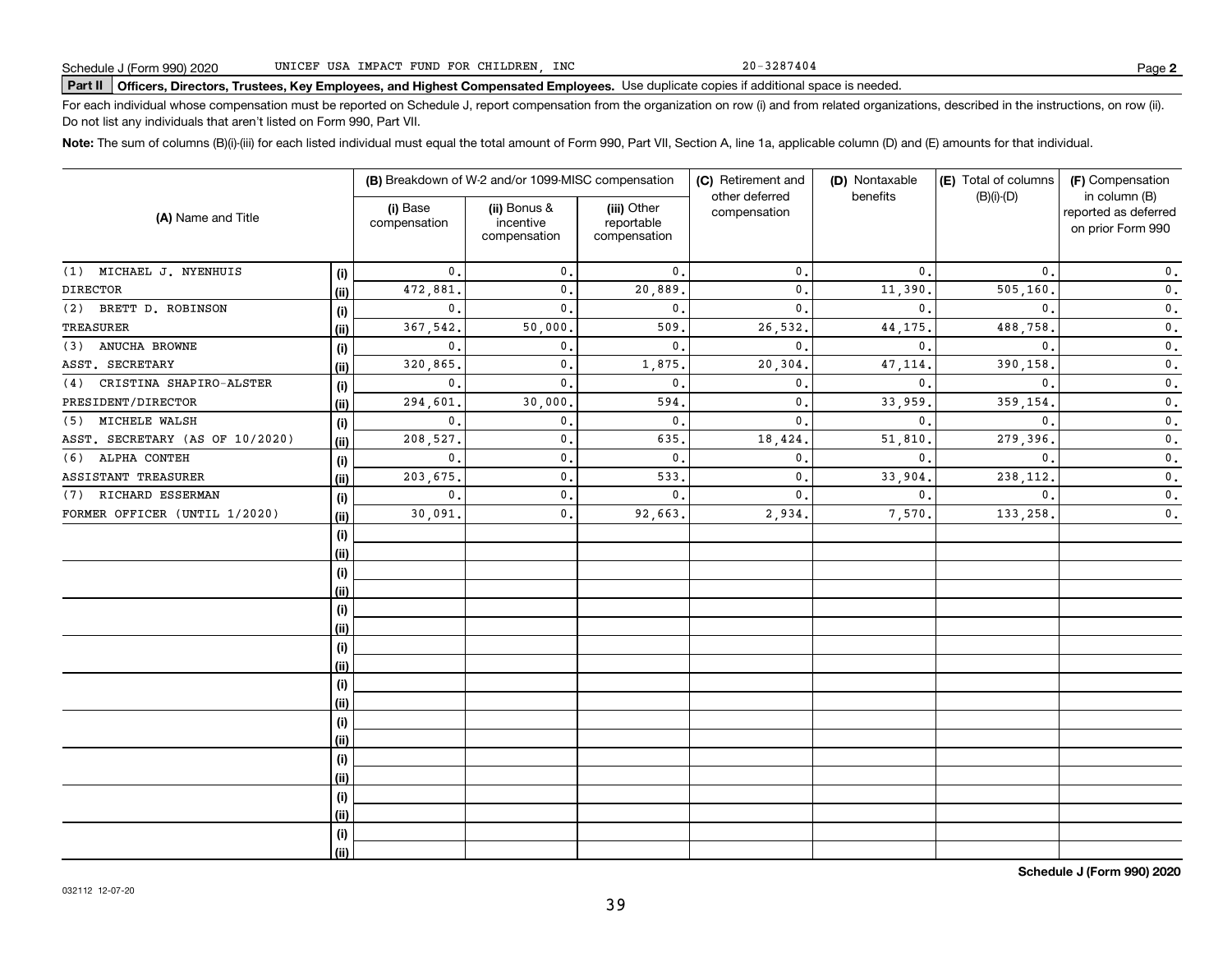### **Part III Supplemental Information**

Schedule J (Form 990) 2020 UNICEF USA IMPACT FUND FOR CHILDREN, INC<br>Part III Supplemental Information<br>Provide the information, explanation, or descriptions required for Part I, lines 1a, 1b, 3, 4a, 4b, 4c, 5a, 5b, 6a, 6b,

PART I, LINE 3:

THE UNICEF USA IMPACT FUND FOR CHILDREN (IF4C) DOES NOT PAY ITS EMPLOYEES

DIRECTLY. RATHER ALL COMPENSATION IS REPORTED AND PAID BY ITS SUPPORTED

ORGANIZATION, UNITED STATES FUND FOR UNICEF (UUSA) AND THEN REIMBURSED BY

IF4C. THE CHIEF EXECUTIVE OFFICER OF UUSA AND THE IF4C BOARD OF DIRECTORS

HAVE THE RESPONSIBILITY AND AUTHORITY TO DETERMINE THE NATURE AND AMOUNT OF

COMPENSATION TO BE INCLUDED IN THE PRESIDENT'S EMPLOYMENT AGREEMENT. DURING

THE EMPLOYMENT AGREEMENT REVIEW PROCESS, A COMPARABILITY STUDY (THE

"STUDY") IS CONDUCTED BY AN OUTSIDE EMPLOYEE COMPENSATION AND BENEFITS FIRM

WHICH TAKES INTO CONSIDERATION PEER ORGANIZATIONS IN DETERMINING THE TOTAL

COMPENSATION OF THE PRESIDENT TO INCLUDE SALARY, BENEFITS, AND INCENTIVES

AS APPROPRIATE. ALSO, ON AN ANNUAL BASIS, A REVIEW OF THE PRESIDENT'S

PERFORMANCE IS CONDUCTED UNDER A SIMILAR COMPARABLE PROCESS.

**Schedule J (Form 990) 2020**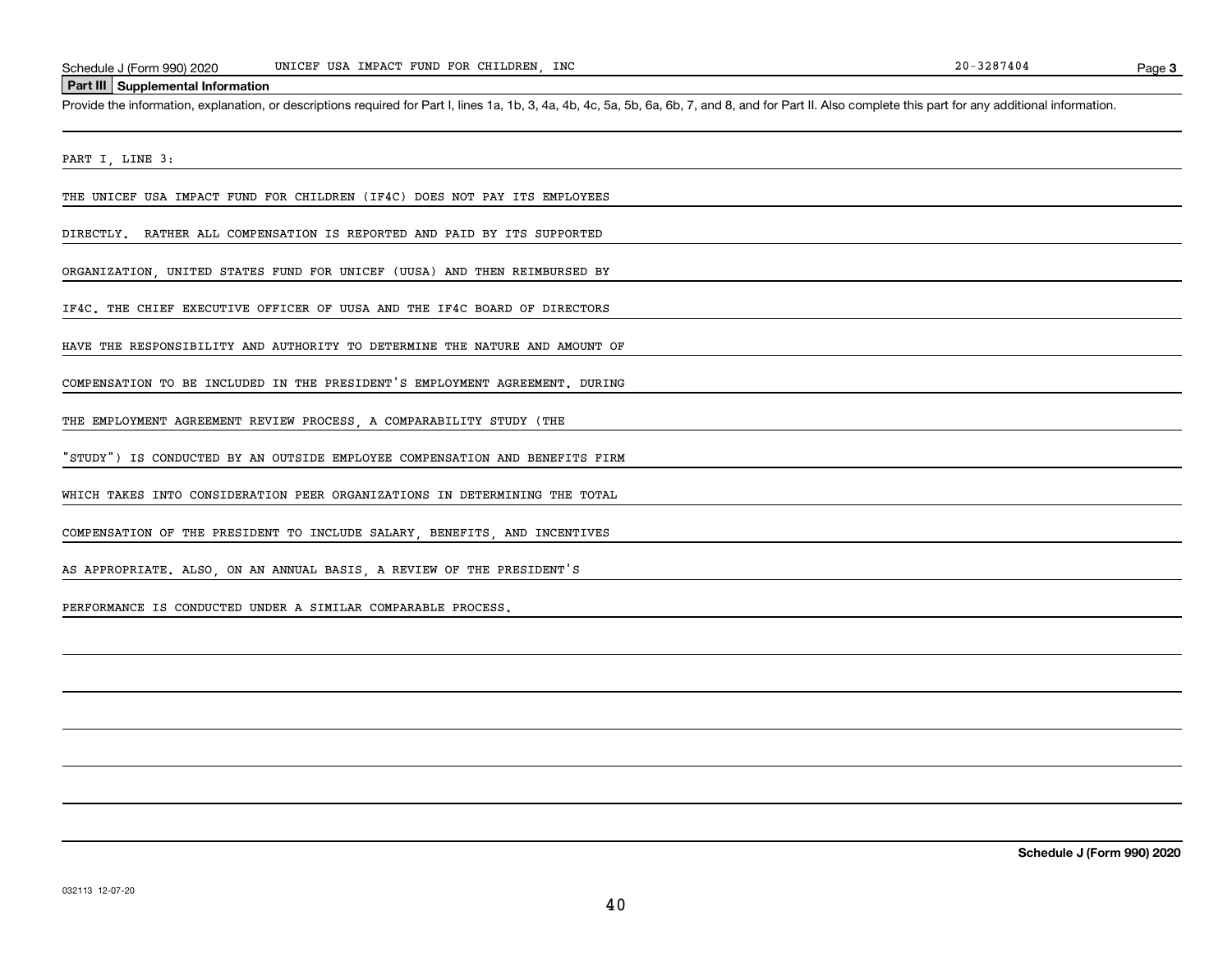|  |  | <b>SCHEDULE O</b> |  |  |
|--|--|-------------------|--|--|
|  |  |                   |  |  |

**(Form 990 or 990-EZ)**

**Complete to provide information for responses to specific questions on Supplemental Information to Form 990 or 990-EZ** 

Department of the Treasury Internal Revenue Service Name of the organization

### **Form 990 or 990-EZ or to provide any additional information. | Attach to Form 990 or 990-EZ. | Go to www.irs.gov/Form990 for the latest information.**



**Employer identification number**

UNICEF USA IMPACT FUND FOR CHILDREN, INC  $20-3287404$ 

FORM 990, PART I, LINE 1, DESCRIPTION OF ORGANIZATION MISSION:

THE UNICEF USA IMPACT FUND FOR CHILDREN (IF4C) EXISTS TO EXPAND THE

CONTINUUM OF FINANCING THAT IS AT WORK FOR CHILDREN, IN MULTIPLE FORMS,

TO PROTECT CHILDREN'S RIGHTS, HELP MEET THEIR BASIC NEEDS, AND EXPAND

THEIR OPPORTUNITIES TO MEET THEIR FULL POTENTIAL. WE BELIEVE TRULY

SCALABLE-LONG-TERM IMPACT WILL ONLY BE ACCOMPLISHED WHEN WE MOVE BEYOND

PHILANTHROPY ALONE, PUTTING CAPITAL MARKETS TO WORK FOR CHILDREN,

MAXIMIZING THE IMPACT OF PHILANTHROPY TRANSFORMING MARKETS AND

SCALING PURPOSE DRIVEN BUSINESSES. IF4C'S LARGEST OFFERING IS THE

BRIDGE FUND, WHICH IS A DEBT FUND THAT FAST-TRACKS CRITICAL FUNDING TO

THE FIELD TO ELIMINATE CASH GAPS AND TO PROVIDE UNINTERRUPTED AND

EXPEDITED ACCESS TO CRITICAL PROGRAMS FOR CHILDREN.

FORM 990, PART III, LINE 1, DESCRIPTION OF ORGANIZATION MISSION:

UNICEF USA IMPACT FUND FOR CHILDREN (IF4C) EXISTS TO EXPAND THE

CONTINUUM OF FINANCING THAT IS AT WORK FOR CHILDREN, IN MULTIPLE FORMS,

TO PROTECT CHILDREN'S RIGHTS, HELP MEET THEIR BASIC NEEDS, & EXPAND

THEIR OPPORTUNITIES TO REACH THEIR FULL POTENTIAL. WE BELIEVE TRULY

SCALABLE-LONG-TERM IMPACT WILL ONLY BE ACCOMPLISHED WHEN WE MOVE BEYOND

PHILANTHROPY ALONE, PUTTING CAPITAL MARKETS TO WORK FOR CHILDREN

MAXIMIZING THE IMPACT OF PHILANTHROPY, TRANSFORMING MARKETS, AND

SCALING PURPOSE DRIVEN BUSINESSES. IF4C'S LARGEST OFFERING IS THE

BRIDGE FUND, WHICH IS A DEBT FUND THAT FAST-TRACKS CRITICAL FUNDING TO

THE FIELD TO ELIMINATE CASH GAPS AND TO PROVIDE UNINTERRUPTED AND

EXPEDITED ACCESS TO CRITICAL PROGRAMS FOR CHILDREN.

032211 11-20-20 LHA For Paperwork Reduction Act Notice, see the Instructions for Form 990 or 990-EZ. Schedule O (Form 990 or 990-EZ) 2020

11420513 153541 2812476 2020.05094 UNICEF USA IMPACT FUND FO 28124761

41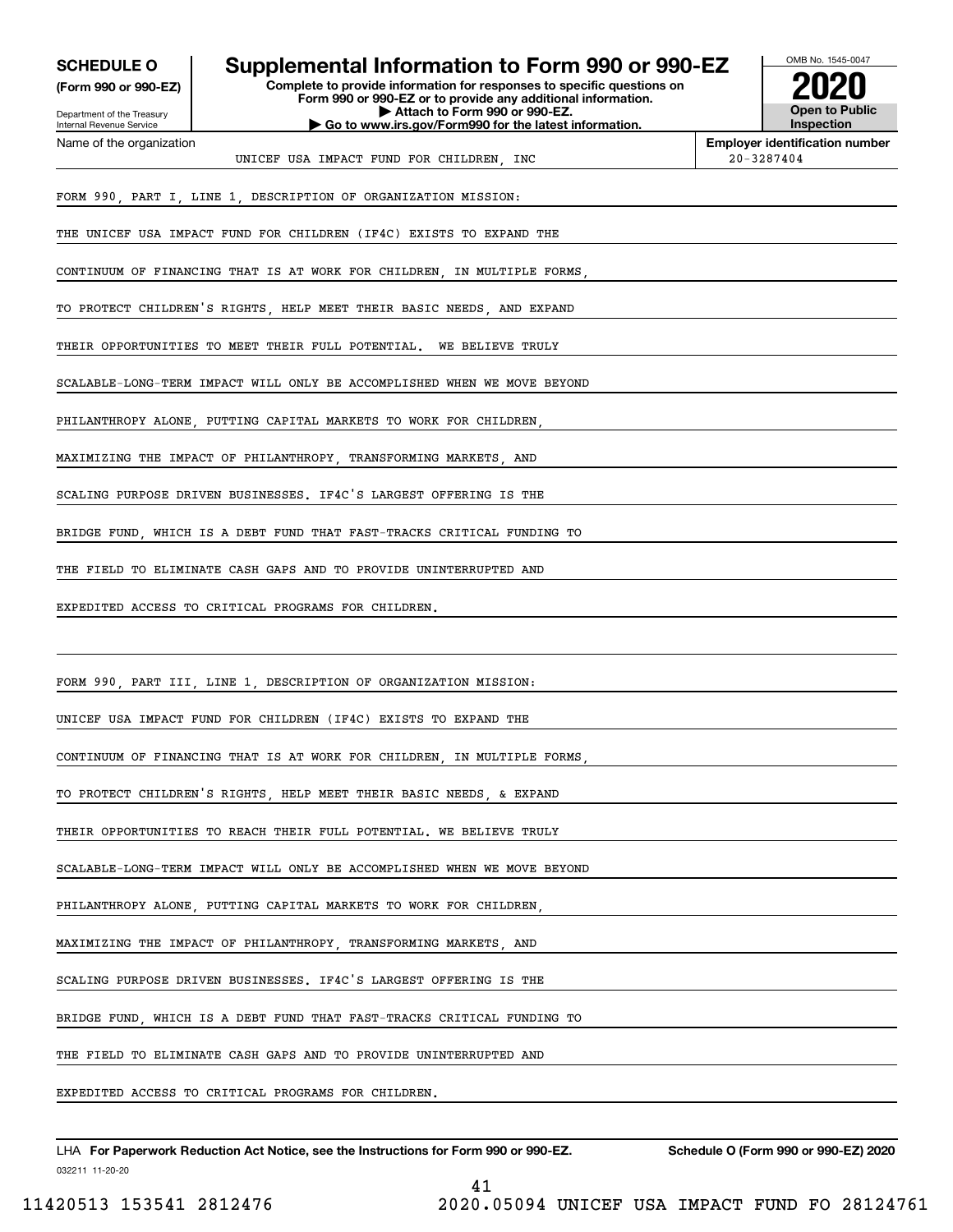| Schedule O (Form 990 or 990-EZ) 2020                                       | Page 2                                                  |
|----------------------------------------------------------------------------|---------------------------------------------------------|
| Name of the organization<br>UNICEF USA IMPACT FUND FOR CHILDREN, INC       | <b>Employer identification number</b><br>$20 - 3287404$ |
| FORM 990, PART III, LINE 4A, DESCRIPTION OF PROGRAM SERVICE:               |                                                         |
| THE UNICEF USA IMPACT FUND FOR CHILDREN OPERATES AND ADMINISTERS THE       |                                                         |
| BRIDGE FUND. THE BRIDGE FUND FAST-TRACKS CRITICAL FUNDING TO THE FIELD     |                                                         |
| TO ELIMINATE CASH GAPS AND PROVIDE UNINTERRUPTED AND EXPEDITED ACCESS      |                                                         |
| TO CRITICAL PROGRAMS FOR CHILDREN. IT WAS CREATED SO THAT UNICEF CAN       |                                                         |
| COMPLETE IMMUNIZATION CAMPAIGNS BEFORE CHILDREN CONTRACT DEADLY            |                                                         |
| DISEASES, DELIVER DESKS THAT ARRIVE BEFORE SCHOOL STARTS, AND              |                                                         |
| FAST-TRACK EMERGENCY RELIEF TO DESPERATE FAMILIES JUST DAYS AFTER A        |                                                         |
| NATURAL DISASTER. IT DOES THIS BY ACCELERATING FUNDING FOR UNICEF          |                                                         |
| DEVELOPMENT PROGRAMS, PROCUREMENT OF SUPPLIES, HUMANITARIAN EMERGENCY      |                                                         |
| RESPONSE AND GROWING FUTURE FUNDRAISING REVENUE. IT HAS HISTORICALLY       |                                                         |
| ON AVERAGE GOTTEN FUNDS TO THE FIELD 4 MONTHS SOONER THAN OTHERWISE        |                                                         |
| WOULD HAVE BEEN AVAILABLE, WHICH HAS THE POWER TO SAVE OR IMPROVE LIVES    |                                                         |
| BY ACCELERATING IMMUNIZATION CAMPAIGNS, PROVISION OF SAFE WATER, AND       |                                                         |
| EDUCATION PROGRAMMING, AMONG OTHER BENEFITS.                               |                                                         |
|                                                                            |                                                         |
| IMPACT HIGHLIGHTS FROM FY21 INCLUDE: \$26.2 MILLION TO MAKE 250 MILLION    |                                                         |
| ORAL POLIO VACCINE DOSES AVAILABLE TO MITIGATE OUTBREAKS, \$10.0 MILLION   |                                                         |
| ACCELERATED TO NIGERIA FOR COLD CHAIN EQUIPMENT TO ACCOMMODATE ROLLOUTS    |                                                         |
| FOR COVID-19 VACCINES AND OTHER ESSENTIAL VACCINES, \$1.3 MILLION IN       |                                                         |
| DISASTER RELIEF FUNDS FOR CHILDREN AND THEIR FAMILIES FOLLOWING THE        |                                                         |
| EXPLOSION IN BEIRUT, \$6.3 MILLION ACCELERATED FOR OXYGEN CONCENTRATORS,   |                                                         |
| DIAGNOSTIC TESTS, PPE AND HYGIENE KITS AFTER COVID-19 CASE SURGES IN       |                                                         |
| INDIA.                                                                     |                                                         |
|                                                                            |                                                         |
| FORM 990, PART VI, SECTION A, LINE 4:                                      |                                                         |
| THE ORGANIZATION'S BY-LAWS WERE AMENDED IN OCTOBER 2020 WITH THE FOLLOWING |                                                         |
| SIGNIFICANT CHANGES:                                                       |                                                         |

032212 11-20-20

**Schedule O (Form 990 or 990-EZ) 2020**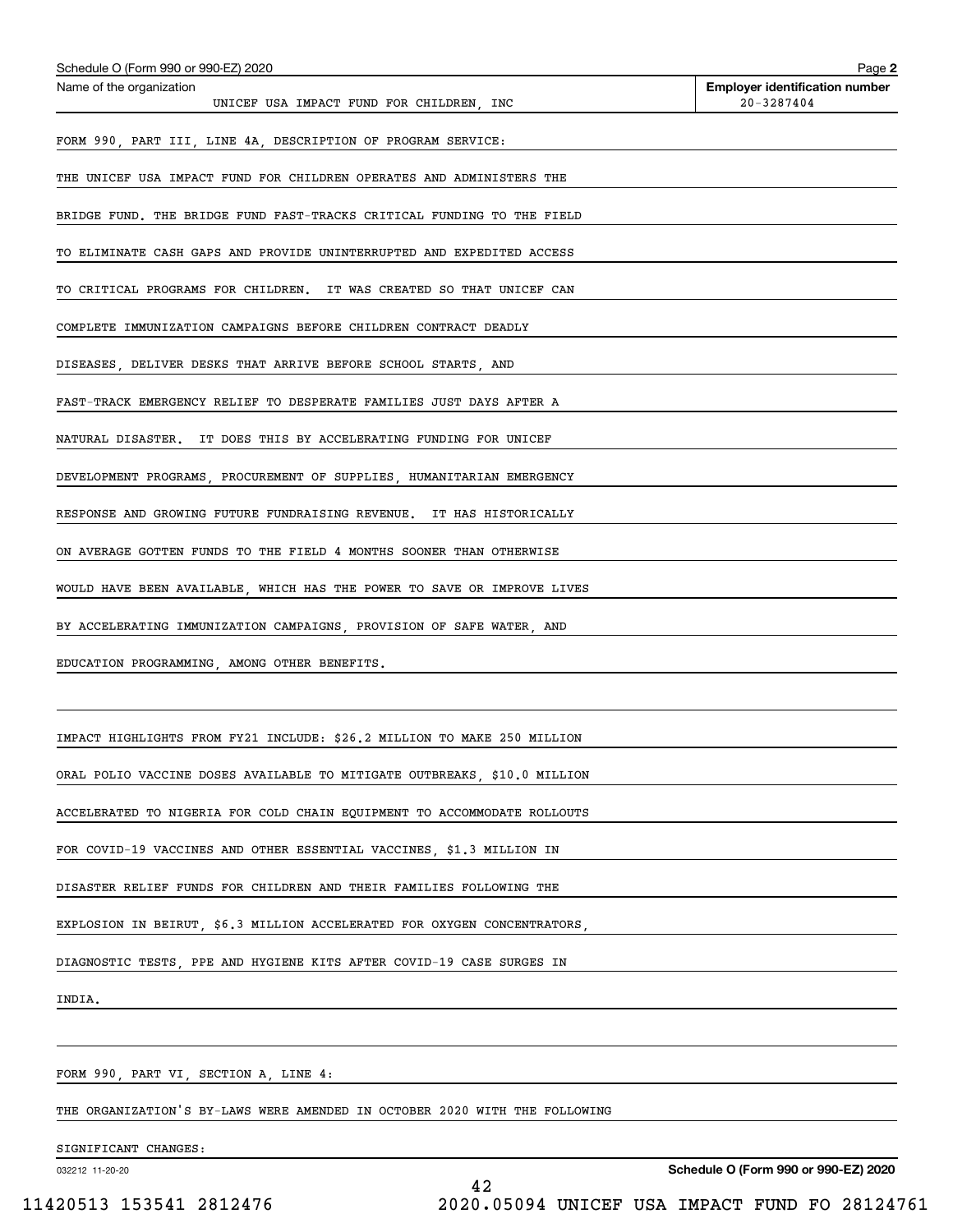| Schedule O (Form 990 or 990-EZ) 2020                                        | Page 2                                              |
|-----------------------------------------------------------------------------|-----------------------------------------------------|
| Name of the organization<br>UNICEF USA IMPACT FUND FOR CHILDREN, INC        | <b>Employer identification number</b><br>20-3287404 |
| 1) A MAJORITY OF THE UNICEF USA IMPACT FUND FOR CHILDREN (IF4C) BOARD       |                                                     |
| MEMBERS NO LONGER MUST ALSO BE MEMBERS OF THE UNITED STATES FUND FOR UNICEF |                                                     |
| (UUSA) BOARD.                                                               |                                                     |
| 2) POWERS OF THE EXECUTIVE, STANDING AND SPECIAL COMMITTEES OF THE BOARD    |                                                     |
| HAVE BEEN LIMITED TO EXCLUDE ANY POWER OR AUTHORITY AS TO THE FOLLOWING: A) |                                                     |
| THE ELECTION AND REMOVAL OF OFFICERS OR DIRECTORS; B) THE APPROVAL OF A     |                                                     |
| MERGER OR A PLAN OF DISSOLUTION; C) THE AUTHORIZATION OF ANY TRANSACTION    |                                                     |
| FOR THE SALE, LEASE, EXCHANGE OR OTHER DISPOSITION OF ALL OR SUBSTANTIALLY  |                                                     |
| ALL OF THE ASSETS OF IF4C; OR D) THE APPROVAL OF AMENDMENTS TO IF4C'S       |                                                     |
| CERTIFICATE OF INCORPORATION.                                               |                                                     |
| 3) EACH BOARD MEMBER IS NOW APPOINTED TO A TERM OF FOUR YEARS. THE BOARD    |                                                     |
| MEMBERS ARE DIVIDED INTO FOUR CLASSES AS NEARLY EQUAL IN NUMBER AS POSSIBLE |                                                     |
| WITH THE TERM OF EACH CLASS TERMINATING IN STAGGERED TERMS AT THE END OF    |                                                     |
| SUCCESSIVE FISCAL YEARS. A BOARD MEMBER MAY SERVE TWO CONSECUTIVE           |                                                     |
| FOUR-YEAR TERMS AFTER WHICH A BOARD MEMBER WILL GO OFF THE BOARD FOR AT     |                                                     |
| LEAST ONE YEAR; PROVIDED HOWEVER, SUCH TERM LIMITS SHALL NOT APPLY TO THE   |                                                     |
| PRESIDENT OF IF4C AND THE PRESIDENT OF UUSA, IF HE OR SHE IS SERVING AS A   |                                                     |
| BOARD MEMBER.                                                               |                                                     |
|                                                                             |                                                     |
| FORM 990, PART VI, SECTION A, LINE 6:                                       |                                                     |
| THE UNITED STATES FUND FOR UNICEF IS THE SOLE MEMBER OF THE UNICEF USA      |                                                     |
| IMPACT FUND FOR CHILDREN INC.                                               |                                                     |
|                                                                             |                                                     |
| FORM 990, PART VI, SECTION A, LINE 7A:                                      |                                                     |
| THE SOLE MEMBER, UNITED STATES FUND FOR UNICEF, HAS THE POWER TO APPOINT    |                                                     |
| THE BOARD OF DIRECTORS OF THE ORGANIZATION.                                 |                                                     |
|                                                                             |                                                     |

FORM 990, PART VI, SECTION A, LINE 7B:

032212 11-20-20

**Schedule O (Form 990 or 990-EZ) 2020**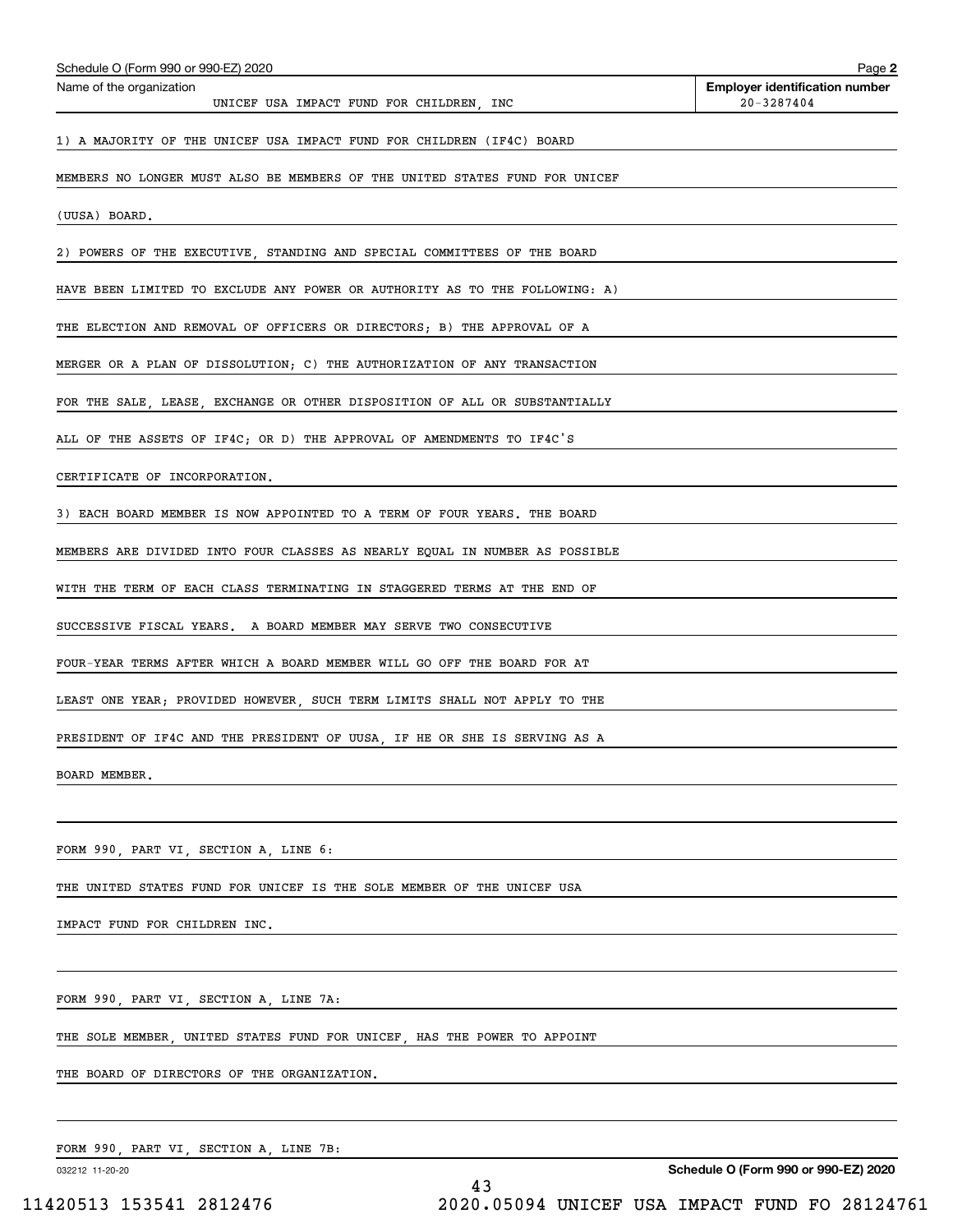| Schedule O (Form 990 or 990-EZ) 2020                                        | Page 2                                              |
|-----------------------------------------------------------------------------|-----------------------------------------------------|
| Name of the organization<br>UNICEF USA IMPACT FUND FOR CHILDREN, INC        | <b>Employer identification number</b><br>20-3287404 |
| THE SOLE MEMBER, UNITED STATES FUND FOR UNICEF (UUSA), HAS CERTAIN RESERVED |                                                     |
| POWERS INCLUDING THE RIGHT TO APPROVE (1) ANY AMENDMENT OF THE              |                                                     |
|                                                                             |                                                     |
| ORGANIZATION'S CERTIFICATE OF INCORPORATION OR BYLAWS; (2) THE OPERATION    |                                                     |
| AND CAPITAL BUDGETS OF THE ORGANIZATION; (3) THE ORGANIZATION'S ADOPTION OF |                                                     |
| AN INVESTMENT AND SPENDING POLICY; (4) THE ISSUANCE OF ANY DEBT BY THE      |                                                     |
| ORGANIZATION; AND (5) ANY FUNDAMENTAL CHANGES TO THE ORGANIZATION SUCH AS   |                                                     |
| MERGER AND DISSOLUTION. AMONG THE ORGANIZATION'S RESERVED POWERS IS THE     |                                                     |
| POWER TO SET THE NUMBER OF DIRECTORS AND APPOINT ALL DIRECTORS OF THE       |                                                     |
| ORGANIZATION.                                                               |                                                     |
|                                                                             |                                                     |
| FORM 990, PART VI, SECTION B, LINE 11B:                                     |                                                     |
|                                                                             |                                                     |
| AFTER THE RETURN IS PREPARED BY STAFF, IT IS REVIEWED BY THE INTERIM CFO,   |                                                     |
| CHIEF PEOPLE OFFICER AND CHIEF LEGAL OFFICER AND LEGAL COUNSEL AS WELL AS   |                                                     |
| THE PRESIDENT OF THE UNICEF USA IMPACT FUND FOR CHILDREN (IF4C). THE IF4C   |                                                     |
| PRESIDENT REVIEWS THE RETURN WITH THE CEO OF THE UNITED STATES FUND FOR     |                                                     |
| UNICEF (UUSA) AND THE CHAIR OF THE UUSA AUDIT COMMITTEE. THE CHAIR THEN     |                                                     |
| PRESENTS THE RETURN TO THE UUSA AUDIT COMMITTEE FOR REVIEW. AFTER THIS      |                                                     |
| REVIEW IS COMPLETE, THE RETURN IS SHARED WITH BOTH THE IF4C AND UUSA BOARD  |                                                     |
| MEMBERS. THE RETURN IS THEN FILED ELECTRONICALLY WITH THE IF4C PRESIDENT    |                                                     |
| SIGNING THE RETURN.                                                         |                                                     |
| FORM 990 PREPARATION WAS ASSISTED BY KPMG LLP USING INFORMATION PROVIDED BY |                                                     |
|                                                                             |                                                     |
| THE ORGANIZATION AND REVIEWED BY MANAGEMENT WITH OVERSIGHT RESPONSIBILITY   |                                                     |
| PRIOR TO THE SUBMISSION TO THE GOVERNING BODY FOR REVIEW.                   |                                                     |
|                                                                             |                                                     |
| FORM 990, PART VI, SECTION B, LINE 12C:                                     |                                                     |
| EVERY STAFF MEMBER OF THE ORGANIZATION IS REQUIRED ANNUALLY TO SIGN A FORM  |                                                     |
| THAT ENSURES EVERYONE IS AWARE OF AND IN COMPLIANCE WITH THE CONFLICT OF    |                                                     |
| INTEREST POLICY. THE PEOPLE & CULTURE DEPARTMENT COLLECTS THIS INFORMATION. |                                                     |

032212 11-20-20

**Schedule O (Form 990 or 990-EZ) 2020**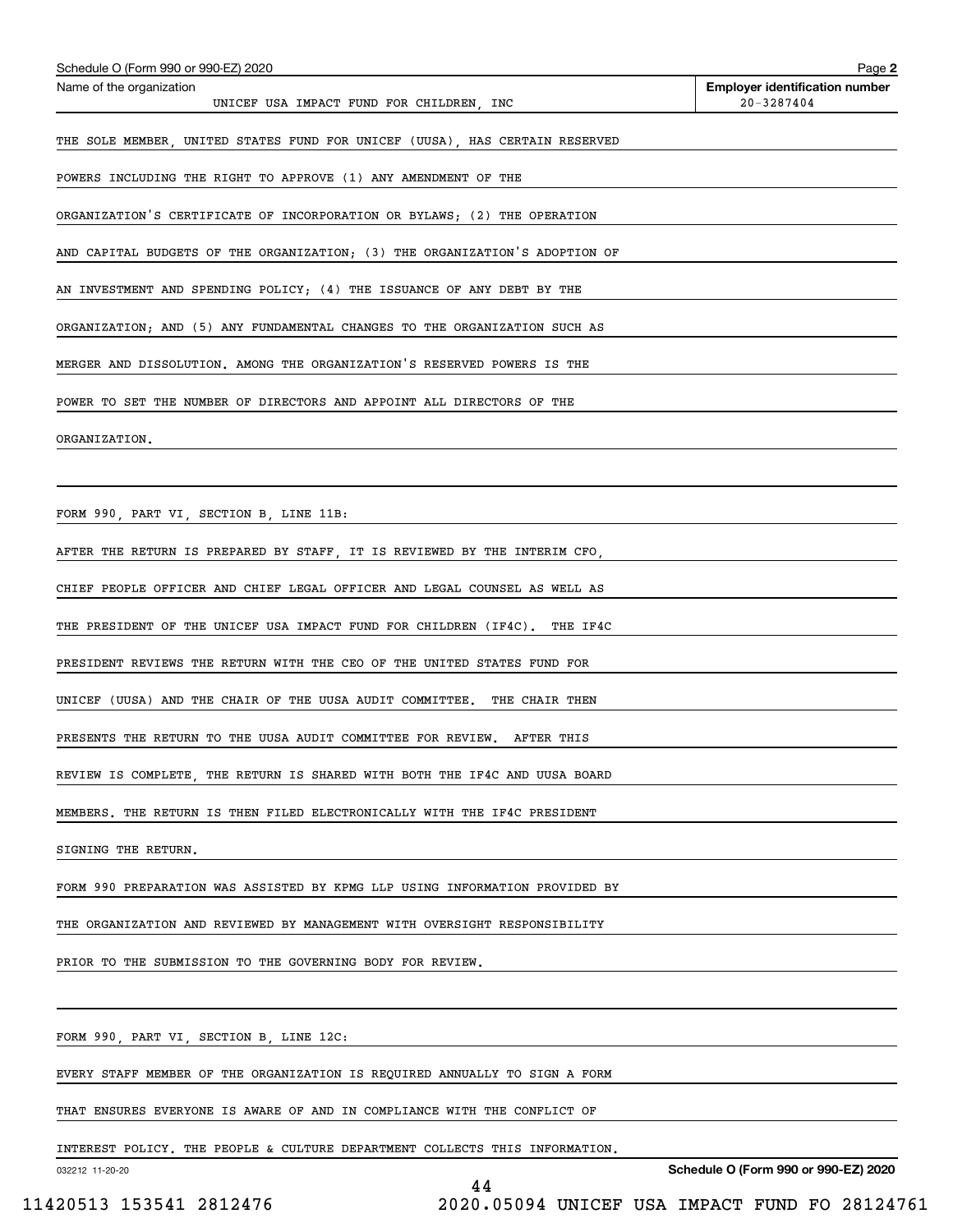| Schedule O (Form 990 or 990-EZ) 2020                                         | Page 2                                              |
|------------------------------------------------------------------------------|-----------------------------------------------------|
| Name of the organization<br>UNICEF USA IMPACT FUND FOR CHILDREN, INC         | <b>Employer identification number</b><br>20-3287404 |
| IN ADDITION, EVERY BOARD MEMBER AND PRINCIPAL OFFICER ANNUALLY COMPLETES A   |                                                     |
| CONFLICT OF INTEREST DISCLOSURE STATEMENT DISCLOSING THE FACTS RELATING TO   |                                                     |
| ANY ACTUAL OR POTENTIAL FINANCIAL INTEREST OR STATING THAT HE OR SHE HAS NO  |                                                     |
| REPORTABLE FINANCIAL INTEREST THAT WOULD CONSTITUTE A CONFLICT OR POTENTIAL  |                                                     |
| CONFLICT OF INTEREST AND ACKNOWLEDGING THAT THEY REVIEWED, UNDERSTAND AND    |                                                     |
| AGREE TO COMPLY WITH THE CONFLICT OF INTEREST POLICY. THE ORGANIZATION HAS   |                                                     |
| AN EXTENSIVE CONFLICT OF INTEREST POLICY THAT ESSENTIALLY REQUIRES ANY       |                                                     |
| BOARD MEMBER OR PRINCIPAL OFFICERS WITH A CONFLICT OR POTENTIAL CONFLICT OF  |                                                     |
| INTEREST TO DISCLOSE THE EXISTENCE AND ALL MATERIAL FACTS REGARDING ANY      |                                                     |
| INTEREST IN A TRANSACTION OR MATTER BEING CONSIDERED BY THE BOARD OR A       |                                                     |
| BOARD COMMITTEE AND TO RECUSE HIMSELF OR HERSELF FROM THE MEETING IN WHICH   |                                                     |
| THE TRANSACTION OR MATTER IS DISCUSSED AND VOTED UPON.                       |                                                     |
|                                                                              |                                                     |
| FORM 990, PART VI, SECTION B, LINE 15:                                       |                                                     |
| THE UNICEF USA IMPACT FUND FOR CHILDREN (IF4C) DOES NOT PAY ITS EMPLOYEES    |                                                     |
| DIRECTLY. RATHER, ALL COMPENSATION IS REPORTED AND PAID BY ITS SUPPORTED     |                                                     |
| ORGANIZATION, UNITED STATES FUND FOR UNICEF (UUSA) AND THEN REIMBURSED BY    |                                                     |
| THE CHIEF EXECUTIVE OFFICER OF UUSA AND THE IF4C BOARD OF DIRECTORS<br>IF4C. |                                                     |
| HAVE THE RESPONSIBILITY AND AUTHORITY TO DETERMINE THE NATURE AND AMOUNT OF  |                                                     |
| COMPENSATION TO BE INCLUDED IN THE PRESIDENT'S EMPLOYMENT AGREEMENT.         |                                                     |
| DURING THE EMPLOYMENT AGREEMENT REVIEW PROCESS, A COMPARABILITY STUDY (THE   |                                                     |
| "STUDY") IS CONDUCTED BY AN OUTSIDE EMPLOYEE COMPENSATION AND BENEFITS       |                                                     |
| FIRM WHICH TAKES INTO CONSIDERATION PEER ORGANIZATIONS IN DETERMINING THE    |                                                     |
| TOTAL COMPENSATION OF THE PRESIDENT TO INCLUDE SALARY, BENEFITS, AND         |                                                     |
| INCENTIVES AS APPROPRIATE. ALSO THE IF4C BOARD OF DIRECTORS SERVES AS A      |                                                     |
| RESOURCE WITH RESPECT TO THE PRESIDENT'S COMPENSATION DECISIONS AND ACTIONS  |                                                     |
| FOR OTHER IF4C OFFICERS AND KEY EMPLOYEES FOLLOWING A COMPARABLE REVIEW      |                                                     |
| PROCESS.                                                                     |                                                     |

45

032212 11-20-20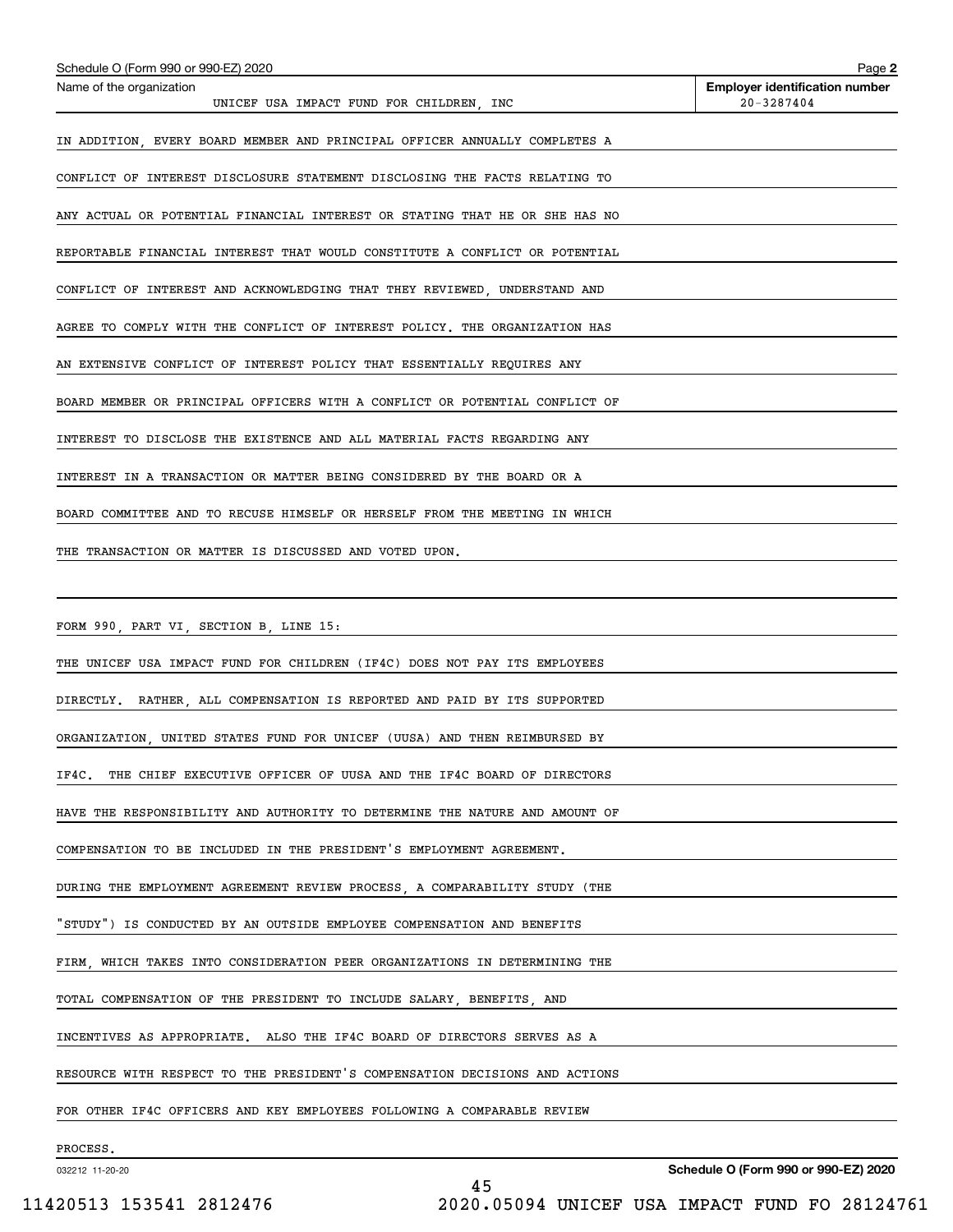| <b>Employer identification number</b><br>20-3287404 |
|-----------------------------------------------------|
|                                                     |
|                                                     |
|                                                     |
|                                                     |
|                                                     |

WWW.UNICEFUSA.ORG AND ARE ALSO AVAILABLE ON GUIDESTAR AND CHARITY

NAVIGATOR.

FORM 990, PART VI, SECTION C, LINE 19:

THE ORGANIZATION GENERALLY DOES NOT MAKE AVAILABLE TO THE PUBLIC ITS

GOVERNING DOCUMENTS AND CONFLICT OF INTEREST POLICY, HOWEVER, THESE

DOCUMENTS ARE MADE AVAILABLE UPON REQUEST. THE FINANCIAL STATEMENTS ARE

POSTED ON THE ORGANIZATION'S WEBSITE AT WWW.UNICEFUSA.ORG

FORM 990, PART IX

EXPENSES - CERTAIN EXPENSES, INCLUDING SALARIES AND RELATED EMPLOYEE

BENEFITS, ARE PAID BY THE ORGANIZATION'S RELATED ORGANIZATION, UNITED

STATES FUND FOR UNICEF, AND THEN REIMBURSED BY UNICEF USA IMPACT FUND

FOR CHILDREN.

032212 11-20-20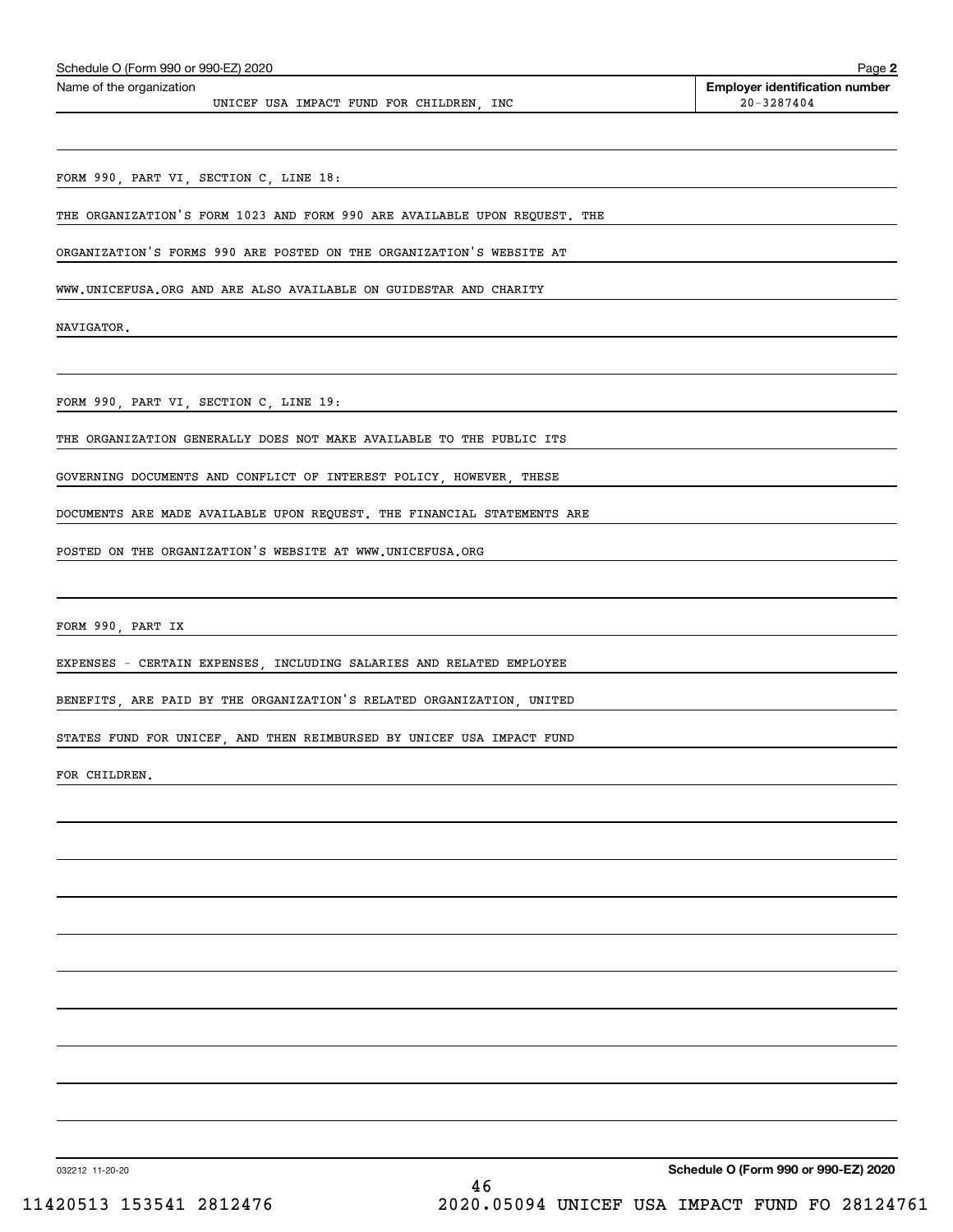## **SCHEDULE R (Form 990)**

## **Related Organizations and Unrelated Partnerships**

**Complete if the organization answered "Yes" on Form 990, Part IV, line 33, 34, 35b, 36, or 37.** |

**Attach to Form 990.**  |

OMB No. 1545-0047 **2020**

**Open to Public | Go to www.irs.gov/Form990 for instructions and the latest information. Inspection**

**Employer identification number**

20-3287404

Department of the Treasury Internal Revenue Service Name of the organization

UNICEF USA IMPACT FUND FOR CHILDREN, INC

**Part I Identification of Disregarded Entities.**  Complete if the organization answered "Yes" on Form 990, Part IV, line 33.

| (a)<br>Name, address, and EIN (if applicable)<br>of disregarded entity | (b)<br>Primary activity | (c)<br>Legal domicile (state or<br>foreign country) | (d)<br>Total income | (e)<br>End-of-year assets | (f)<br>Direct controlling<br>entity |
|------------------------------------------------------------------------|-------------------------|-----------------------------------------------------|---------------------|---------------------------|-------------------------------------|
|                                                                        |                         |                                                     |                     |                           |                                     |
|                                                                        |                         |                                                     |                     |                           |                                     |
|                                                                        |                         |                                                     |                     |                           |                                     |
|                                                                        |                         |                                                     |                     |                           |                                     |

### **Identification of Related Tax-Exempt Organizations.** Complete if the organization answered "Yes" on Form 990, Part IV, line 34, because it had one or more related tax-exempt **Part II** organizations during the tax year.

| (a)<br>Name, address, and EIN<br>of related organization               | (b)<br>Primary activity  | (c)<br>Legal domicile (state or<br>foreign country) | (d)<br>Exempt Code<br>section | (e)<br>Public charity<br>status (if section | (f)<br>Direct controlling<br>entity |     | $(g)$<br>Section 512(b)(13)<br>controlled<br>entity? |
|------------------------------------------------------------------------|--------------------------|-----------------------------------------------------|-------------------------------|---------------------------------------------|-------------------------------------|-----|------------------------------------------------------|
|                                                                        |                          |                                                     |                               | 501(c)(3))                                  |                                     | Yes | No                                                   |
| UNITED STATES FUND FOR UNICEF - 13-1760110                             |                          |                                                     |                               |                                             |                                     |     |                                                      |
| 125 MAIDEN LANE, 10TH FLOOR                                            | SUPPORT PROGRAMS THROUGH |                                                     |                               |                                             |                                     |     |                                                      |
| NEW YORK, NY 10038                                                     | FUNDRAISING              | NEW YORK                                            | 501(C)(3)                     | LINE 7                                      | N/A                                 |     | х                                                    |
| BRIDGE FUND GRANT ASSISTANCE CORPORATION -                             |                          |                                                     |                               |                                             |                                     |     |                                                      |
| 46-0899842, 125 MAIDEN LANE, 10TH FLOOR, NEW RECEIVE CONTRIBUTIONS AND |                          |                                                     |                               |                                             | US FUND FOR                         |     |                                                      |
| YORK, NY 10038                                                         | MAKE DISTRIBUTIONS       | NEW YORK                                            | 501(C)(3)                     | LINE 7                                      | UNICEF                              | X   |                                                      |
|                                                                        |                          |                                                     |                               |                                             |                                     |     |                                                      |
|                                                                        |                          |                                                     |                               |                                             |                                     |     |                                                      |
|                                                                        |                          |                                                     |                               |                                             |                                     |     |                                                      |
|                                                                        |                          |                                                     |                               |                                             |                                     |     |                                                      |
|                                                                        |                          |                                                     |                               |                                             |                                     |     |                                                      |

**For Paperwork Reduction Act Notice, see the Instructions for Form 990. Schedule R (Form 990) 2020**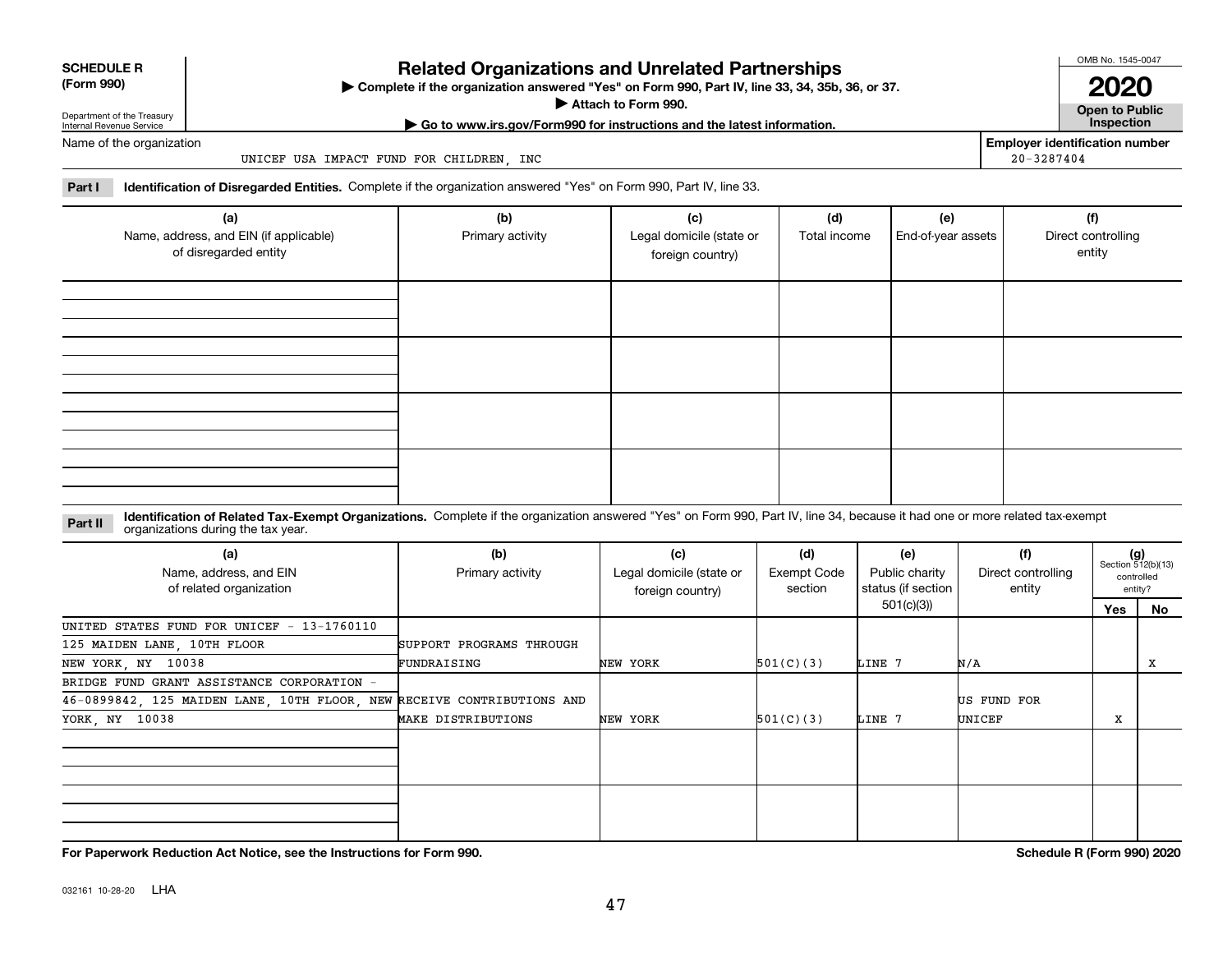**Identification of Related Organizations Taxable as a Partnership.** Complete if the organization answered "Yes" on Form 990, Part IV, line 34, because it had one or more related **Part III** organizations treated as a partnership during the tax year.

| (a)                     | (b)              | (c)                  | (d)                | (e)                                                                 | (f)            | (g)                   |  | (h)          | (i)                                               | (j) | (k)                |  |  |  |            |  |                       |
|-------------------------|------------------|----------------------|--------------------|---------------------------------------------------------------------|----------------|-----------------------|--|--------------|---------------------------------------------------|-----|--------------------|--|--|--|------------|--|-----------------------|
| Name, address, and EIN  | Primary activity | Legal<br>domicile    | Direct controlling | Predominant income                                                  | Share of total | Share of              |  |              | Disproportionate                                  |     |                    |  |  |  | Code V-UBI |  | General or Percentage |
| of related organization |                  | (state or<br>foreign | entity             | related, unrelated,<br>excluded from tax under<br>sections 512-514) | income         | end-of-year<br>assets |  | allocations? | amount in box                                     |     | managing ownership |  |  |  |            |  |                       |
|                         |                  | country)             |                    |                                                                     |                |                       |  | Yes   No     | 20 of Schedule Partner?<br>K-1 (Form 1065) Yes No |     |                    |  |  |  |            |  |                       |
|                         |                  |                      |                    |                                                                     |                |                       |  |              |                                                   |     |                    |  |  |  |            |  |                       |
|                         |                  |                      |                    |                                                                     |                |                       |  |              |                                                   |     |                    |  |  |  |            |  |                       |
|                         |                  |                      |                    |                                                                     |                |                       |  |              |                                                   |     |                    |  |  |  |            |  |                       |
|                         |                  |                      |                    |                                                                     |                |                       |  |              |                                                   |     |                    |  |  |  |            |  |                       |
|                         |                  |                      |                    |                                                                     |                |                       |  |              |                                                   |     |                    |  |  |  |            |  |                       |
|                         |                  |                      |                    |                                                                     |                |                       |  |              |                                                   |     |                    |  |  |  |            |  |                       |
|                         |                  |                      |                    |                                                                     |                |                       |  |              |                                                   |     |                    |  |  |  |            |  |                       |
|                         |                  |                      |                    |                                                                     |                |                       |  |              |                                                   |     |                    |  |  |  |            |  |                       |
|                         |                  |                      |                    |                                                                     |                |                       |  |              |                                                   |     |                    |  |  |  |            |  |                       |
|                         |                  |                      |                    |                                                                     |                |                       |  |              |                                                   |     |                    |  |  |  |            |  |                       |
|                         |                  |                      |                    |                                                                     |                |                       |  |              |                                                   |     |                    |  |  |  |            |  |                       |
|                         |                  |                      |                    |                                                                     |                |                       |  |              |                                                   |     |                    |  |  |  |            |  |                       |
|                         |                  |                      |                    |                                                                     |                |                       |  |              |                                                   |     |                    |  |  |  |            |  |                       |
|                         |                  |                      |                    |                                                                     |                |                       |  |              |                                                   |     |                    |  |  |  |            |  |                       |
|                         |                  |                      |                    |                                                                     |                |                       |  |              |                                                   |     |                    |  |  |  |            |  |                       |
|                         |                  |                      |                    |                                                                     |                |                       |  |              |                                                   |     |                    |  |  |  |            |  |                       |
|                         |                  |                      |                    |                                                                     |                |                       |  |              |                                                   |     |                    |  |  |  |            |  |                       |

**Identification of Related Organizations Taxable as a Corporation or Trust.** Complete if the organization answered "Yes" on Form 990, Part IV, line 34, because it had one or more related **Part IV** organizations treated as a corporation or trust during the tax year.

| (a)<br>Name, address, and EIN<br>of related organization | (b)<br>Primary activity | (c)<br>Legal domicile<br>state or<br>foreign | (d)<br>Direct controlling<br>entity | (e)<br>Type of entity<br>(C corp, S corp,<br>or trust) | (f)<br>Share of total<br>income | (g)<br>Share of<br>end-of-year<br>assets | (h)<br>Percentage<br>  ownership | $\begin{array}{c} \textbf{(i)}\\ \text{Section}\\ 512 \text{(b)} \text{(13)}\\ \text{controlled}\\ \text{entity?} \end{array}$ |
|----------------------------------------------------------|-------------------------|----------------------------------------------|-------------------------------------|--------------------------------------------------------|---------------------------------|------------------------------------------|----------------------------------|--------------------------------------------------------------------------------------------------------------------------------|
|                                                          |                         | country)                                     |                                     |                                                        |                                 |                                          |                                  | Yes No                                                                                                                         |
|                                                          |                         |                                              |                                     |                                                        |                                 |                                          |                                  |                                                                                                                                |
|                                                          |                         |                                              |                                     |                                                        |                                 |                                          |                                  |                                                                                                                                |
|                                                          |                         |                                              |                                     |                                                        |                                 |                                          |                                  |                                                                                                                                |
|                                                          |                         |                                              |                                     |                                                        |                                 |                                          |                                  |                                                                                                                                |
|                                                          |                         |                                              |                                     |                                                        |                                 |                                          |                                  |                                                                                                                                |
|                                                          |                         |                                              |                                     |                                                        |                                 |                                          |                                  |                                                                                                                                |
|                                                          |                         |                                              |                                     |                                                        |                                 |                                          |                                  |                                                                                                                                |
|                                                          |                         |                                              |                                     |                                                        |                                 |                                          |                                  |                                                                                                                                |
|                                                          |                         |                                              |                                     |                                                        |                                 |                                          |                                  |                                                                                                                                |
|                                                          |                         |                                              |                                     |                                                        |                                 |                                          |                                  |                                                                                                                                |
|                                                          |                         |                                              |                                     |                                                        |                                 |                                          |                                  |                                                                                                                                |
|                                                          |                         |                                              |                                     |                                                        |                                 |                                          |                                  |                                                                                                                                |
|                                                          |                         |                                              |                                     |                                                        |                                 |                                          |                                  |                                                                                                                                |
|                                                          |                         |                                              |                                     |                                                        |                                 |                                          |                                  |                                                                                                                                |
|                                                          |                         |                                              |                                     |                                                        |                                 |                                          |                                  |                                                                                                                                |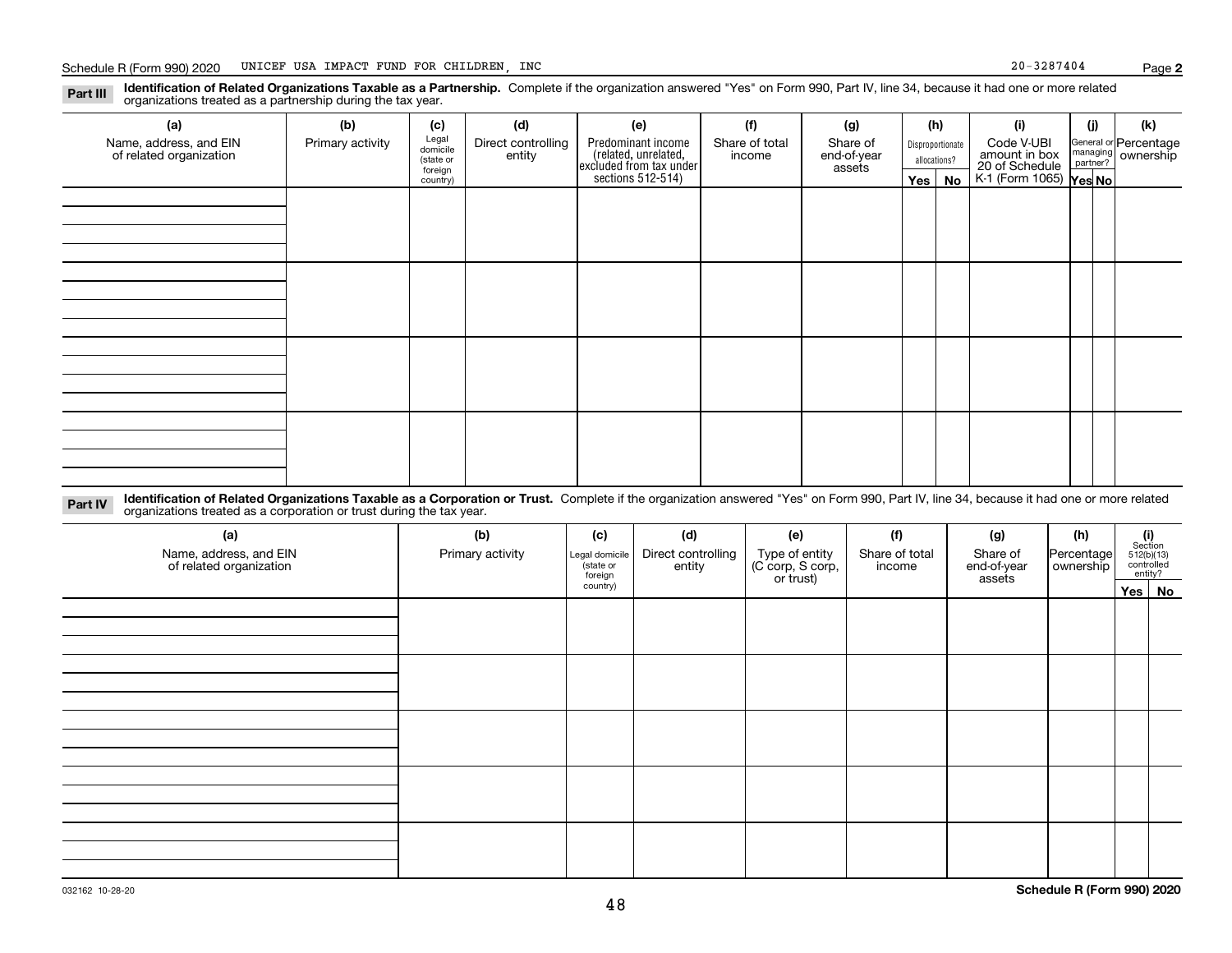**Part V** T**ransactions With Related Organizations.** Complete if the organization answered "Yes" on Form 990, Part IV, line 34, 35b, or 36.

| Note: Complete line 1 if any entity is listed in Parts II, III, or IV of this schedule.                                                                                                                                        |                 | Yes   No |   |
|--------------------------------------------------------------------------------------------------------------------------------------------------------------------------------------------------------------------------------|-----------------|----------|---|
| During the tax year, did the organization engage in any of the following transactions with one or more related organizations listed in Parts II-IV?                                                                            |                 |          |   |
|                                                                                                                                                                                                                                | 1a              |          | x |
| <b>b</b> Gift, grant, or capital contribution to related organization(s)                                                                                                                                                       | 1b              |          | x |
| c Gift, grant, or capital contribution from related organization(s) manufaction(s) and contribution from related organization(s) manufaction contribution from related organization(s) manufaction contribution from related o | 1c              | x        |   |
| d Loans or loan guarantees to or for related organization(s) mature material content to construct the content of the content of the content of the content of the content of the content of the content of the content of the  | 1d              |          | x |
|                                                                                                                                                                                                                                | 1e              |          | X |
|                                                                                                                                                                                                                                |                 |          |   |
| f Dividends from related organization(s) manufactured contains and contained and contained contained and contained and contained and contained and contained and contained and contained and contained and contained and conta | 1f              |          | X |
| g Sale of assets to related organization(s) www.assettion.com/www.assettion.com/www.assettion.com/www.assettion.com/www.assettion.com/www.assettion.com/www.assettion.com/www.assettion.com/www.assettion.com/www.assettion.co | 1a              |          | X |
| h Purchase of assets from related organization(s) manufactured and content to content the content of assets from related organization(s)                                                                                       | 1 <sub>h</sub>  |          | X |
|                                                                                                                                                                                                                                | 1i              |          | X |
| Lease of facilities, equipment, or other assets to related organization(s) Chromomeron content in the set of facilities, equipment, or other assets to related organization(s) Chromomeron content in the set of facilities, e | 11              |          | x |
|                                                                                                                                                                                                                                |                 |          |   |
|                                                                                                                                                                                                                                | 1k              |          | х |
| Performance of services or membership or fundraising solicitations for related organization(s) manufaction.community content and the services or membership or fundraising solicitations for related organization(s) manufacti | 11              |          | X |
| m Performance of services or membership or fundraising solicitations by related organization(s)                                                                                                                                | 1 <sub>m</sub>  |          | X |
|                                                                                                                                                                                                                                | 1n              | X        |   |
| <b>o</b> Sharing of paid employees with related organization(s)                                                                                                                                                                | 10 <sub>o</sub> | X        |   |
|                                                                                                                                                                                                                                |                 |          |   |
|                                                                                                                                                                                                                                | 1p              |          | x |
|                                                                                                                                                                                                                                | 1q              |          | X |
|                                                                                                                                                                                                                                |                 |          |   |
| r Other transfer of cash or property to related organization(s)                                                                                                                                                                | 1r              |          | х |
|                                                                                                                                                                                                                                | 1s              |          | X |
| 2 If the answer to any of the above is "Yes," see the instructions for information on who must complete this line, including covered relationships and transaction thresholds.                                                 |                 |          |   |

| (a)<br>Name of related organization | (b)<br>Transaction<br>type (a-s) | (c)<br>Amount involved | (d)<br>Method of determining amount involved |
|-------------------------------------|----------------------------------|------------------------|----------------------------------------------|
| (1)                                 |                                  |                        |                                              |
| (2)                                 |                                  |                        |                                              |
| (3)                                 |                                  |                        |                                              |
| (4)                                 |                                  |                        |                                              |
| (5)                                 |                                  |                        |                                              |
| (6)                                 |                                  |                        |                                              |

 $\overline{a}$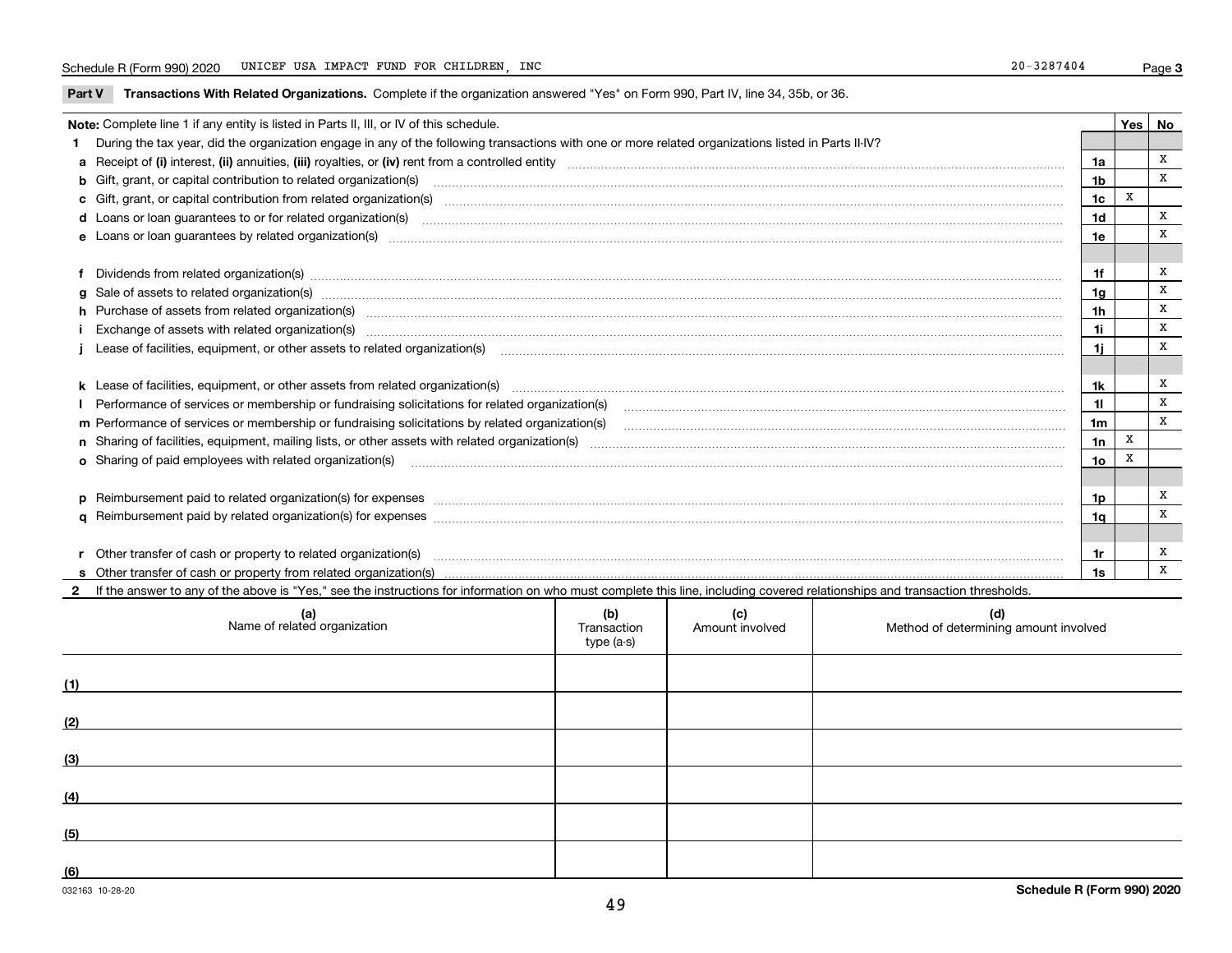### Schedule R (Form 990) 2020 Page UNICEF USA IMPACT FUND FOR CHILDREN, INC 20-3287404

### **Part VI Unrelated Organizations Taxable as a Partnership. Complete if the organization answered "Yes" on Form 990, Part IV, line 37.**

Provide the following information for each entity taxed as a partnership through which the organization conducted more than five percent of its activities (measured by total assets or gross revenue) that was not a related organization. See instructions regarding exclusion for certain investment partnerships.

| ັ<br>(a)<br>Name, address, and EIN<br>of entity | ັ<br>ັ<br>(b)<br>Primary activity | (c)<br>Legal domicile<br>(state or foreign<br>country) | (d)<br>Predominant income<br>(related, unrelated,<br>excluded from tax under<br>sections 512-514) | (e)<br>Are all<br>$\begin{array}{c}\n\text{partners} \sec \\ 501(c)(3) \\ \text{orgs.?}\n\end{array}$<br>Yes No | (f)<br>Share of<br>total<br>income | (g)<br>Share of<br>end-of-year<br>assets | (h)<br>Dispropor-<br>tionate<br>allocations?<br>Yes No | (i)<br>Code V-UBI<br>amount in box 20 managing<br>of Schedule K-1<br>(Form 1065)<br>$\overline{Yes}$ No | (i)<br>Yes No | (k) |
|-------------------------------------------------|-----------------------------------|--------------------------------------------------------|---------------------------------------------------------------------------------------------------|-----------------------------------------------------------------------------------------------------------------|------------------------------------|------------------------------------------|--------------------------------------------------------|---------------------------------------------------------------------------------------------------------|---------------|-----|
|                                                 |                                   |                                                        |                                                                                                   |                                                                                                                 |                                    |                                          |                                                        |                                                                                                         |               |     |
|                                                 |                                   |                                                        |                                                                                                   |                                                                                                                 |                                    |                                          |                                                        |                                                                                                         |               |     |
|                                                 |                                   |                                                        |                                                                                                   |                                                                                                                 |                                    |                                          |                                                        |                                                                                                         |               |     |
|                                                 |                                   |                                                        |                                                                                                   |                                                                                                                 |                                    |                                          |                                                        |                                                                                                         |               |     |
|                                                 |                                   |                                                        |                                                                                                   |                                                                                                                 |                                    |                                          |                                                        |                                                                                                         |               |     |
|                                                 |                                   |                                                        |                                                                                                   |                                                                                                                 |                                    |                                          |                                                        |                                                                                                         |               |     |
|                                                 |                                   |                                                        |                                                                                                   |                                                                                                                 |                                    |                                          |                                                        |                                                                                                         |               |     |
|                                                 |                                   |                                                        |                                                                                                   |                                                                                                                 |                                    |                                          |                                                        |                                                                                                         |               |     |

**Schedule R (Form 990) 2020**